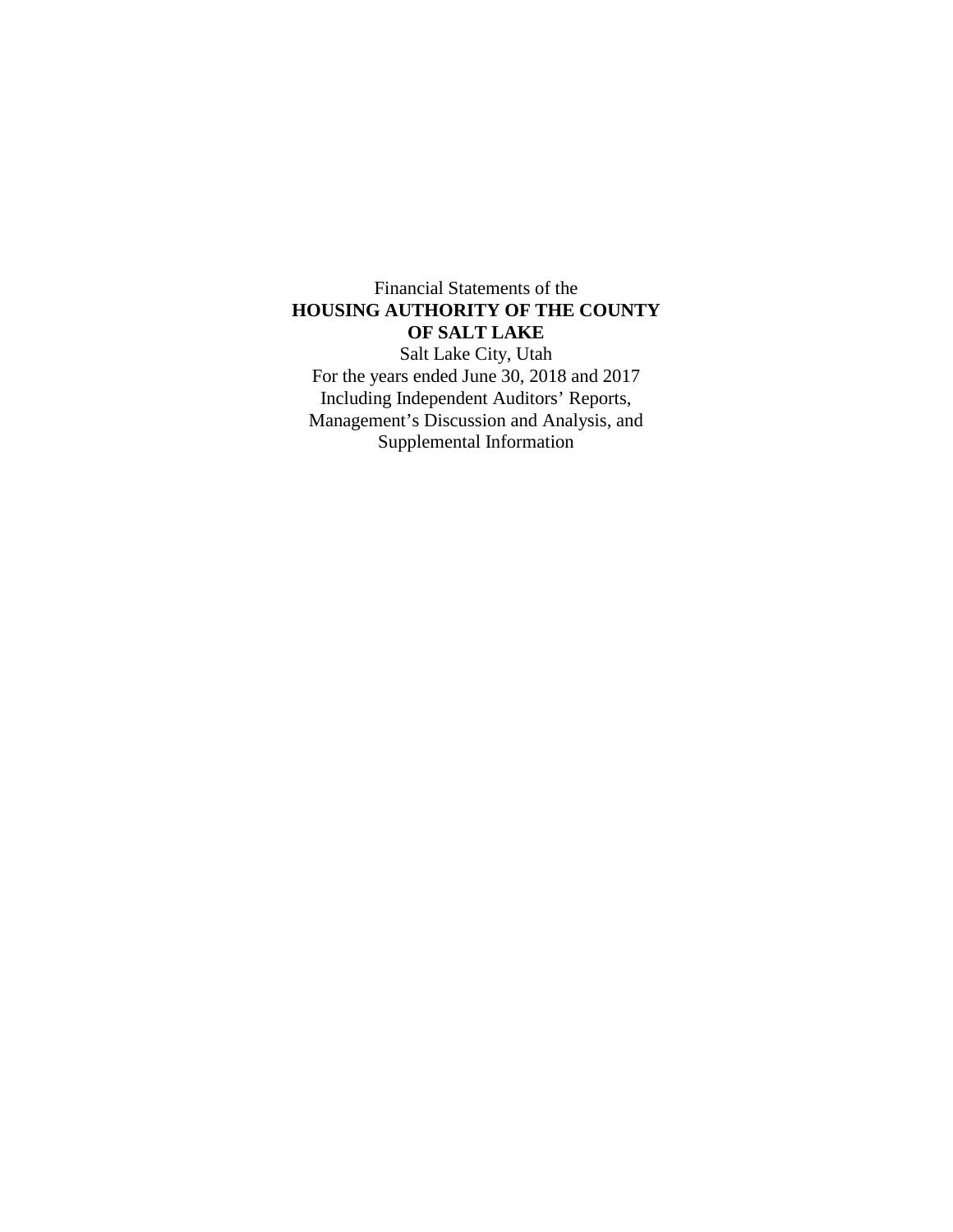# **Housing Authority of the County of Salt Lake**

# **Table of Contents**

| <b>Independent Auditors' Report</b>                                                                                                                                                                                                | $1 - 2$   |
|------------------------------------------------------------------------------------------------------------------------------------------------------------------------------------------------------------------------------------|-----------|
| Management's Discussion and Analysis                                                                                                                                                                                               | $3 - 11$  |
| <b>Basic Financial Statements</b>                                                                                                                                                                                                  |           |
| <b>Statements of Net Position</b>                                                                                                                                                                                                  | 13        |
| Statements of Revenues, Expenses, and Changes<br>In Net Position                                                                                                                                                                   | 14        |
| <b>Statements of Cash Flows</b>                                                                                                                                                                                                    | $15 - 16$ |
| <b>Notes to Financial Statements</b>                                                                                                                                                                                               | $17 - 32$ |
| <b>Other Pension Disclosures</b>                                                                                                                                                                                                   | $33 - 34$ |
| SUPPLEMENTAL INFORMATION                                                                                                                                                                                                           |           |
| <b>HUD Financial Data Schedules</b>                                                                                                                                                                                                |           |
| Statement of Net Position by Program – Schedule 1                                                                                                                                                                                  | 36        |
| Statement of Revenues, Expenses, and Changes<br>in Net Position by Program – Schedule 2                                                                                                                                            | 37        |
| Independent Auditors' Report on Internal Control over Financial<br>Reporting and on Compliance and Other Matters Based on an Audit of<br>Financial Statements Performed in Accordance with Government<br><b>Auditing Standards</b> | $38 - 39$ |
| Independent Auditors' Report on Compliance for Each Major Program and on<br>Internal Control Over Compliance Required by the Uniform Guidance                                                                                      | $40 - 41$ |
| Schedule of Expenditures of Federal Awards                                                                                                                                                                                         | $42 - 43$ |
| Schedule of Findings and Questioned Costs                                                                                                                                                                                          | $44 - 45$ |
| Schedule of Findings and Questioned Costs-Prior Year                                                                                                                                                                               | 46        |
| Independent Auditors' Report on Compliance and on                                                                                                                                                                                  |           |
| Internal Controls over Compliance in Accordance with the<br>State of Utah Legal Compliance Audit Guide                                                                                                                             | $47 - 48$ |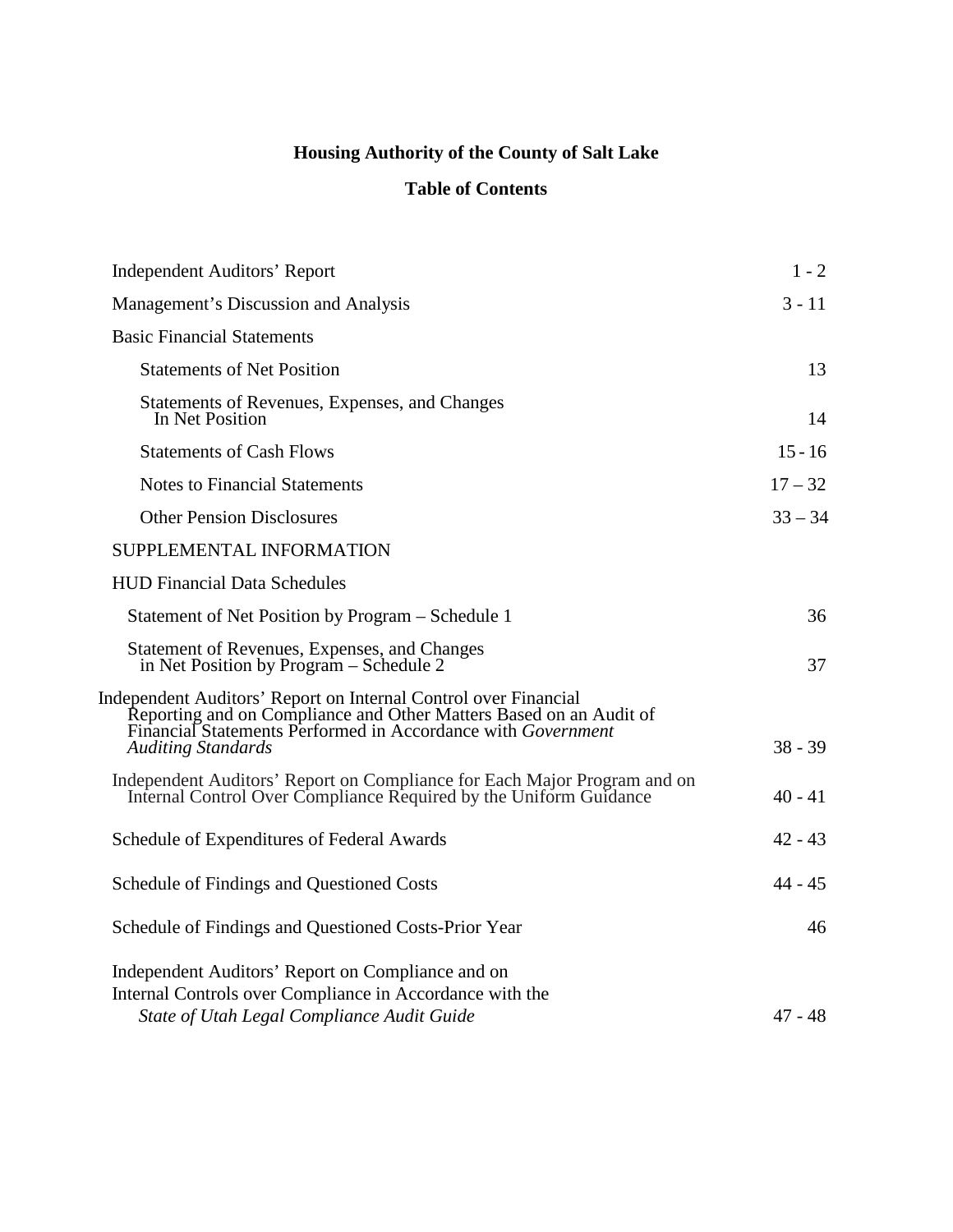

**Certified Public Accountants and Business Advisors** low income housing, pension plans, business services,

auditing, tax preparation and financial planning

#### **INDEPENDENT AUDITORS' REPORT**

To the Board of Commissioners Housing Authority of the County of Salt Lake Salt Lake City, Utah

#### **Report on the Financial Statements**

We have audited the accompanying financial statements of the Housing Authority of the County of Salt Lake (the Authority), which comprise the Combined Statement of Net Position as of June 30, 2018 and 2017, and the related statements of Revenues, Expenses and Changes in Net Position and Cash Flows for the years then ended, and the related notes to the financial statements.

#### *Management's Responsibility for the Financial Statements*

Management is responsible for the preparation and fair presentation of these financial statements in accordance with accounting principles generally accepted in the United States of America; this includes the design, implementation, and maintenance of internal control relevant to the preparation and fair presentation of financial statements that are free from material misstatement, whether due to fraud or error.

#### *Auditors' Responsibility*

Our responsibility is to express an opinion on these financial statements based on our audit. We conducted our audit in accordance with auditing standards generally accepted in the United States of America and the standards applicable to financial audits contained in *Government Auditing Standards*, issued by the Comptroller General of the United States. Those standards require that we plan and perform the audit to obtain reasonable assurance about whether the financial statements are free from material misstatement.

An audit involves performing procedures to obtain audit evidence about the amounts and disclosures in the financial statements. The procedures selected depend on the auditor's judgment, including the assessment of the risks of material misstatement of the financial statements, whether due to fraud or error. In making those risk assessments, the auditor considers internal control relevant to the entity's preparation and fair presentation of the financial statements in order to design audit procedures that are appropriate in the circumstances, but not for the purpose of expressing an opinion on the effectiveness of the entity's internal control. Accordingly, we express no such opinion. An audit also includes evaluating the appropriateness of accounting policies used and the reasonableness of significant accounting estimates made by management, as well as evaluating the overall presentation of the financial statements.

We believe that the audit evidence we have obtained is sufficient and appropriate to provide a basis for our audit opinion.

#### *Opinion*

In our opinion, the financial statements referred to above present fairly, in all material respects, the financial position of the Housing Authority of the County of Salt Lake as of June 30, 2018 and 2017, and the changes in its net position and its cash flows for the year then ended in accordance with accounting principles generally accepted in the United States of America.

office 801.872.9470 P.O. Box 1516 | Bountiful, Utah 84011

www.b2acpa.com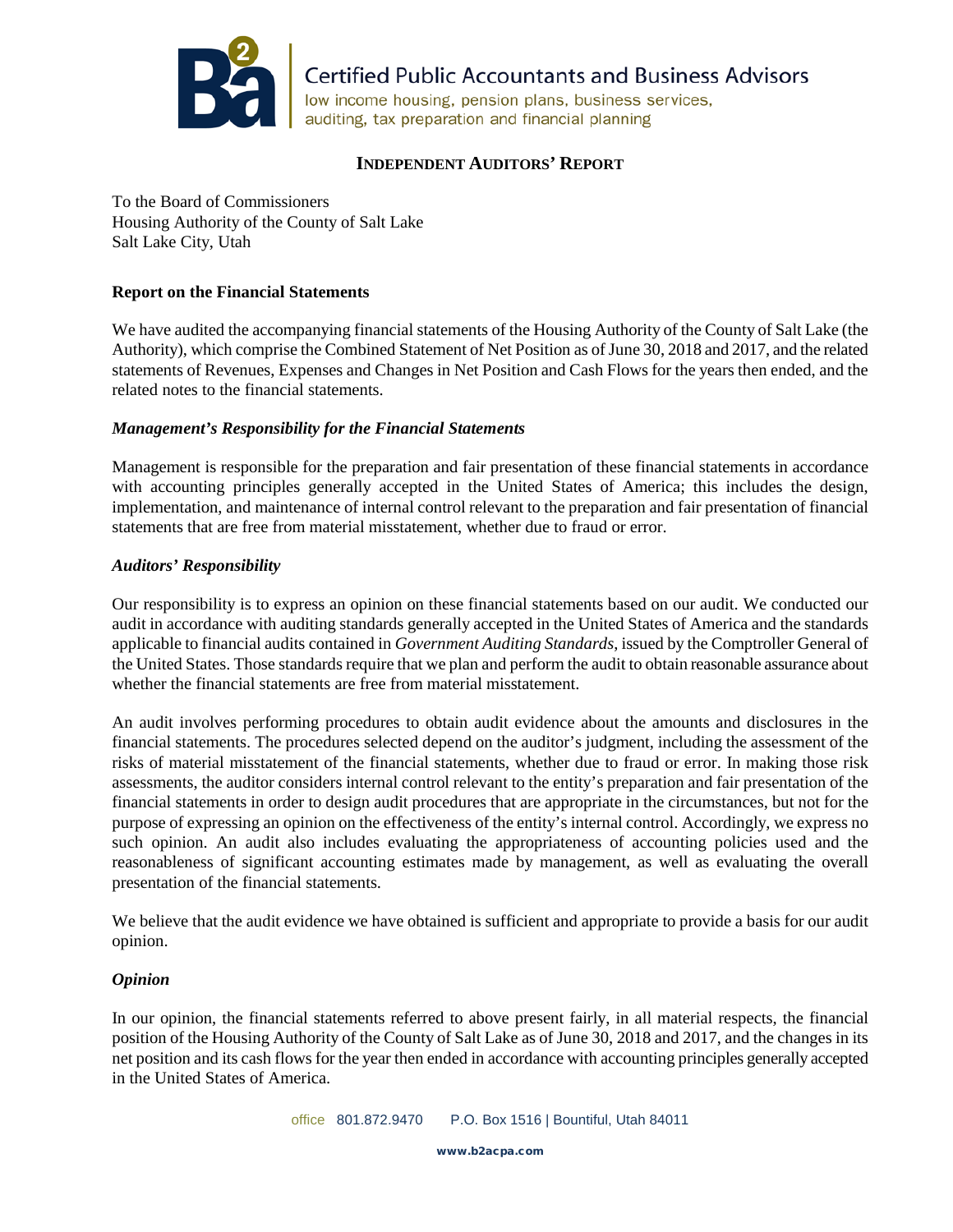#### *Other Matters*

#### *Required Supplementary Information*

Accounting principles generally accepted in the United States of America require the management's discussion and analysis on pages 3 through 12 be presented to supplement the basic financial statements. Such information, although not a part of the basic financial statements, is required by the Governmental Accounting Standards Board who considers it to be an essential part of financial reporting for placing the basic financial statements in an appropriate operational, economic, or historical context. We have applied certain limited procedures to required supplementary information in accordance with auditing standards generally accepted in the United States of America, which consisted principally of inquiries of management regarding the methods of preparing the information and comparing the information to consistency with management's responses to our inquiries, the basic financial statements, and other knowledge we obtained during our audit of the basic financial statements. We do not express an opinion or provide any assurance of the information because the limited procedures do not provide us with sufficient evidence to express an opinion or provide any assurance.

#### *Other Information*

Our audit was conducted for the purpose of forming an opinion on the financial statements as a whole. The accompanying supplementary information is presented for purposes of additional analysis as required by the Uniform Financial Reporting Standards issued by the U.S. Department of Housing and Urban Development, Office of the Inspector General, and is not a required part of the financial statements. The accompanying schedule of expenditures of federal awards, as required by Title 2 U.S. Code of Federal Regulations Part 200, Uniform Administrative Requirements, Cost Principles, and Audit Requirements for Federal Awards, is presented for purposes of additional analysis and is not a required part of the financial statements. Such information is the responsibility of management and was derived from and relates directly to the underlying accounting and other records used to prepare the financial statements. The information has been subjected to the auditing procedures applied in the audit of the financial statements and certain additional procedures, including comparing and reconciling such information directly to the underlying accounting and other records used to prepare the financial statements or to the financial statements themselves, and other additional procedures in accordance with auditing standards generally accepted in the United States of America. In our opinion, the information is fairly stated, in all material respects, in relation to the financial statements as a whole.

#### **Other Reporting Required by** *Government Auditing Standards*

In accordance with *Government Auditing Standards*, we have also issued our report dated October 18, 2018, on our consideration of the Housing Authority of the County of Salt Lake's internal control over financial reporting and on our tests of its compliance with certain provisions of laws, regulations, contracts, and grant agreements and other matters. The purpose of that report is to describe the scope of our testing of internal control over financial reporting and compliance and the results of that testing, and not to provide an opinion on internal control over financial reporting or on compliance. That report is an integral part of an audit performed in accordance with *Government Auditing Standards* in considering the Housing Authority of the County of Salt Lake's internal control over financial reporting and compliance.

B2a CPAs

B2a, CPAs Bountiful, Utah October 18, 2018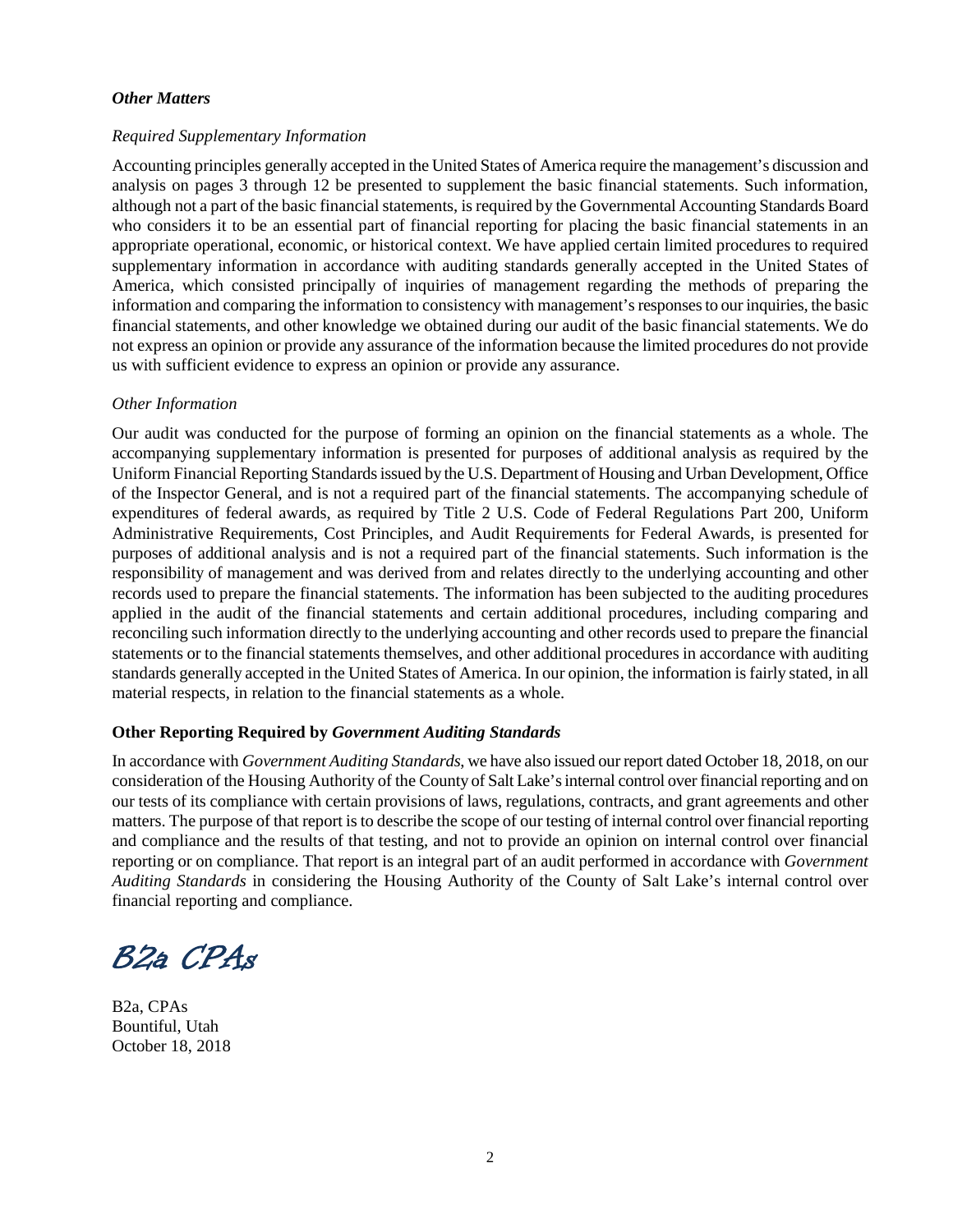

# **HOUSING AUTHORITY OF THE COUNTY OF SALT LAKE MANAGEMENT'S DISCUSSION AND ANALYSIS**

The Housing Authority of the County of Salt Lake's ("the Authority") Management's Discussion and Analysis is designed to (a) assist the reader in focusing on significant financial issues, (b) provide an overview of the Authority's financial activity, (c) identify changes in the Authority's financial position (its ability to address the next and subsequent years' challenges), and (d) identify individual program issues or concerns.

Since the Management's Discussion and Analysis (MD&A) is designed to focus on the current year's activities, resulting changes and currently known facts, please read it in conjunction with the Authority's financial statements (beginning on page 13).

# **FINANCIAL HIGHLIGHTS**

- The Authority's net assets decreased by \$700,000 from \$16.0 to \$15.3 million during 2018. Since the Authority engages only in business-type activities, the decrease is all in the category of business-type net assets. Its unrestricted net assets remained constant during the year at \$5.7 million.
- Revenue decreased by \$200,000 from \$34.1 million in 2017 to \$33.9 million in 2018, a decrease of 1%.
- The total expenses of all Authority programs increased from \$33.9 million in 2017 to \$34.6 million in 2018, an increase of \$700,000 or 2%. \$400,000 of the increase was due directly to housing assistance payments to landlords for low income housing.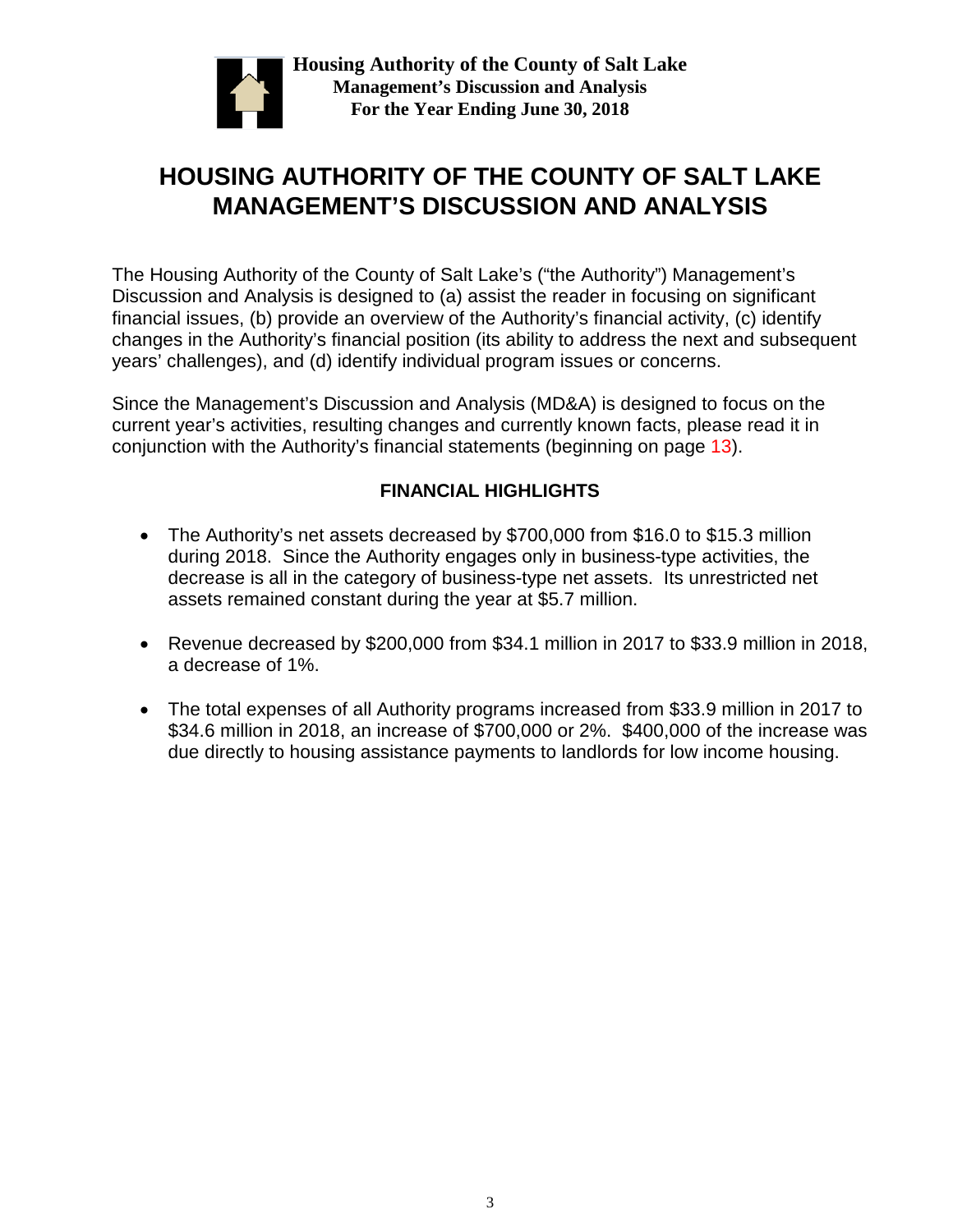

# **USING THIS ANNUAL REPORT**

The Report includes three major sections, the "Management's Discussion and Analysis (MD&A)", "Basic Financial Statements", and "Other Required Supplementary Information":

### **MD&A**

~ Management Discussion and Analysis - pgs. 1-12

### **Basic Financial Statements**

 $\sim$  Authority-wide Financial Statements – pgs. 13-15 ~ Notes to Financial Statements – pgs. 16-23

### **Other Required Supplementary Information**

~ Required Supplementary Information pgs. 24-32 (other than MD&A)

The primary focus of the Authority's financial statement is on both the Authority as a whole (Authority-wide) and the major individual programs. Both perspectives (authority-wide and major program) allow the user to address relevant questions, broaden a basis for comparison (year to year or Authority to Authority) and enhance the Authority's accountability.

### **Authority-Wide Financial Statements**

The Authority-wide financial statements (see pgs. 13-15) are designed to be corporate-like in that all business type activities are consolidated into columns which add to a total for the entire Authority.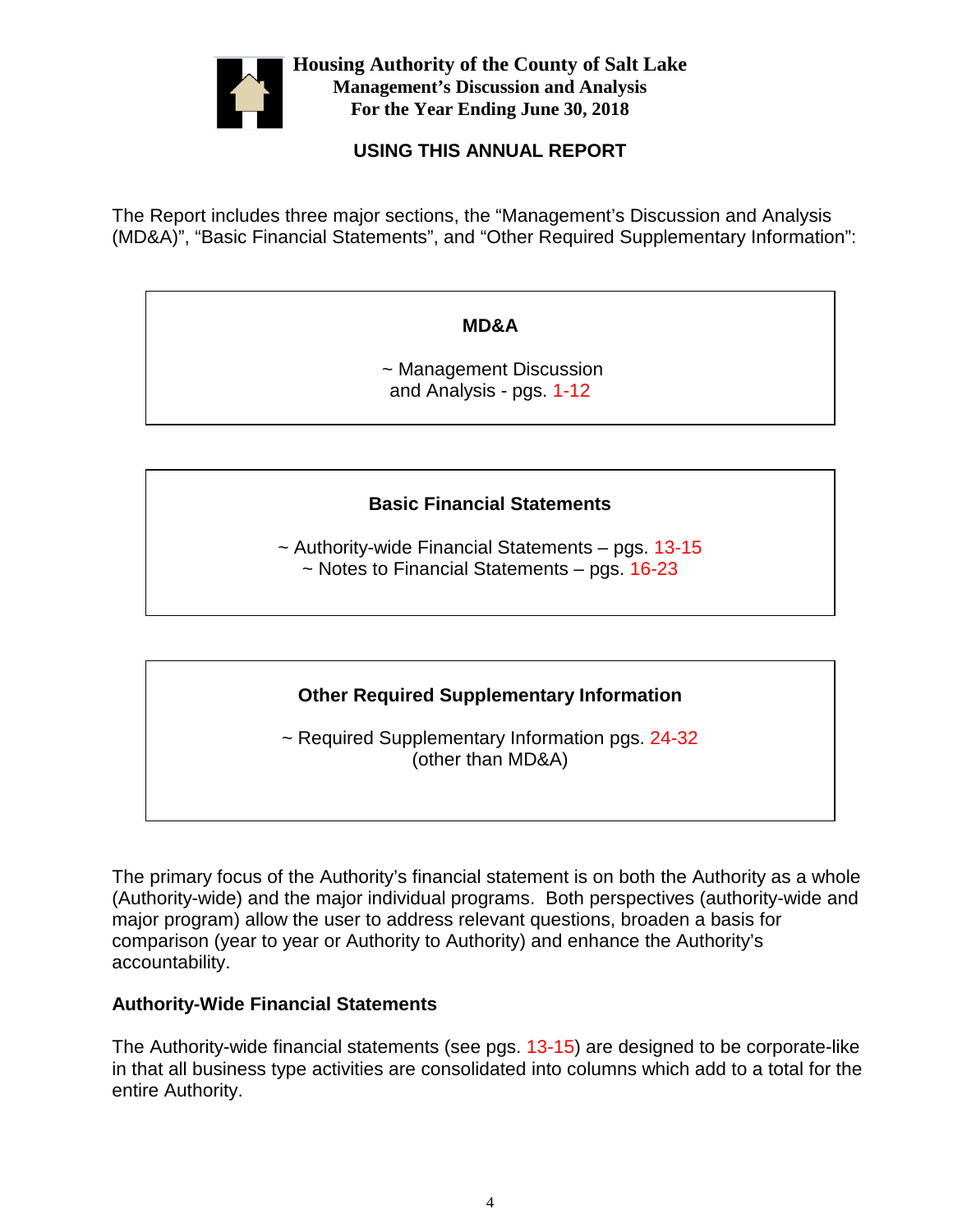

These Statements include a Statement of Net Assets, which is similar to a Balance Sheet. The Statement of Net Assets reports all financial and capital resources for the Authority. The statement is presented in the format where assets, minus liabilities, equal Net Assets, formerly known as equity. Assets and liabilities are presented in order of liquidity, and are classified as "Current" (convertible into cash within one year), and "Non-current".

The focus of the Statement of Net Assets (the "Unrestricted Net Assets") is designed to represent the net available liquid (non-capital) assets, net of liabilities, for the entire Authority. Net Assets are reported in three broad categories:

Net Assets, Invested in Capital Assets, Net of Related Debt: This component of Net Assets consists of all Capital Assets, reduced by the outstanding balances of any bonds, mortgages, notes or other borrowings that are attributable to the acquisition, construction, or improvement of those assets.

Restricted Net Assets: This component of Net Assets consists of restricted assets, when constraints are placed on the asset by creditors (such as debt covenants), grantors, contributors, laws, regulations, etc.

Unrestricted Net Assets: Consists of Net Assets that do not meet the definition of "Net Assets Invested in Capital Assets, Net of Related Debt", or "Restricted Net Assets".

The Authority-wide financial statements also include a Statement of Revenues, Expenses and Changes in Program Net Assets (similar to an Income Statement). This Statement includes Operating Revenues, such as rental income, Operating Expenses, such as administrative, utilities, maintenance, and depreciation, and Non-Operating Revenue and Expenses, such as grant revenue, investment income and interest expense.

The focus of the Statement of Revenues, Expenses and Changes in Program Net Assets is the "Change in Net Assets", which is similar to Net Income or Loss.

Finally, a Statement of Cash Flows is included, which discloses net cash provided by, or used for operating activities, non-capital financing activities, and from capital and related financing activities.

# **Program Financial Statements**

The Authority consists of exclusively Enterprise Funds which utilizes the full accrual basis of accounting and is similar to accounting utilized by private sector accounting. To more accurately report the financials and not misrepresent reported units as funds under governmental accounting, the Authority designates reported units as programs. The Department of Housing and Urban Development requires many of the programs maintained by the Authority. Others are segregated to enhance accountability and control.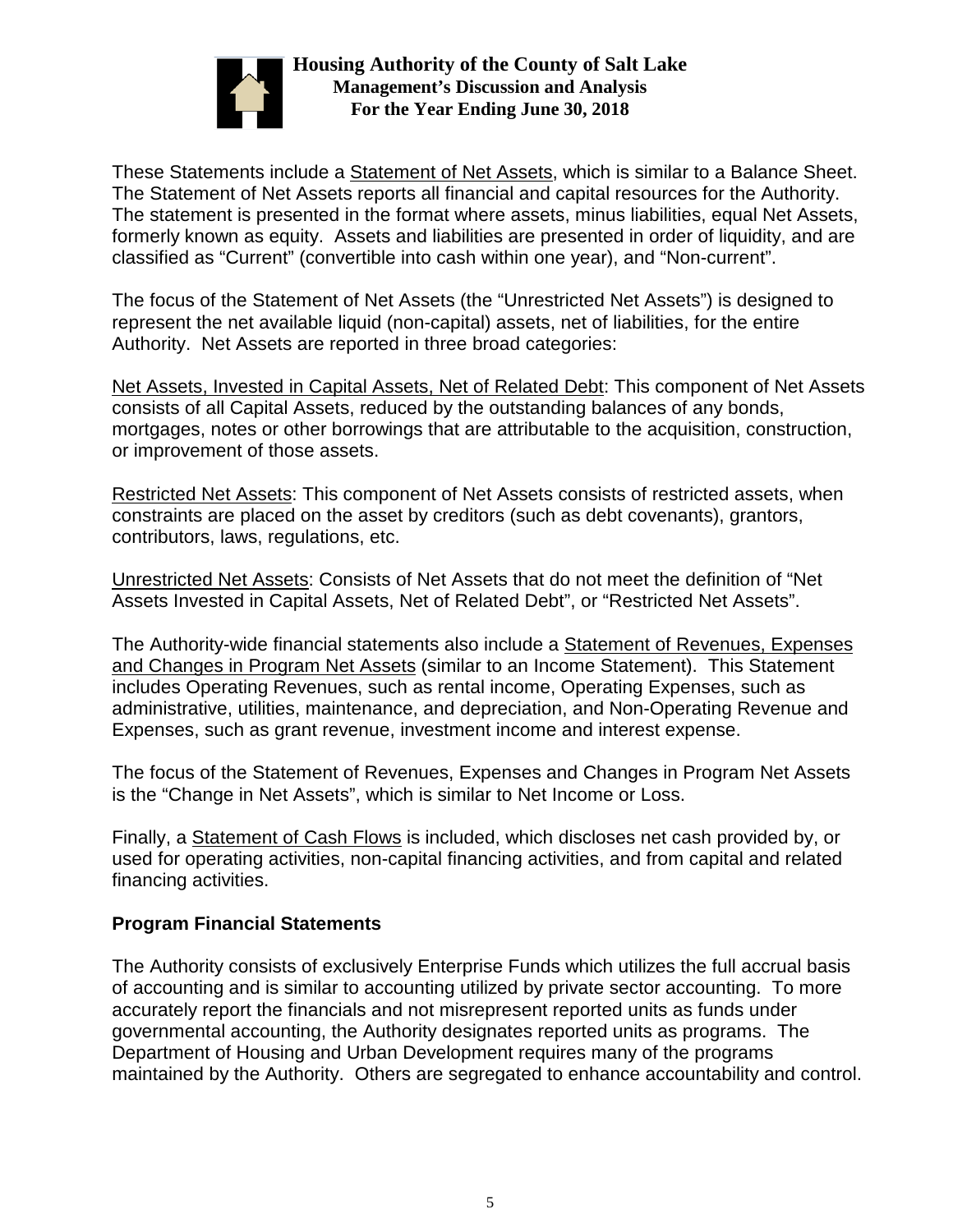

# **The Authority's Programs**

### Business Type Programs

Low Income Public Housing – Under the Low Income Public Housing Program, the Authority rents units that it owns to low-income households. The Public Housing Program is operated under an Annual Contributions Contract (ACC) with HUD, which provides Operating Subsidy and Capital Grant funding to enable the PHA to provide the housing at a rent that is based upon 30% of household income. The Public Housing Program also includes the Capital Fund Program, which is the primary funding source for physical and management improvements to the Authority's Public Housing properties. The Housing Authority's financials for the Public Housing program are reported and managed under five different Asset Management Projects.

Housing Choice Voucher Program – Under the Housing Choice Voucher Program, the Authority administers contracts with independent landlords that own the property. The Authority subsidizes the family's rent through a Housing Assistance Payment made to the landlord. The program is administered under an Annual Contributions Contract (ACC) with HUD, which provides Annual Contributions Funding to enable the Authority to structure a lease that sets the participants' rent at 30% of household income.

Central Office Cost Center – Used to account for management, accounting, human resource and other centralized functions. This program is also used as a cash flow program primarily to facilitate cash balances, investments, and accounts receivable, accounts payable, and payroll processes.

Business Activities – Represents non-HUD resources developed from a variety of activities.

Component Units - Other organizations for which the nature and significance of their relationship with the primary organization are such that exclusion would cause the reporting entity's financial statements to be misleading or incomplete.

State and Local Tenant-Based Rental Assistance Programs - Various grants funded by the State of Utah to provide transitional housing to very low income families and individuals of Salt Lake County.

Continuum of Care Program – Grant programs funded by the Department of Housing and Urban Development that provide rental assistance for hard-to-serve homeless persons with disabilities in connection with supportive services funded from sources outside the program.

Other Non-major Programs – In addition to the major programs above, the Authority also maintains the following non-major programs. Non-major programs are defined as programs that have assets, liabilities, revenues, or expenses of 5% or less of the Authority's total assets, liabilities, revenues or expenses: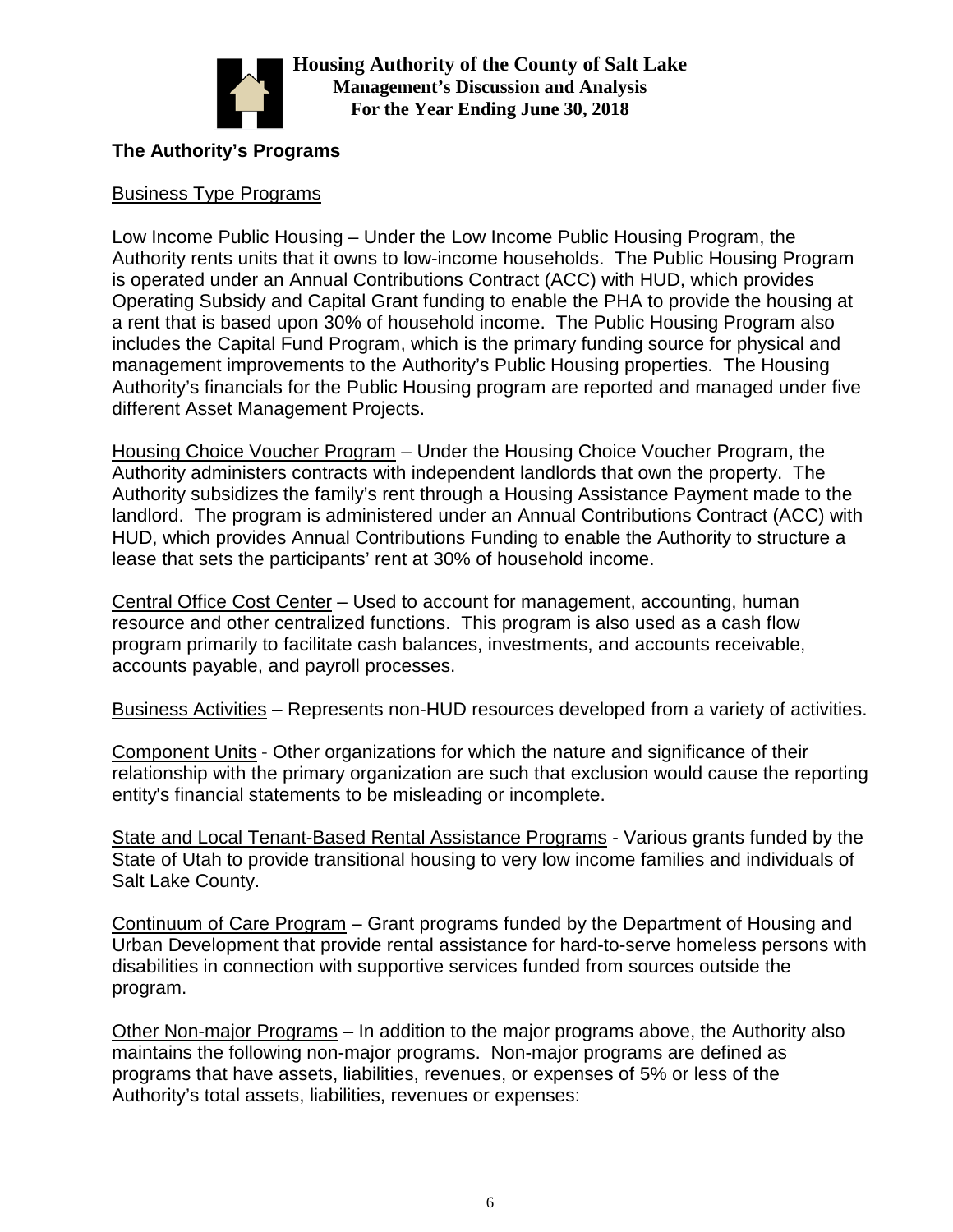

HOME Investment Partnerships Program – Grants funded by Salt Lake County providing transitional housing to very low income families of Salt Lake County that have been involved with the criminal justice system.

Community Development Block Grant Program - Community Development for Sandy, and Salt Lake County public housing communities that is intended to increase residents' access to services.

Resident Opportunities and Self-Sufficiency Program (ROSS) – A program for public housing residents that provides supportive services, resident empowerment activities, and assistance in becoming economically self-sufficient.

Housing Opportunities for Persons with AIDS (HOPWA) – A grant program funded by the Department of Housing and Urban Development that provides rental assistance for low income persons medically diagnosed with HIV/AIDS and their families.

Criminal Justice Program – A program funded by the Salt Lake County Criminal Justice Department that provides short term housing for mental health court clients to help them transition back into the community.

Family Employment Housing Program - A program funded by Salt Lake County TANF funding providing housing to low income families that have been refugees.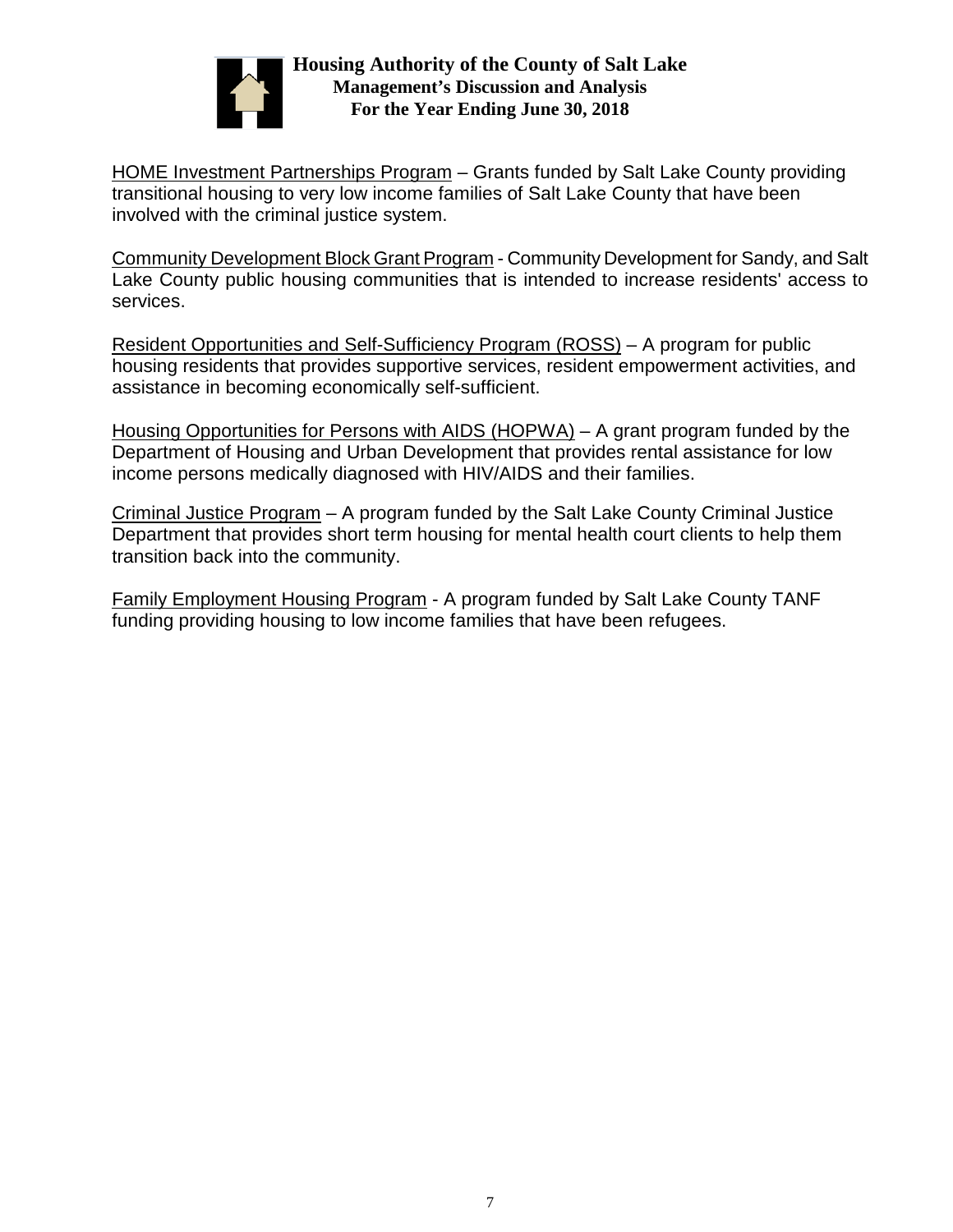

### **Statement of Net Assets**

The following table reflects the condensed Statement of Net Assets compared to prior years. The Authority is engaged only in Business-Type Activities.

# **TABLE 1**

# **STATEMENT OF NET ASSETS**

|                                    | 2018       | 2017       |
|------------------------------------|------------|------------|
|                                    | (millions) | (millions) |
| <b>Unrestricted Current Assets</b> | \$6.8      | \$6.7      |
| <b>Restricted Current Assets</b>   | 2.0        | 3.4        |
| <b>Capital Assets</b>              | 16.6       | 17.2       |
| <b>Other Non-current Assets</b>    | 2.8        | 2.7        |
| <b>Total Assets</b>                | 28.2       | 30.0       |
|                                    |            |            |
| <b>Current Liabilities</b>         | 1.8        | 1.5        |
| Long-Term Liabilities              | 11.1       | 12.5       |
| <b>Total Liabilities</b>           | 12.9       | 14.0       |
| <b>Net Assets:</b>                 |            |            |
| Invested in Capital Assets,        |            |            |
| <b>Net of Related Debt</b>         | 8.2        | 8.5        |
| Restricted                         | 1.4        | 1.8        |
| Unrestricted                       | 5.7        | 5.7        |
| <b>Total Net Assets</b>            | \$15.3     | \$16.0     |

For more detailed information see page 13 for the Statement of Net Assets.

Major Factors Affecting the Statement of Net Assets

Unrestricted Current Assets increased by \$100,000 during 2018. Restricted Current Assets decreased by \$1,400,000 in 2018 due to decrease of \$400,000 in cash held for housing assistance payment reserves for the Housing Choice Voucher Program, and a payout to Salt Lake County of \$1,100,000 that was restricted for purchase of land for shelter sites. This payment also decreased long term liabilities by the same amount. Capital Assets decreased from \$17.2 million to \$16.6 million in 2018. Total Net Assets decreased by \$700,000 in 2018. Net assets invested in capital assets, net of related debt decreased from \$8.5 million to \$8.2 million in 2018. For more detail see "Capital Assets and Debt Administration" on page 10. Restricted Net Assets decreased by \$400,000. Unrestricted Net Assets remained constant at \$5.7 million in 2018.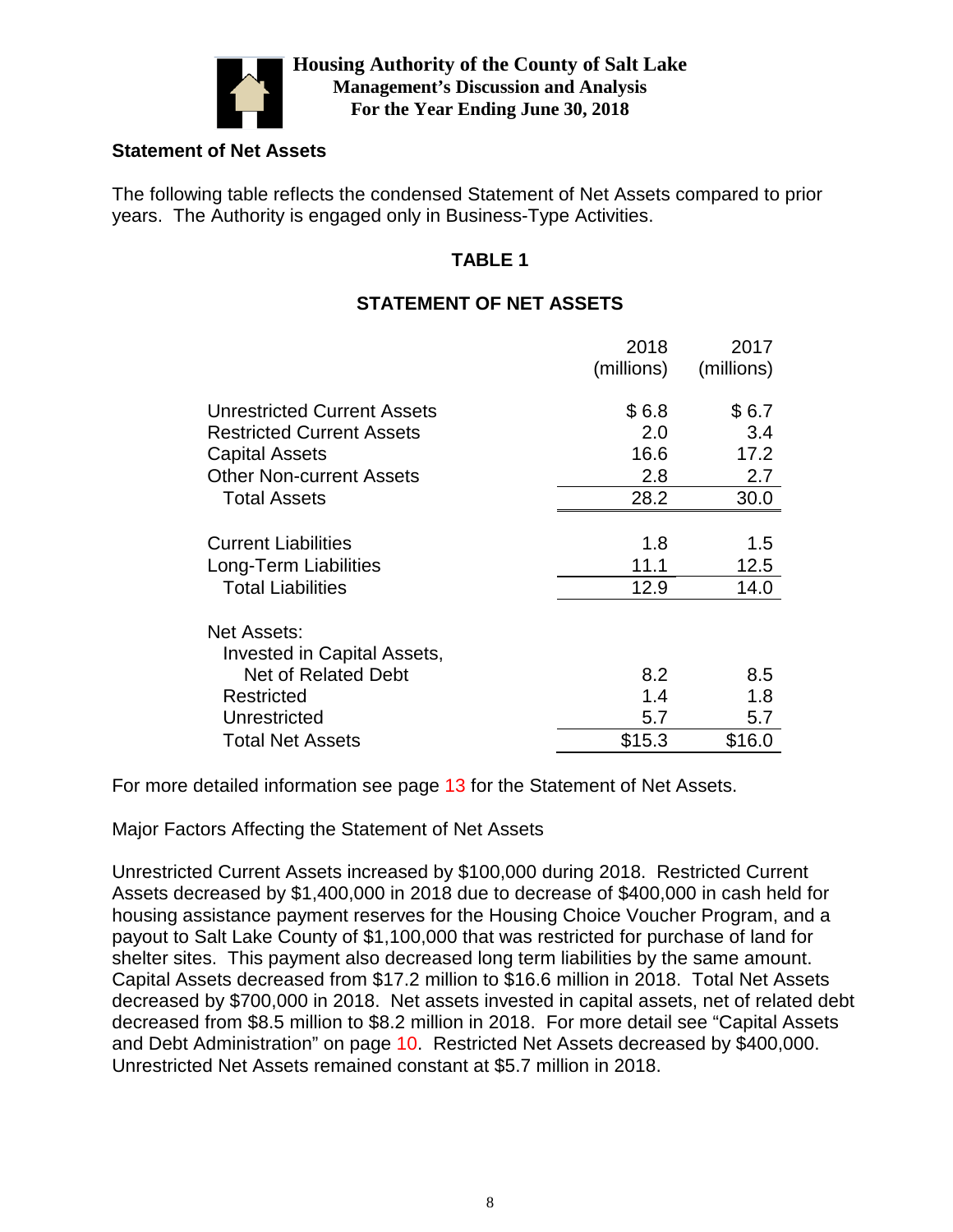

# **TABLE 2**

# **CHANGE OF UNRESTRICTED NET ASSETS**

The following schedule presents details on the change in Unrestricted Net Assets

|                                                                                | 2018<br>(millions) | 2017<br>(millions) |
|--------------------------------------------------------------------------------|--------------------|--------------------|
| Beginning Balance - Unrestricted Net Assets                                    | \$5.7              | \$5.0              |
| <b>Results of Operations affecting Unrestricted Net Assets</b><br>Adjustments: | (0.7)              | (0.3)              |
| Depreciation (1)                                                               | 1.3                | 1.3                |
| <b>Adjusted Results from Operations</b>                                        | 0.6                | 1.0                |
| Net Capital Expenditures (2)                                                   | (0.6)              | (0.3)              |
| <b>Ending Balance - Unrestricted Net Assets</b>                                | \$5.7              | \$5.7              |

(1) Depreciation is treated as an expense and reduces the results of operations but does not have an impact on Unrestricted Net Assets

(2) Capital Expenditures represent an outflow of unrestricted net assets, but are not treated as an expense against Results of Operations, and therefore must be deducted.

While the Results of Operations is a significant measure of the Authority's activities, the analysis of the changes in Unrestricted Net Assets provides a clearer change in financial wellbeing.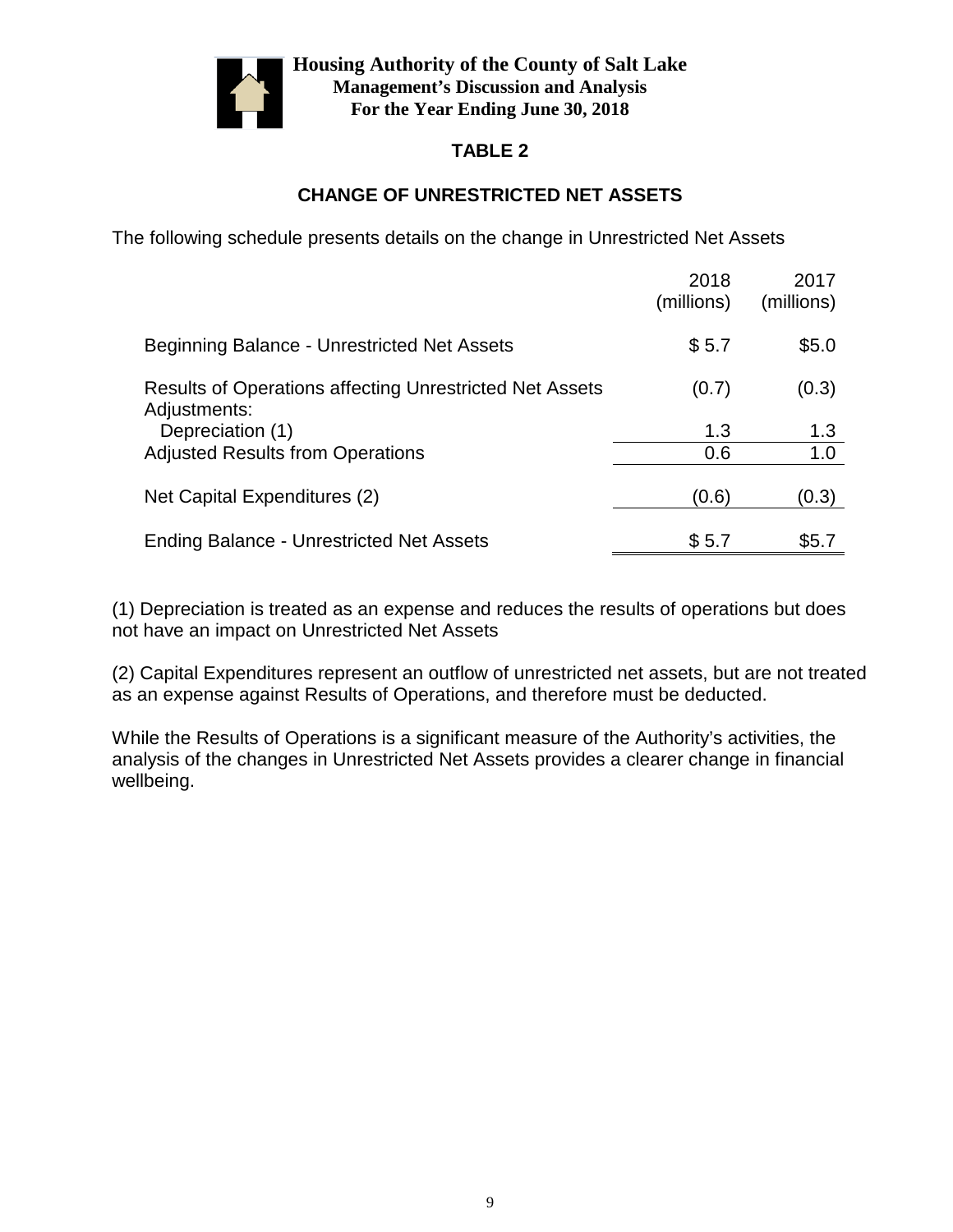

# **TABLE 3**

# **STATEMENT OF REVENUES, EXPENSES AND CHANGES IN NET ASSETS**

The following schedule compares the revenues and expenses for the current and previous fiscal year. The Authority is engaged only in Business-Type Activities.

|                                       | 2018        | 2017       |
|---------------------------------------|-------------|------------|
|                                       | (millions)  | (millions) |
| Revenues                              |             |            |
| <b>Tenant Revenue Rents</b>           | \$3.2       | \$3.1      |
| <b>Operating Subsidies and Grants</b> | 29.6        | 29.2       |
| <b>Other Revenues</b>                 | 1.1         | 1.8        |
| <b>Total Revenue</b>                  | 33.9        | 34.1       |
|                                       |             |            |
| <b>Expenses</b>                       |             |            |
| Administrative                        | 4.9         | 4.7        |
| <b>Tenant Services</b>                | 1.2         | 1.2        |
| <b>Utilities</b>                      | 0.6         | 0.5        |
| Maintenance                           | 2.0         | 2.0        |
| General                               | 0.3         | 0.3        |
| <b>Casualty Losses</b>                | 0.1         | 0.1        |
| <b>Housing Assistance Payments</b>    | 24.0        | 23.6       |
| Depreciation                          | 1.3         | 1.3        |
| <b>Interest Expense</b>               | 0.2         | 0.2        |
| <b>Total Expenses</b>                 | 34.6        | 33.9       |
|                                       |             |            |
| Net Increase/(Loss)                   | Ж,<br>(0.7) | \$ 0.2     |

# **MAJOR FACTORS AFFECTING THE STATEMENT OF REVENUE, EXPENSES AND CHANGES IN NET ASSETS**

Operating Subsidies and Grants increased in 2018 by \$400,000 due to funding increases of \$700,000 in Continuum of Care and \$100,000 in Housing Assistance Rental Program, offset by funding decreases of \$200,000 in the Housing Choice Vouchers program and \$100,000 in the Public Housing and the Refugee Assistance Subsidized Housing programs. Other Revenues decreased by \$700,000 due to lower Section 8 unabsorbed portable vouchers and no gain on sale of fixed assets in 2018. Tenant Revenue Rents increased by \$100,000 in 2018.

Total housing assistance payments increased by \$400,000 in 2018, with all the increase happening in Continuum of Care programs. Administrative expenses increased in 2018 by \$200,000 due to higher professional services and donations.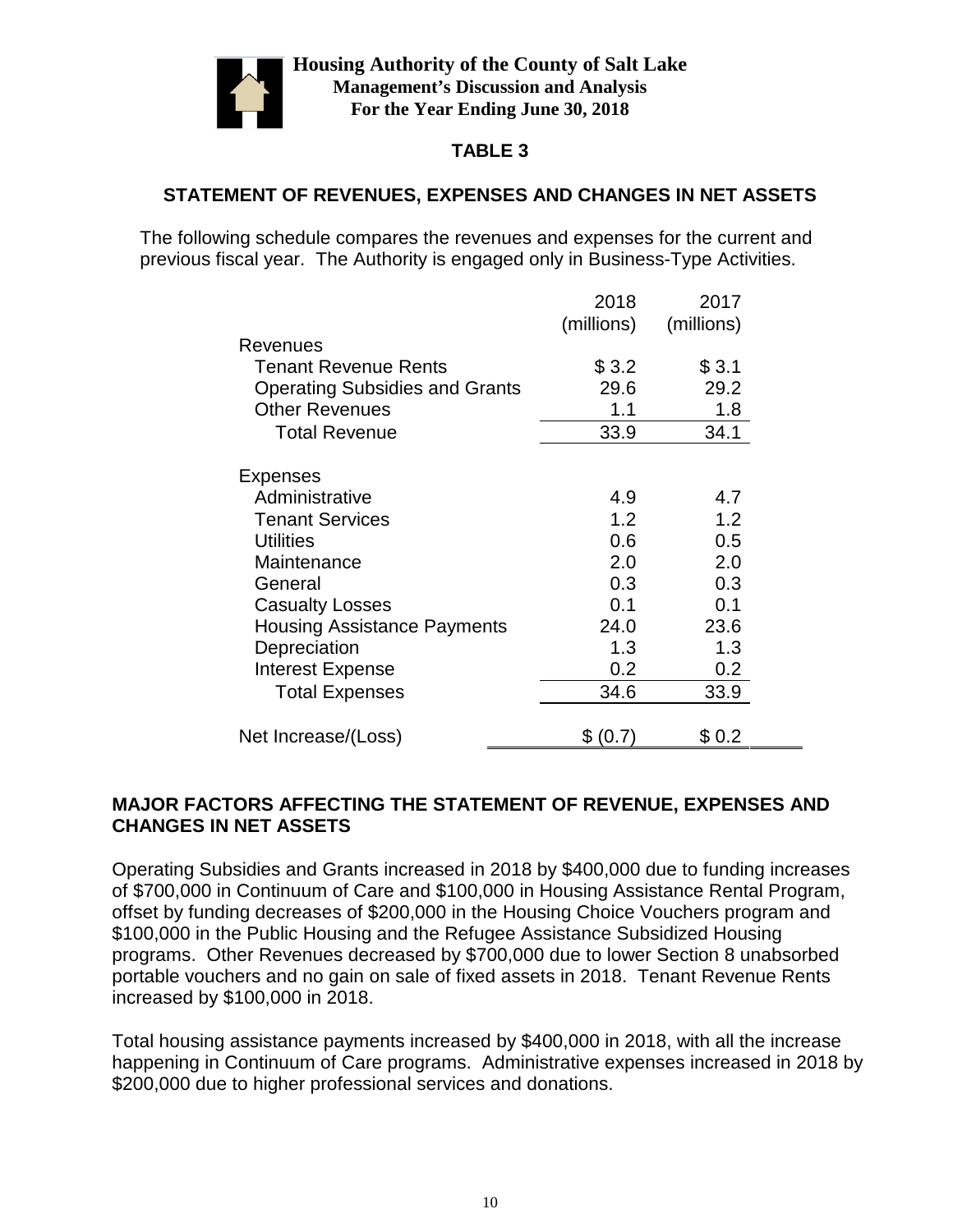

CAPITAL ASSETS AND DEBT ADMINISTRATION

# **Capital Assets**

As of the end of 2018, the Authority had \$16.6 million invested in a variety of capital assets as reflected in the following schedule, which represents a net decrease of \$600,000 (additions, deductions and depreciation) from the end of 2017.

# **TABLE 4**

# **CAPITAL ASSETS AT YEAR-END (NET OF DEPRECIATION IN MILLIONS)**

|                                                                                             | 2018                            | 2017                            |
|---------------------------------------------------------------------------------------------|---------------------------------|---------------------------------|
| Land and land rights<br>Site Improvements<br><b>Buildings</b><br>Equipment - Administrative | \$<br>6.1<br>5.7<br>41.9<br>1.4 | \$<br>6.1<br>5.5<br>41.2<br>1.4 |
| <b>Accumulated Depreciation</b>                                                             | (39.6)                          | (38.3)                          |
| <b>Construction In Progress</b>                                                             | 1.1                             | 1.3                             |
| Total                                                                                       | \$16.6                          | \$17.2                          |

The following reconciliation summarizes the change in Capital Assets, which is presented in detail on page 23 of the notes.

# **TABLE 5**

### **CHANGE IN CAPITAL ASSETS (IN MILLIONS)**

|                               | 2018   | 2017   |
|-------------------------------|--------|--------|
| <b>Beginning Balance</b>      | \$17.2 | \$17.5 |
| Additions, Net of Retirements | 0.7    | 1.0    |
| Depreciation                  | (1.3)  | (1.3)  |
| <b>Ending Balance</b>         | \$16.6 | \$17.2 |

Major items effecting capital assets in 2018 were modernization of Public Housing and Owned Unit properties valued at \$700,000. There was also a small amount of equipment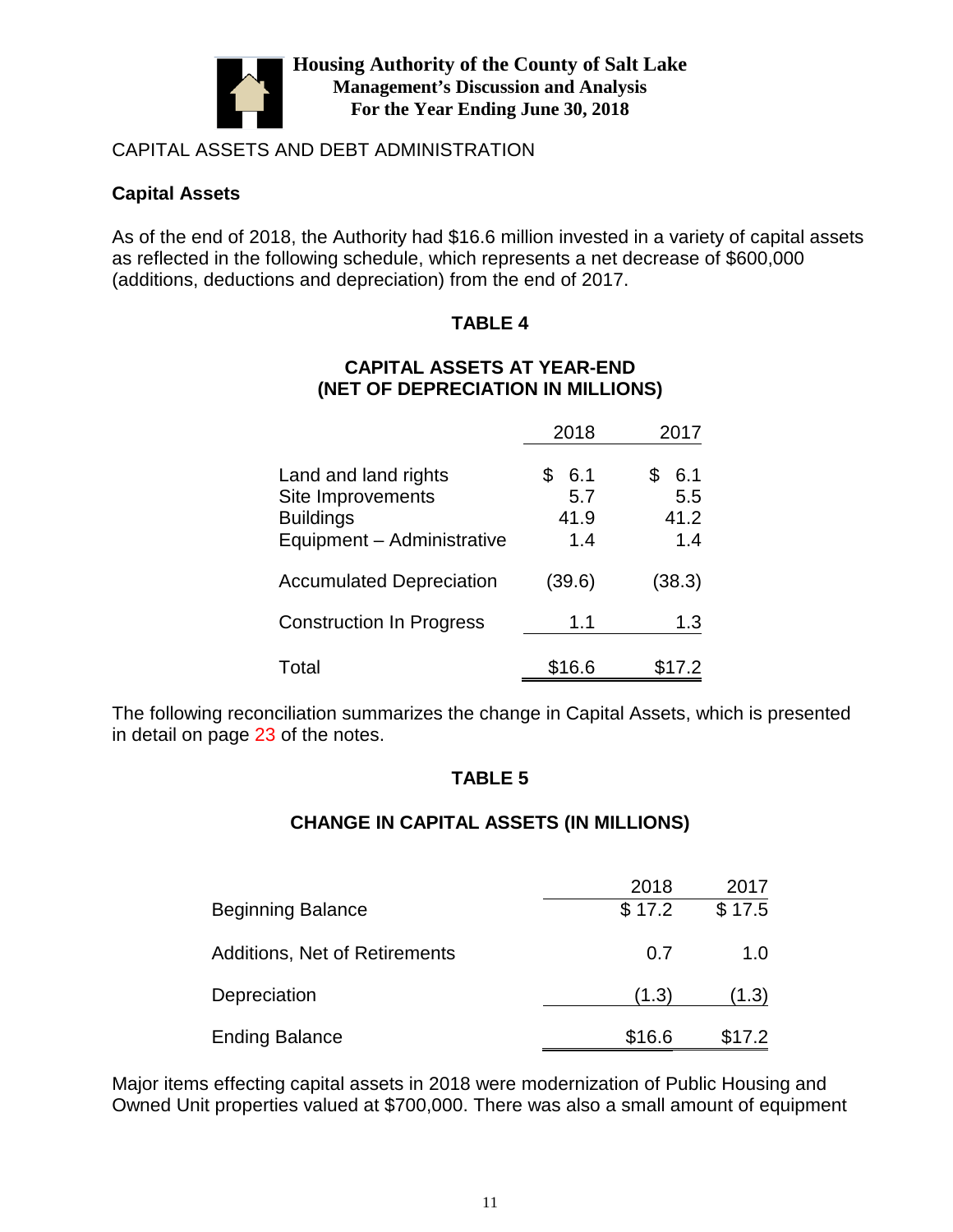

purchases.

# **Debt Outstanding**

As of year-end, the Authority had \$7.2 million in debt (bonds, notes, etc.) outstanding compared to \$7.4 million in 2017. The Authority has not added any new debt over the last year and has paid its regularly amortized mortgage payments.

# **TABLE 6**

# **OUTSTANDING DEBT, AT YEAR-END (IN MILLIONS)**

|                                                                       | 2018         | 2017         |
|-----------------------------------------------------------------------|--------------|--------------|
| <b>Program Type</b><br>Enterprise - Long Term<br>Enterprise - Current | \$7.0<br>0.2 | \$7.2<br>0.2 |
| Total                                                                 | \$7.4        | \$7.4        |

# **ECONOMIC FACTORS**

Significant economic factors affecting the Authority are as follows:

- Federal funding of the Department of Housing and Urban Development
- Local labor supply and demand, which can affect salary and wage rates
- Local inflationary, recessionary and employment trends, which can affect resident incomes and therefore the amount of rental income
- Inflationary pressure on utility rates, supplies and other costs

### FINANCIAL CONTACT

The individual to be contacted regarding this report is:

Andre Bartlome Chief Financial Officer Housing Authority of the County of Salt Lake

3595 South Main Street Salt Lake City, UT 84115 bartlome@hacsl.org (801) 284-4440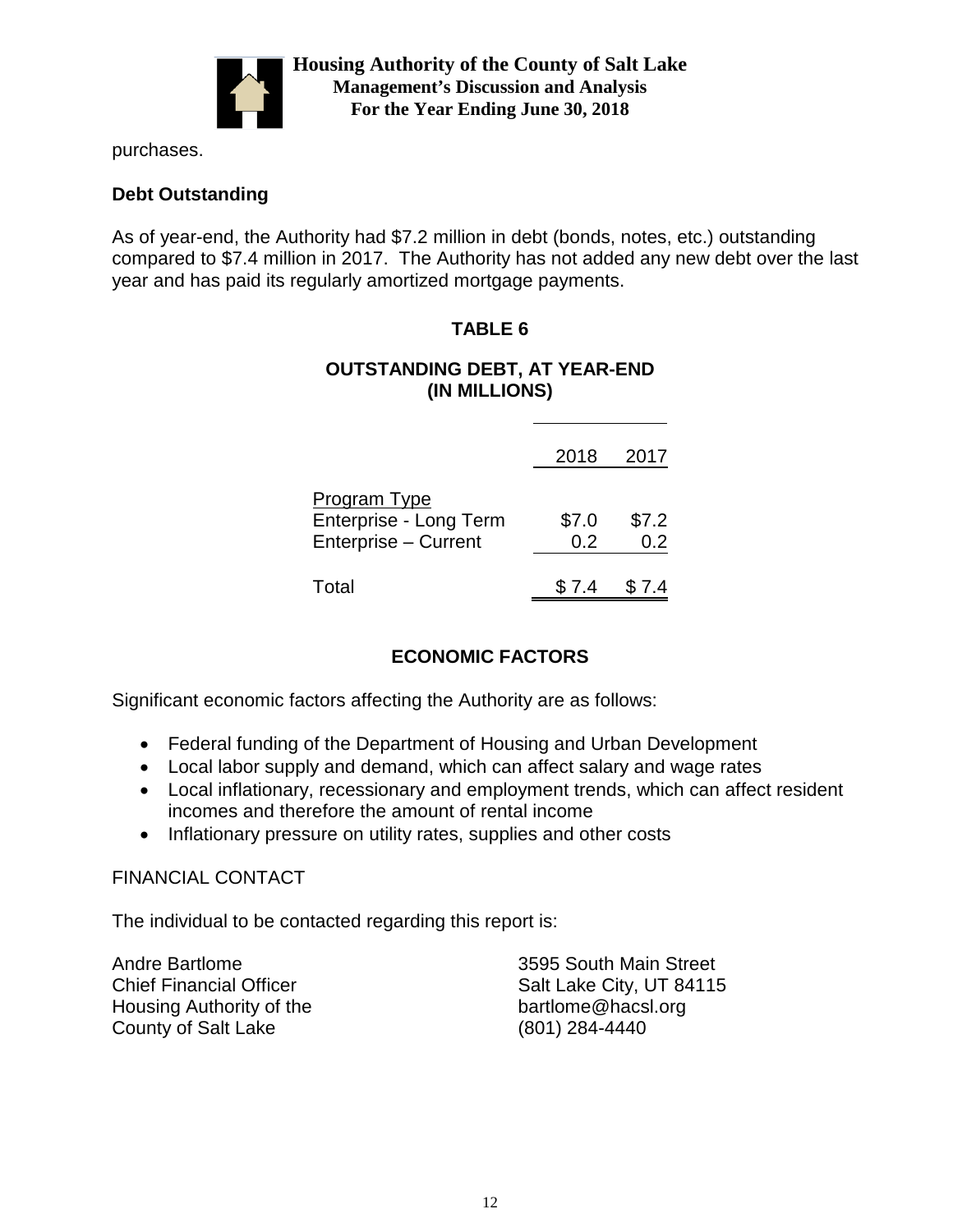# **Housing Authority of the County of Salt Lake Statements of Net Position For the Years Ending June 30, 2018 and 2017**

|                                                                          | 2018                   | 2017                   |
|--------------------------------------------------------------------------|------------------------|------------------------|
| <b>Assets and Deferred Outflows of Resources</b>                         |                        |                        |
| <b>Current Assets</b>                                                    |                        |                        |
| Cash                                                                     | \$<br>2,301,151        | \$<br>1,867,851        |
| Investments                                                              | 1,500,081              | 2,780,116              |
| Accounts Receivable - HUD                                                | 623,078                | 369,800                |
| <b>Accounts Receivable Tenants</b>                                       | 1,136,895              | 699,690                |
| Allowance for Doubtful Accounts                                          | (15,572)               | (16,001)               |
| Accounts Receivable - Other                                              | 1,011,828              | 763,520                |
| <b>Current Portion of Notes Receivable</b>                               | 16,340                 | 19,232                 |
| Inventory                                                                | 78,459                 | 83,830                 |
| <b>Other Current Assets</b>                                              | 104,257                | 133,810                |
| <b>Total Current Assets</b>                                              | 6,756,517              | 6,701,848              |
| <b>Restricted Assets</b>                                                 |                        |                        |
| Cash                                                                     | 1,726,996              | 2,074,632              |
| Investments                                                              | 249,170                | 1,354,823              |
| <b>Total Restricted Assets</b>                                           | 1,976,166              | 3,429,455              |
| <b>Capital Assets</b>                                                    |                        |                        |
| Land                                                                     | 6,109,974              | 6,109,974              |
| <b>Building and Improvements</b>                                         | 47,572,382             | 46,698,972             |
| Furniture and Equipment                                                  | 1,403,581              | 1,407,884              |
| <b>Construction in Progress</b>                                          | 1,115,266              | 1,285,028              |
| <b>Total Capital Assets</b>                                              | 56,201,203             | 55,501,858             |
| <b>Accumulated Depreciation</b>                                          | (39, 614, 097)         | (38, 321, 321)         |
| Net Capital Assets                                                       | 16,587,106             | 17,180,537             |
| Other Assets                                                             |                        |                        |
| Net Pension Asset                                                        |                        | 2                      |
| Notes and Mortgages Receivable - Net of Current Portion                  | 1,654,609              | 1,651,893              |
| <b>Total Other Assets</b>                                                | 1,654,609              | 1,651,895              |
| Deferred Outflow of Assets                                               | 1,180,306              | 1,075,983              |
| <b>Total Assets and Deferred Outflows of Resources</b>                   | \$<br>28,154,704       | \$<br>30,039,718       |
| Liabilities, Deferred Inflows of Resources and Net Position              |                        |                        |
| <b>Current Liabilities</b>                                               |                        |                        |
| <b>Accounts Payable</b>                                                  | \$<br>744,161          | \$<br>635,092          |
| <b>Tenant Security Deposits</b>                                          | 194,169                | 189,224                |
| <b>Accrued Liabilities</b>                                               | 319,179                | 248,186                |
| <b>Other Current Liabilities</b>                                         | 66,829                 | 51,158                 |
| <b>Unearned Revenue</b>                                                  | 238,684                | 211,181                |
| <b>Current Portion of Notes Payable</b>                                  | 194,014                | 191,752                |
| <b>Total Current Liabilities</b>                                         | 1,757,036              | 1,526,593              |
| Long Term Liabilities                                                    |                        |                        |
| Notes Payable - Net of Current Portion                                   | 7,049,860              | 7,243,556              |
| <b>Accrued Pension and OPEB Liabilities</b>                              | 1,357,126              | 1,933,935              |
| Other Long-Term Obligations                                              | 1,712,199              | 3,006,750              |
| <b>Total Long-Term Liabilities</b>                                       | 10,119,185             | 12,184,241             |
| Deferred Inflows of Resources                                            | 947,691                | 313,793                |
| <b>Total Liabilities and Deferred Inflows of Resources</b>               | 12,823,912             | 14,024,627             |
| <b>Net Position</b>                                                      |                        |                        |
| Net Invested in Capital Assets                                           |                        |                        |
| <b>Restricted Net Position</b>                                           | 8,217,229<br>1,460,097 | 8,508,599              |
| <b>Unrestricted Net Position</b>                                         | 5,653,466              | 1,811,770<br>5,694,722 |
| <b>Total Net Position</b>                                                | 15,330,792             | 16,015,091             |
| <b>Total Liabilities, Deferred Inflows or Resources and Net Position</b> | \$<br>28,154,704       | \$<br>30,039,718       |
|                                                                          |                        |                        |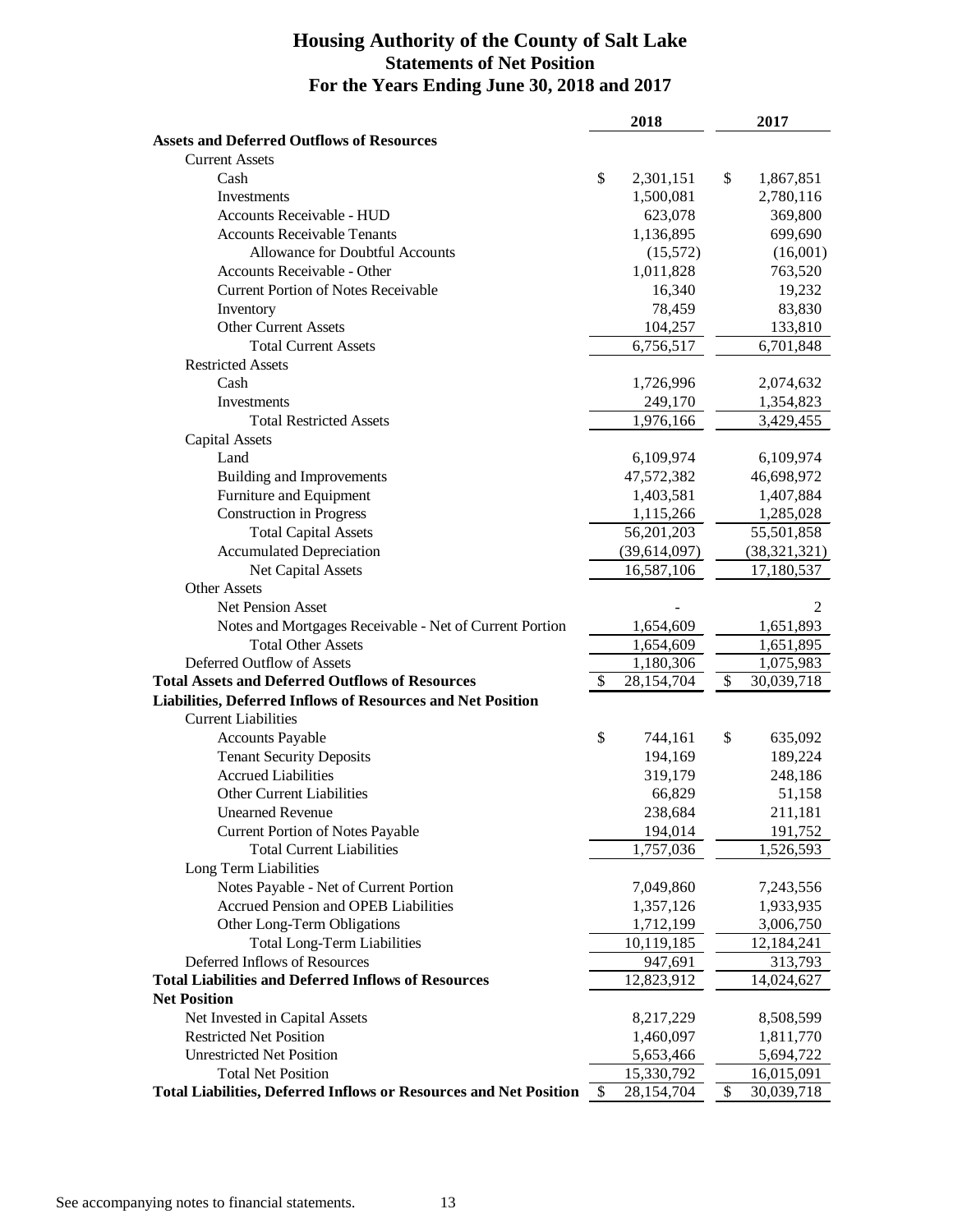# **Housing Authority of the County of Salt Lake Statements of Revenues, Expenses and Changes in Net Position For the Years Ended June 30, 2018 and 2017**

| 2018                                                                         |    | 2017          |                  |
|------------------------------------------------------------------------------|----|---------------|------------------|
|                                                                              |    |               |                  |
| <b>Operating Revenues</b>                                                    |    |               |                  |
| <b>Federal Subsidies</b>                                                     | \$ | 28,934,458    | \$<br>28,478,142 |
| Rents                                                                        |    | 3,051,369     | 2,970,352        |
| Other                                                                        |    | 1,160,620     | 1,589,988        |
| <b>Total Operating Revenue</b>                                               |    | 33,146,447    | 33,038,482       |
| <b>Operating Expenses</b>                                                    |    |               |                  |
| Administrative                                                               |    | 4,787,094     | 4,625,371        |
| <b>Tenant Services</b>                                                       |    | 1,244,438     | 1,302,835        |
| <b>Utilities</b>                                                             |    | 579,907       | 550,187          |
| <b>Ordinary Maintenance and Operations</b>                                   |    | 1,998,001     | 2,006,935        |
| Insurance                                                                    |    | 225,889       | 204,665          |
| General                                                                      |    | 121,124       | 116,924          |
| Housing Assistance Payments                                                  |    | 23,976,771    | 23,546,407       |
| Depreciation                                                                 |    | 1,332,591     | 1,261,113        |
| <b>Fraud Losses</b>                                                          |    | 34,145        | 13,407           |
| <b>Total Operating Expenses</b>                                              |    | 34,299,960    | 33,627,844       |
| <b>Income (Loss) from Operations</b>                                         |    | (1, 153, 513) | (589, 362)       |
| <b>Non-Operating Income (Expenses)</b>                                       |    |               |                  |
| <b>Interest Income</b>                                                       |    | 84,170        | 76,362           |
| <b>Interest Expense</b>                                                      |    | (152, 952)    | (244,792)        |
| Gain (Loss) on Sale of Capital Assets                                        |    | 800           | 291,198          |
| <b>Casualty Loss</b>                                                         |    | (87, 867)     | (106, 704)       |
| <b>Total Non-Operating Income (Expenses)</b>                                 |    | (155, 849)    | 16,064           |
| <b>Capital Grants</b>                                                        |    | 625,063       | 729,874          |
| <b>Change in Net Position</b>                                                |    | (684, 299)    | 156,576          |
| Net Position at Beginning of Year                                            |    | 16,015,091    | 15,858,515       |
| Prior Period Adjustment<br><b>Adjusted Net Position at Beginning of Year</b> | \$ | 15,330,792    | \$<br>16,015,091 |
|                                                                              |    |               |                  |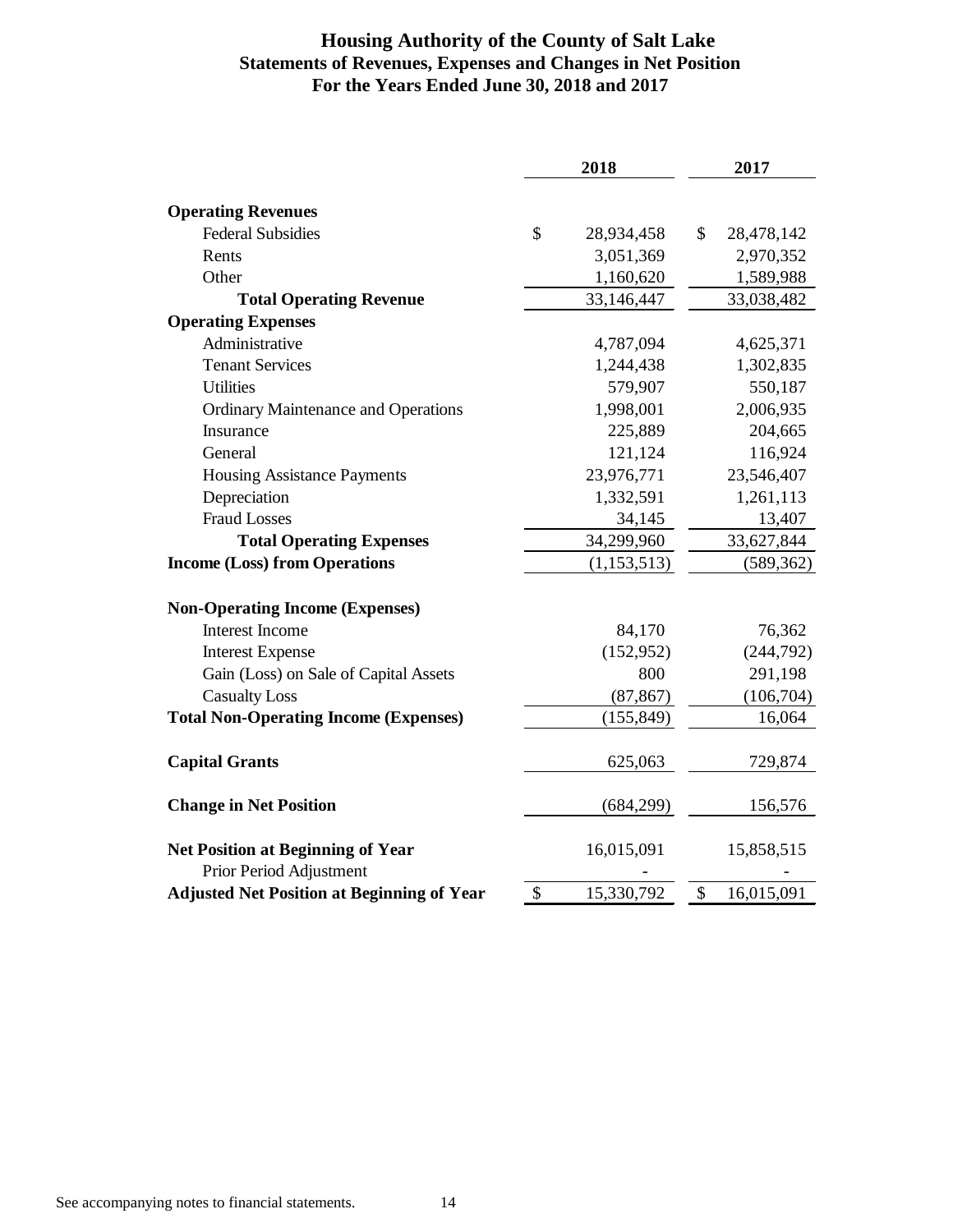# **Housing Authority of the County of Salt Lake Statements of Cash Flows For the Years Ended June 30, 2018 and 2017**

|                                                                 |     | 2018           |    | 2017         |
|-----------------------------------------------------------------|-----|----------------|----|--------------|
| <b>Cash Flows from Operating Activities</b>                     |     |                |    |              |
| <b>Federal Subsidies Received</b>                               | \$. | 28,681,180     | S. | 28,825,579   |
| <b>Rents Received</b>                                           |     | 3,049,672      |    | 2,957,521    |
| <b>Other Receipts</b>                                           |     | 1,160,620      |    | 1,589,988    |
| <b>Interest Income Received</b>                                 |     | 84,170         |    | 76,362       |
| <b>Cash Paid for Administrative Services</b>                    |     | (4,763,333)    |    | (4,504,931)  |
| <b>Cash Paid for Tenant Services</b>                            |     | (1,244,438)    |    | (1,302,835)  |
| <b>Cash Paid for Utilities</b>                                  |     | (579, 907)     |    | (550, 187)   |
| Cash Paid for Ordinary Maintenance and Operations               |     | (1,998,001)    |    | (2,006,935)  |
| <b>Cash Paid for Insurance</b>                                  |     | (225, 889)     |    | (204, 665)   |
| <b>Cash Paid for General Expenses</b>                           |     | (647, 402)     |    | (26, 529)    |
| <b>Cash Paid for Housing Assistance</b>                         |     | (23, 976, 771) |    | (23,546,407) |
| <b>Cash Paid for Interest</b>                                   |     | (152,952)      |    | (244, 792)   |
| <b>Net Cash Provided (Used) by Operating Activities</b>         |     | (613,051)      |    | 1,062,169    |
| <b>Cash Flows from Investing Activities</b>                     |     |                |    |              |
| <b>Acquisition of Capital Assets</b>                            |     | (739, 160)     |    | (1,051,479)  |
| <b>Capital Grants</b>                                           |     | 625,063        |    | 729,874      |
| Proceeds from Sale of Capital Assets                            |     | (87,067)       |    | 712,068      |
| Retirement of Long-Term Debt                                    |     | (1,485,985)    |    | (183,761)    |
| Net Cash Provided (Used) by Investing Activities                |     | (1,687,149)    |    | 206,702      |
| <b>Cash Flows from Capital Financing Activities</b>             |     |                |    |              |
| <b>Investments Net Change</b>                                   |     | 2,385,688      |    | 91,738       |
| Notes Receivable Principal Payments Received                    |     | 176            |    | 32,634       |
| <b>Loans Made</b>                                               |     |                |    |              |
| <b>Net Cash Provided (Used) by Capital Financing Activities</b> |     | 2,385,864      |    | 124,372      |
| Net Increase (Decrease) in Cash and Cash Equivalents            |     | 85,664         |    | 1,393,243    |
| <b>Cash and Cash Equivalents at Beginning of Year</b>           |     | 3,942,483      |    | 2,549,240    |
| <b>Cash and Cash Equivalents at End of Year</b>                 | \$  | 4,028,147      | \$ | 3,942,483    |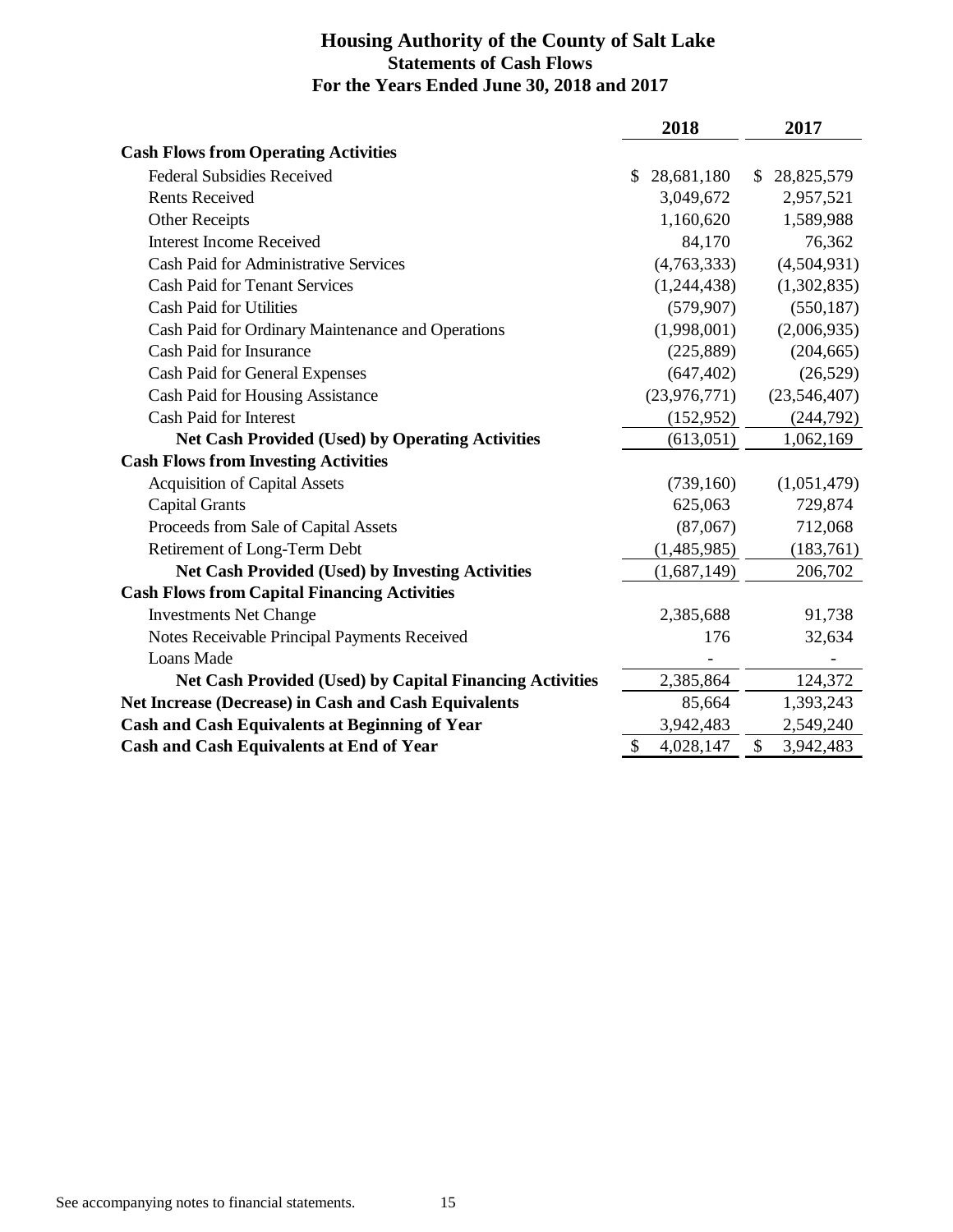# **Housing Authority of the County of Salt Lake Statements of Cash Flows For the Years Ended June 30, 2018 and 2017**

|                                                                                        | 2018              |      | 2017       |
|----------------------------------------------------------------------------------------|-------------------|------|------------|
| Reconciliation of Operating Income to Net Cash Provided (Used) by Operating Activities |                   |      |            |
| Income (Loss) from Operations                                                          | \$<br>(1,153,513) | - \$ | (589, 362) |
| Adjustments to Reconcile Change in Net Position to                                     |                   |      |            |
| Net Cash Provided (Used) by Operating Activities                                       |                   |      |            |
| Depreciation                                                                           | 1,332,591         |      | 1,261,113  |
| Interest Income                                                                        | 84,170            |      | 76,362     |
| <b>Interest Expense</b>                                                                | (152, 952)        |      | (244,792)  |
| Decrease (Increase) in Operating Assets                                                |                   |      |            |
| <b>Accounts Receivable - HUD</b>                                                       | (253, 278)        |      | 347,437    |
| Accounts Receivable - Other                                                            | (685, 942)        |      | 136,344    |
| Inventory                                                                              | 5,371             |      | (12,221)   |
| <b>Current Assets</b>                                                                  | 29,553            |      | (3,652)    |
| <b>Net Pension Asset</b>                                                               | 2                 |      | 347        |
| Deferred Outflows of Resources                                                         | (104, 323)        |      | (145, 159) |
| Increase (Decrease) in Operating Liabilities                                           |                   |      |            |
| <b>Accounts Payable</b>                                                                | 109,069           |      | 49,995     |
| <b>Tenant Security Deposits</b>                                                        | 4,945             |      | 7,155      |
| <b>Accrued Liabilities</b>                                                             | 70,993            |      | (10,609)   |
| <b>Other Current Liabilities</b>                                                       | 15,671            |      | (80,071)   |
| <b>Unearned Income</b>                                                                 | 27,503            |      | (6, 579)   |
| <b>OPEB</b> Obligations                                                                | (576, 809)        |      | 154,967    |
| Deferred Inflows of Resources                                                          | 633,898           |      | 120,894    |
| <b>Net Cash Provided (Used) by Operating Activities</b>                                | \$<br>(613,051)   | \$   | 1,062,169  |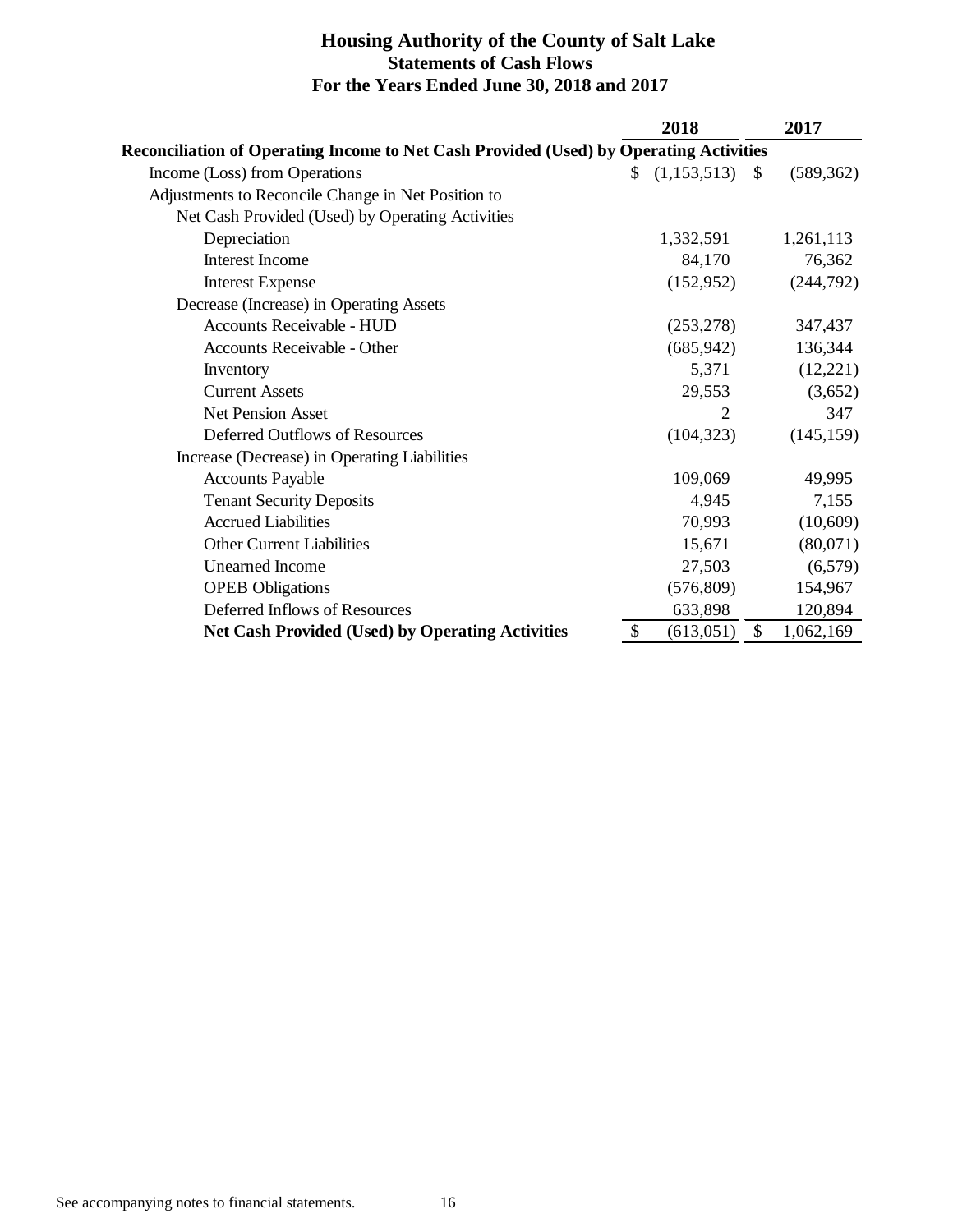#### **NOTE 1 - SUMMARY OF SIGNIFICANT ACCOUNTING POLICIES**

#### ORGANIZATION AND HISTORY

The Housing Authority of the County of Salt Lake (the Authority) was established in 1970 for the purpose of providing affordable housing to individuals living in Salt Lake County.

The Authority supports a total of 3,674 housing units under 24 different housing programs. The Authority owns 612 units in its public housing program, of which 607 units are available for lease to low income and elderly individuals in accordance with U.S. Department of Housing and Urban Development (HUD) guidelines. Operating subsidies are received by the Authority directly from HUD. The Authority subsidizes rental expenses for 2,929 units which clients lease from private apartment owners. In addition, the Authority owns and operates 133 units which are not subject to HUD guidelines and for which no subsidies are received from HUD. All of these 133 units are available for lease.

### INTER-PROGRAM TRANSACTIONS

Inter-program payables and receivables as of June 30, 2018 and 2017, totaling \$7,852,010 and, \$10,516,291 respectively, have been eliminated from the statements of net position. Inter-program revenues and expenses for the years ending June 30, 2018 and 2017, of \$1,528,299 and \$1,562,755 respectively, have been eliminated from the statements of revenues, expenses and changes in net position.

#### BASIS OF PRESENTATION - FUND ACCOUNTING

The Authority prepares its financial statements in conformity with U.S. generally accepted accounting principles as applied to governmental entities and uses proprietary fund accounting. Proprietary fund accounting utilizes full accrual principles. Revenues are recognized as earned and expenses are recorded when incurred.

Operating income reported in the financial statements includes revenues and expenses related to the principal, continuing operations of the entity. Principal operating revenues include tenant rents and HUD grants. Principal operating expenses are the costs of providing goods or services and include administrative expenses, housing assistance payments and depreciation of capital assets. Other revenues and expenses are classified as non-operating in the financial statements.

The Authority receives funding from a variety of sources. Certain funding sources require the observance of limitations and restrictions placed on the use of resources, appropriations, grants or contracts for various purposes. These resources are classified as restricted in accordance with those restrictions.

In accordance with HUD prescribed accounting practices, the Authority has adopted the Statement of Government Accounting Standards (SGAS) No. 20, Accounting and Financial Reporting for Proprietary Funds and Other Governmental Entities that Use Proprietary Fund Accounting. Also in accordance with HUD prescribed reporting practices, the Authority accounts for all HUD-related and non-HUD operations as a single enterprise fund.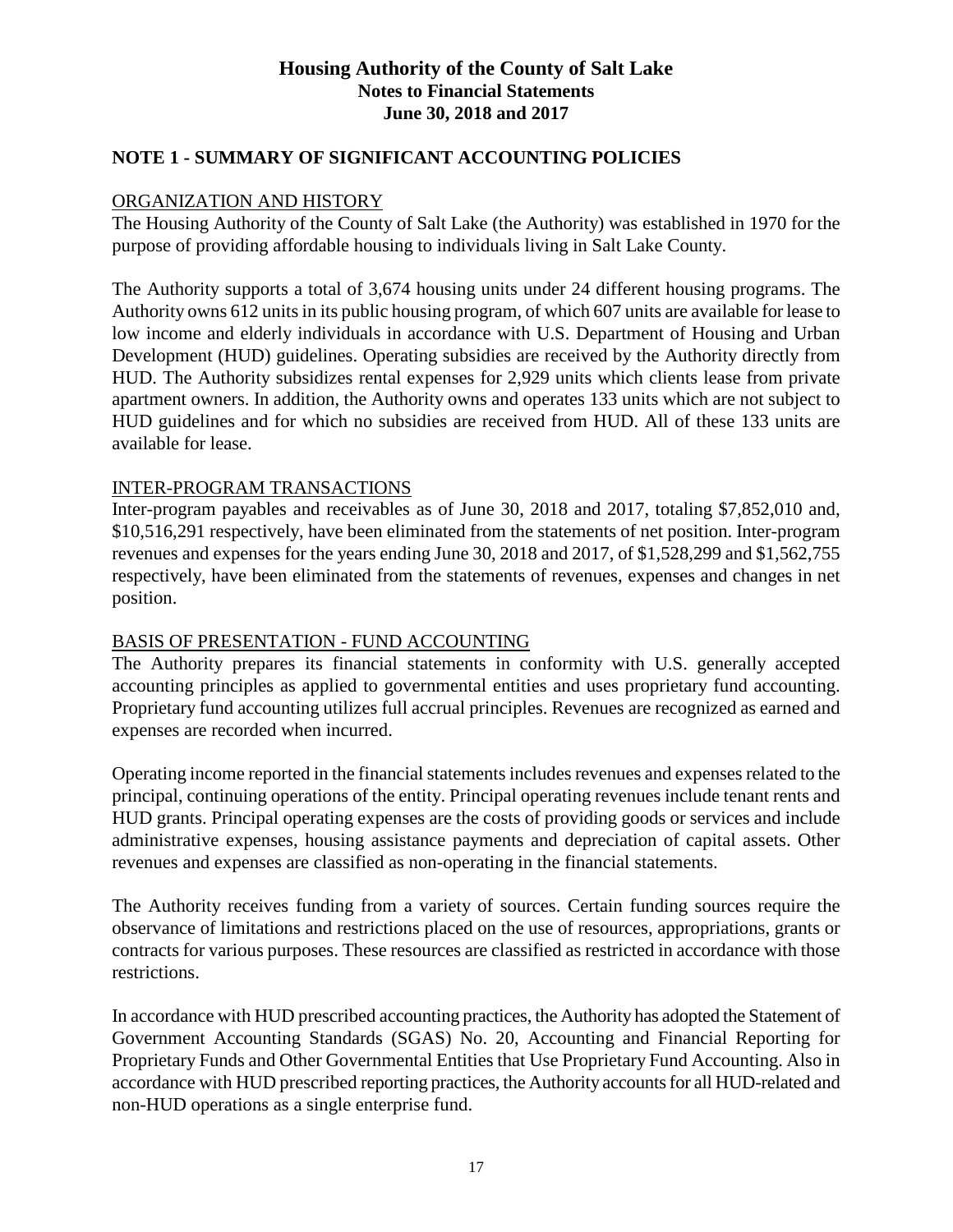#### BASIS OF ACCOUNTING

The Authority prepares its basic financial statements using the accrual basis of accounting in accordance with accounting principles generally accepted in the United States of America. The accrual basis of accounting recognizes revenues at the time they are earned. Expenditures are recorded when incurred.

#### CLASSIFICATION OF REVENUE

*Operating Revenues* – Operating revenues include exchange transactions associated with providing housing and related services with federal operating subsidies and governmental grants that are directly related to the Authority's mission.

*Non-operating Revenues* – Non-operating revenues include interest revenue, and other revenues not meeting the definition of operating.

#### CASH AND CASH EQUIVALENTS

The Authority considers all highly liquid debt instruments purchased with maturity of three months or less to be cash equivalents. Cash and cash equivalents at June 30, 2018 and 2017 consists of cash on hand.

#### CAPITAL ASSETS

Capital assets are carried at historical cost. Depreciation is computed using the straight-line method over the estimated useful lives of 3 - 40 years. When assets are retired or otherwise disposed of, the cost and related accumulated depreciation are removed from the accounts, and any resulting gain or loss is reflected in income for the period. The cost of maintenance and repairs is charged to expense as incurred. Significant renewals and improvements are capitalized and depreciated.

#### USE OF ESTIMATES

The preparation of financial statements in conformity with generally accepted accounting principles requires management to make estimates and assumptions that affect the reported amounts of assets and liabilities and disclosure of contingent assets, and liabilities at the date of the financial statements and the reported amounts of revenues and expenses during the reporting period. Actual results could differ from those estimates.

#### NOTES RECEIVABLE

Notes receivable consist of mortgages held, secured by real estate.

#### NET POSITION

The Authority's net positions are classified as follows:

*Net Investment in Capital Assets* – This component of net position consists of the Authority's net investment in capital assets, reduced by the outstanding debt related to those assets. To the extent debt has been incurred, but not yet expended for capital assets, such amounts are not included as a component of net investment in capital assets.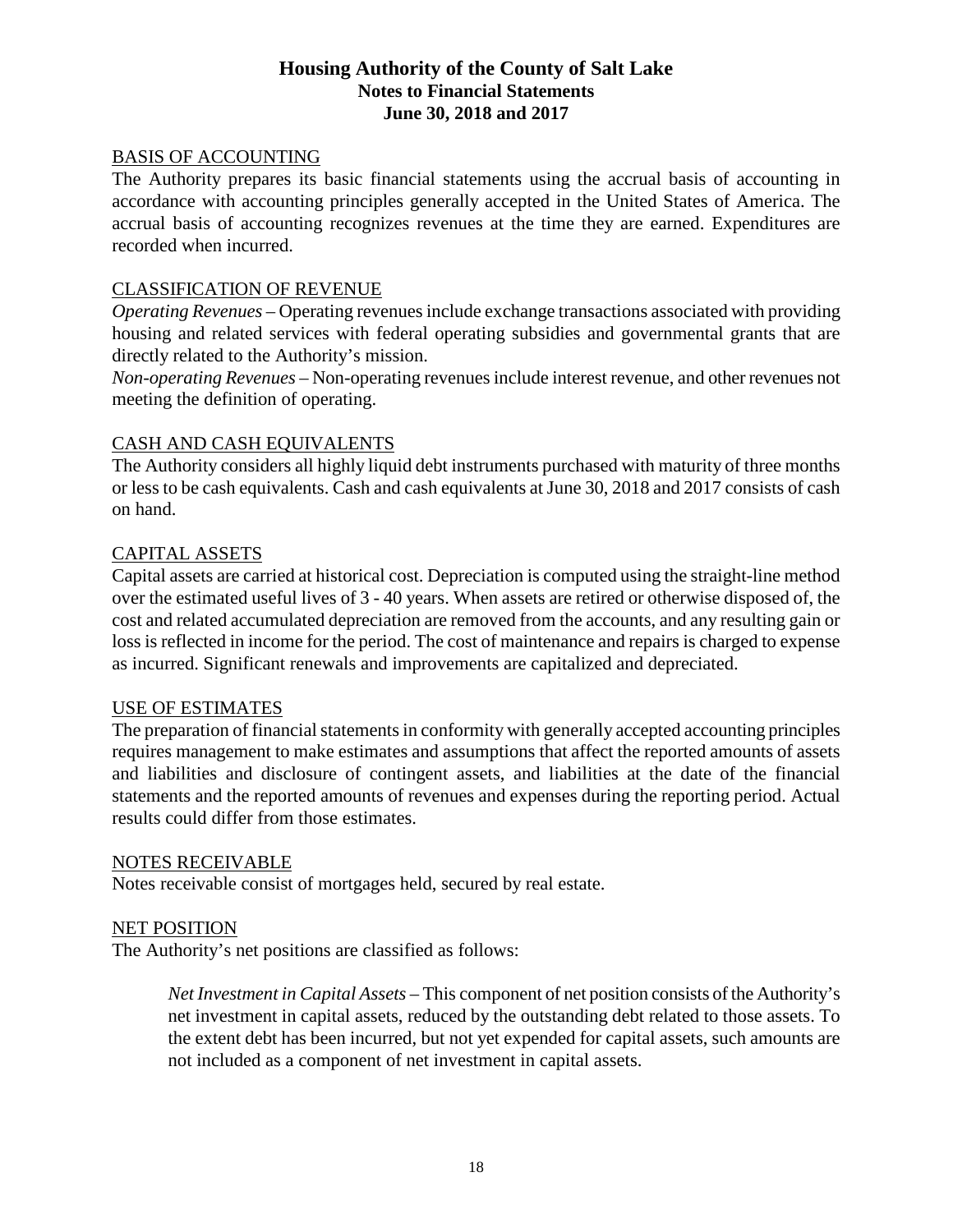*Restricted Net Position* – This component of net position consists of that portion of net position restricted by covenants or donors to be expended for specific purposes, capital assets or debt service.

*Unrestricted Net Position* – This component of net position consists of net position which do not meet the definition of "restricted" or "net investment in capital assets".

The Authority's policy is to utilize restricted funds first for expenditures that qualify for both unrestricted and restricted expenditures.

### INVENTORY

Inventory consists of expendable supplies held for maintenance and repairs. Supplies inventory is stated at average cost and is recorded as an expense at the time the individual inventory items are used. Inventory is reported net of allowance for obsolete inventory which was \$78,459 and \$83,830 at June 30, 2018 **and 2017**, respectively.

### UNEARNED INCOME

Unearned Income consists of federal subsidies and rents for the following fiscal years which were received by the Authority on or before June 30, 2018 **and 2017**.

### ACCRUED COMPENSATED ABSENCES

The balance of accrued liabilities at June 30, 2018 **and 2017** of \$319,179 and \$248,186 includes current accrued compensated absences totaling \$291,502 and \$217,783, respectively. Other longterm obligations at June 30, 2018 **and 2017** of \$1,712,199 and \$3,006,750, includes non-current accrued compensated absences totaling \$15,342 and \$72,592, respectively.

#### SUBSEQUENT EVENTS

Subsequent events were evaluated by management through October 18, 2018, which is the date the financial statements were available to be issued. No material subsequent events required to be disclosed were noted by management.

#### PENSIONS

For purposes of measuring the net pension liability, deferred outflows of resources and deferred inflows of resources related to pensions, and pension expense, information about the fiduciary net position of the Utah Retirement Systems Pension Plan (URS) and additions to/deductions from URS's fiduciary net position have been determined on the same basis as they are reported by URS. For this purpose, benefit payments (including refunds of employee contributions) are recognized when due and payable in accordance with the benefit terms. Investments are reported at fair value.

#### DEFERRED OUTFLOWS/INFLOWS OF RESOURCES

In addition to assets, financial statements will sometimes report a separate section for deferred outflows of resources. This separate financial statement element, deferred outflows of resources, represents a consumption of net position that applies to a future period(s) and will not be recognized as an outflow of resources (expense/expenditure) until then. In addition to liabilities, the financial statements will sometimes report a separate section for deferred inflows of resources. This separate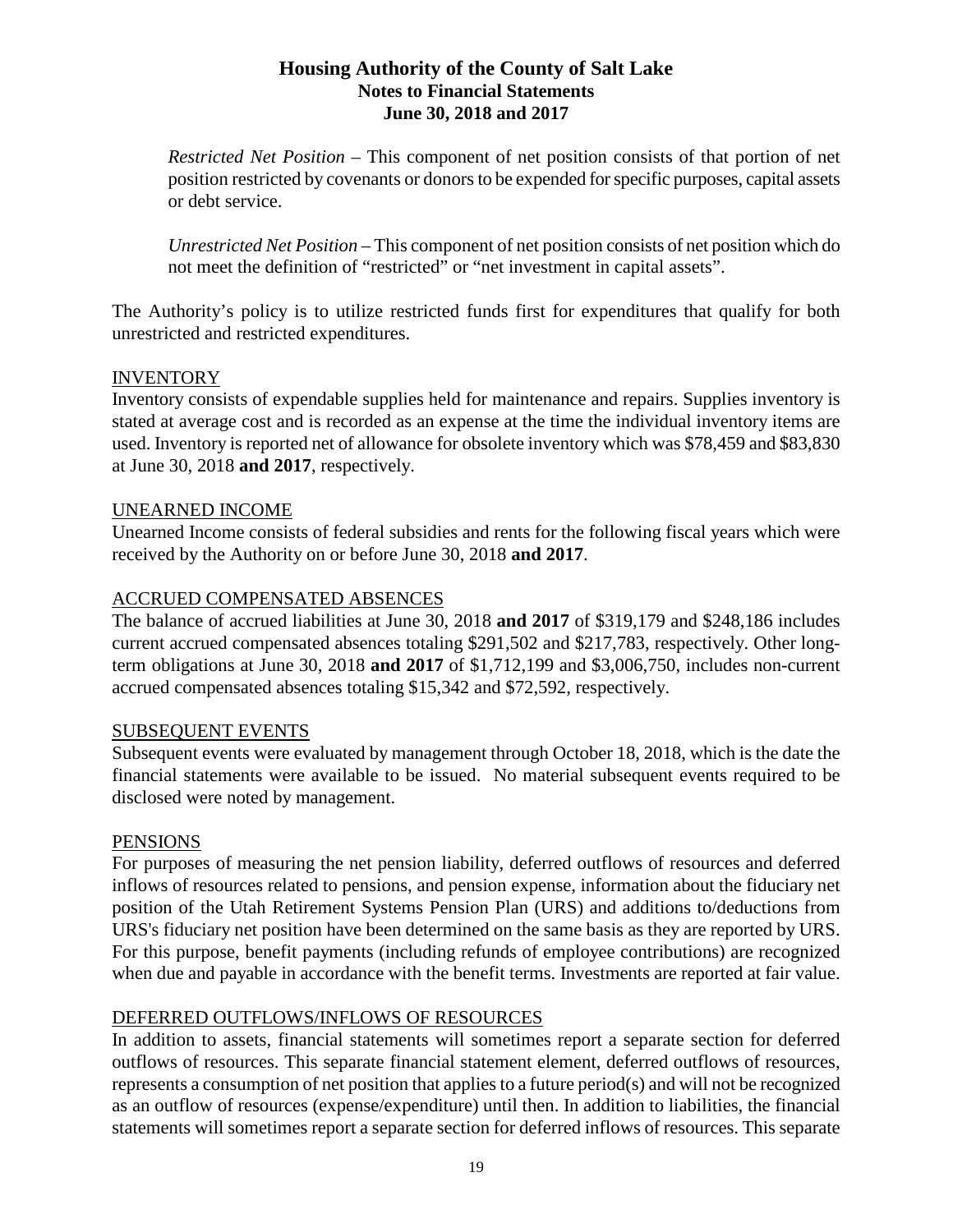financial statement element, deferred inflows of resources, represents an acquisition of net position that applies to a future period(s) and will not be recognized as an inflow of resources (revenue) until that time.

### RECENT ACCOUNTING DEVELOPMENTS

GASB-74 - This Statement establishes accounting and financial reporting requirements for OPEB plans and postemployment benefits (pensions and other postemployment benefits [OPEB]). Statement applies to two types of post-employment benefits, 1 – health care, 2 – death, insurance, disability or long-term care. These benefits must be outside of the regular pension plan for this Statement to apply. The provisions of this Statement apply to state and local governments. Changes are similar to GASB 68 Pension plan reporting changes. Statement replaces GASB 43 and 57 and amends parts of GASB 25 and 50. The Authority does not have anyOther Post Retirement Benefits.

GASB 80 Component Units – This Statement requires that entity to consider, identify and include component units in the reporting entity financial statements using the blending method if the component unit is organized as a not-for profit corporation in which the primary government is the sole corporate member as identified in the component unit's articles of incorporation or bylaws, and the component unit is included in the financial reporting entity pursuant to the provisions of Statement 14. The Authority considers Affordable Housing Associates and Housing Opportunities Inc. as Blended Component Units.

GASB 67 Leases - This Statement requires recognition of certain lease assets and liabilities for leases that previously were classified as operating leases and recognized as inflows of resources or outflows of resources based on the payment provisions of the contract. It establishes a single model for lease accounting based on the foundational principle that leases are financings of the right to use an underlying asset. Under this Statement, a lessee is required to recognize a lease liability and an intangible right-to-use lease asset, and a lessor is required to recognize a lease receivable and a deferred inflow of resources, thereby enhancing the relevance and consistency of information about governments' leasing activities. The Authority does not have any Leases.

GASB 88 – Debt - This Statement defines debt for purposes of disclosure in notes to financial statements as a liability that arises from a contractual obligation to pay cash (or other assets that may be used in lieu of cash) in one or more payments to settle an amount that is fixed at the date the contractual obligation is established. This Statement requires that additional essential information related to debt be disclosed in notes to financial statements, including unused lines of credit; assets pledged as collateral for the debt; and terms specified in debt agreements related to significant events of default with finance-related consequences, significant termination events with finance-related consequences, and significant subjective acceleration clauses. For notes to financial statements related to debt, this Statement also requires that existing and additional information be provided for direct borrowings and direct placements of debt separately from other debt. The Authority's Debt Disclosures are included in a subsequent footnote.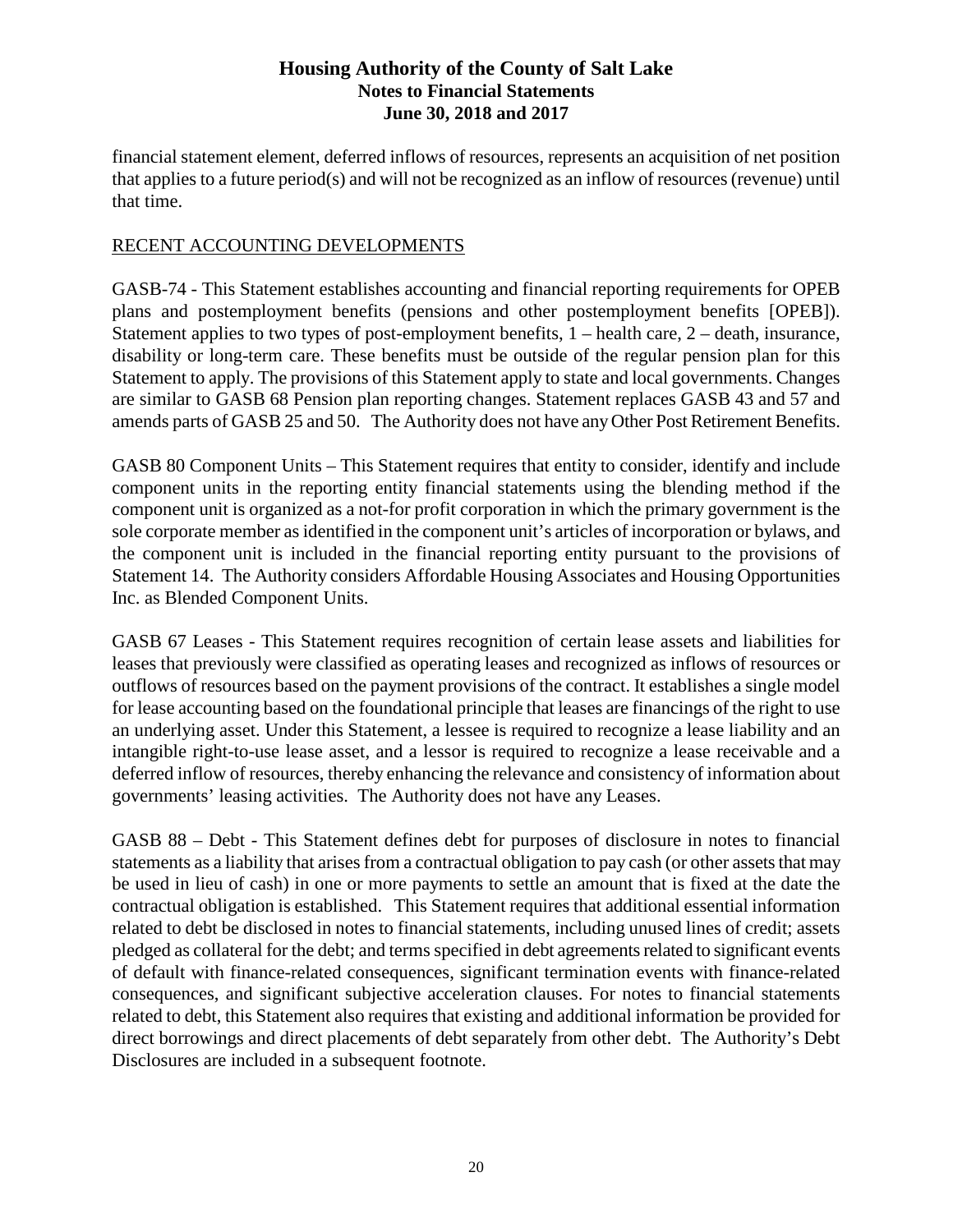### **NOTE 2 – DEPOSITS**

Deposits for the Authority are governed by the Utah Money Management Act *(Utah Code Annotated,*  Title 51, Chapter 7, "the ACT") and by rules of the Utah Money Management Council ("the Council"). Following are discussions of the Authority's exposure to various risks related to its cash management activities.

#### CUSTODIAL CREDIT RISK

Custodial Credit Risk for deposits is the risk that in the event of bank failure, the Authority's deposits may not be recovered. The Authority's policy for managing custodial credit risk is to adhere to the Money Management Act. The Act requires all deposits of local government to be in a *qualified depository,* defined as any financial institution whose deposits are insured by an agency of the federal government and which has been certified by the Commissioner of Financial Institutions as meeting the requirements of the Act and adhering to the rules of the Council. As of June 30, 2018 **and 2017** all of the Authorities bank balances fall under the FDIC insurance limits or are specifically collateralized in accordance with a depository agreement signed by the Authority and the Bank in accordance with HUD Guidelines.

#### INTEREST RATE RISK

Interest rate risk is the risk that changes in interest rates will adversely affect the fair value of an investment. The Authority's policy for managing its exposure to fair value loss arising from increasing interest rates is to comply with the Act. Section 51-7-11 of the Act requires that the remaining term to maturity of investments may not exceed to period of availability of the funds to be invested. Except for funds of Institutions of Higher Education acquired by gifts, grants, or the corpus of funds functioning as endowments, the Act further limits the remaining term to maturity of all investments in commercial paper, bankers' acceptances, fixed rate negotiable deposits, and fixed rate corporate obligations, to 270-365 days or less. In addition, variable rate negotiable deposits and variable rate securities may not have a remaining term to final maturity exceeding two years. Rule 2 of the Utah Money Management Council does not allow the dollar-weighted average maturity of fixed-income securities to exceed ten years.

#### CREDIT RISK

Credit risk is the risk that an issuer or other counterparty to an investment will not fulfill its obligations. The Authority's policy for reducing its exposure to credit risk is to comply with the Act as previously discussed.

#### CONCENTRATION OF CREDIT RISK

Concentration of Credit Risk is the risk of loss attributed to the magnitude of a government's investment in a single issuer. The Authority's policy for reducing this risk of loss is to comply with the rules of the Council. No more than 5 percent of all funds may be invested in securities of a corporation that has been in continuous operations for less than 3 years. No more than 5 percent of the outstanding voting securities of any one corporation may be held. In addition, Rule 2 limits investment concentration in certain types of investments.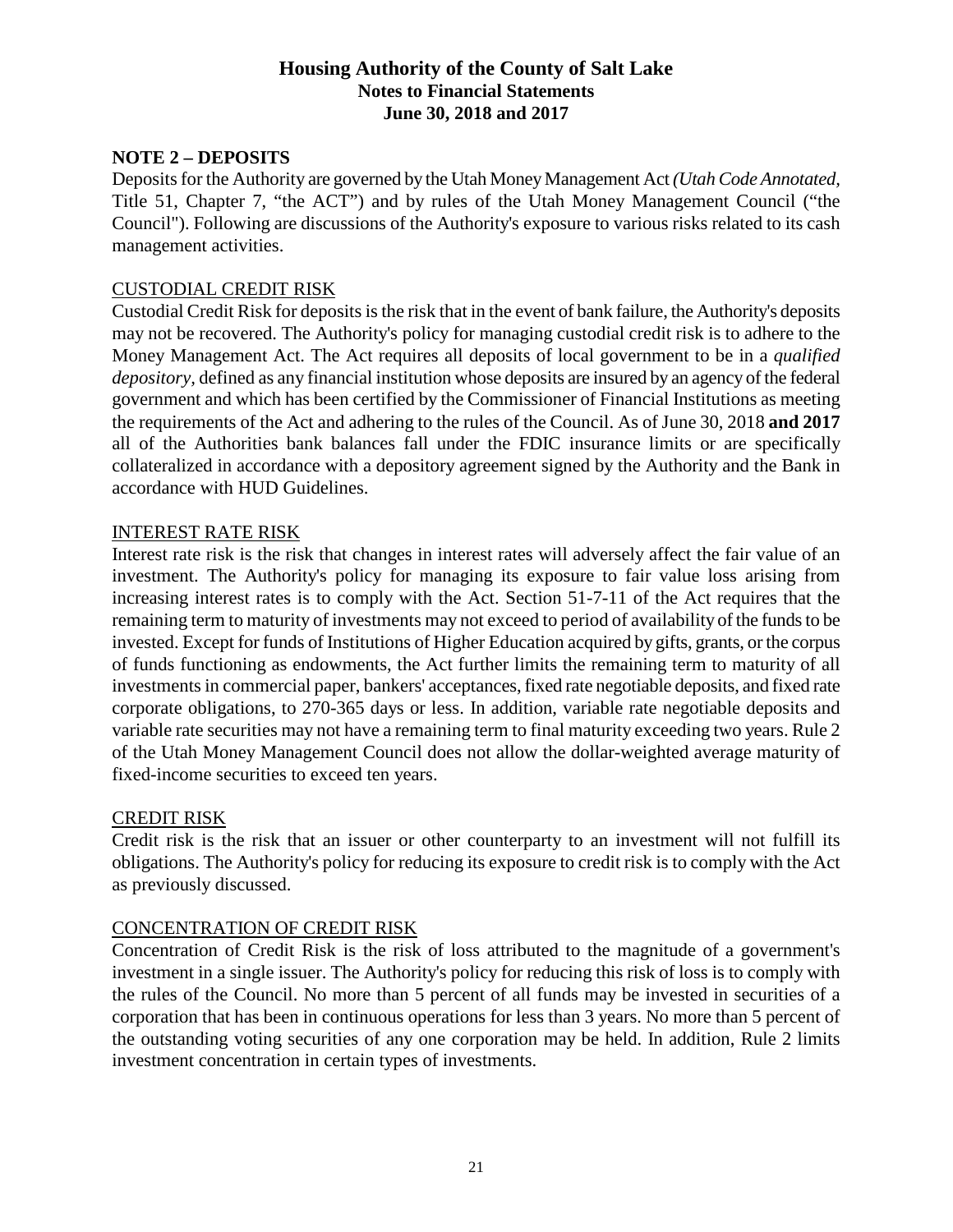#### **NOTE 3 - INVESTMENTS**

Investments at June 30, 2018 **and 2017**, totaling \$1,749,251 and \$4,134,939 respectively, consist of holdings in the Utah Public Treasurers' Investment Fund (PTIF). See the PTIF website for details at www.treasurer.state.ut.us.

### **NOTE 4 - ECONOMIC DEPENDENCY**

A substantial portion of the Authority's revenue comes from U.S. Department of Housing and Urban Development (HUD). Operations of the Authority are subject to the administrative directives, rules, and regulations of federal, state, and local regulatory agencies, including, but not limited to HUD. Such administrative directives, rules, and regulations are subject to change by an act of congress or an administrative change mandated by HUD. Such changes may occur with little notice or inadequate funding to pay for the related cost, including the additional administrative burden, to comply with the change.

### **NOTE 5 - RESTRICTED ASSETS**

Restricted assets at June 30, 2018 **and 2017** consist of the following:

|                                           |           | Section 8 |           |                 |           |             |
|-------------------------------------------|-----------|-----------|-----------|-----------------|-----------|-------------|
|                                           | Public    | Rental    |           | <b>Business</b> | Component |             |
| June 30, 2018                             | Housing   | Vouchers  | COCC      | Activities      | Units     | Total       |
| Cash                                      |           |           |           |                 |           |             |
| Program Restricted                        | \$55,438  | \$509,434 | \$.       | \$477,236       | \$488,027 | \$1,530,135 |
| <b>Tenant Security Deposits</b>           | 145,131   |           |           | 45,650          | 3,566     | 194,347     |
| <b>Restricted for Current Liabilities</b> |           |           |           | 2,514           |           | 2,514       |
| Investments                               |           |           |           |                 |           |             |
| Restricted                                |           |           |           | 91,231          | 157,939   | 249,170     |
| <b>Restricted for Current Liabilities</b> |           |           |           |                 |           |             |
| <b>Total Restricted Assets</b>            | \$200,569 | \$509,434 | \$        | \$616,631       | \$649,532 | \$1,976,166 |
|                                           |           | Section 8 |           |                 |           |             |
|                                           | Public    | Rental    |           | <b>Business</b> | Component |             |
| June 30, 2017                             | Housing   | Vouchers  | COCC      | Activities      | Units     | Total       |
| Cash                                      |           |           |           |                 |           |             |
| Program Restricted                        | 38,822    | \$883,531 | -S        | \$476,739       | \$483,803 | \$1,882,895 |
| <b>Tenant Security Deposits</b>           | 143,781   |           |           | 40,644          | 4,799     | 189,224     |
| <b>Restricted for Current Liabilities</b> |           |           |           | 2,513           |           | 2,513       |
| <b>Investments</b>                        |           |           |           |                 |           |             |
| Restricted                                |           |           | 1,107,300 | 89,584          | 157,939   | 1,354,823   |
| <b>Restricted for Current Liabilities</b> |           |           |           |                 |           |             |
|                                           |           |           |           |                 |           |             |

When an expense is incurred for purposes for which both restricted and unrestricted assets are available the Authority's policy is to apply restricted assets first.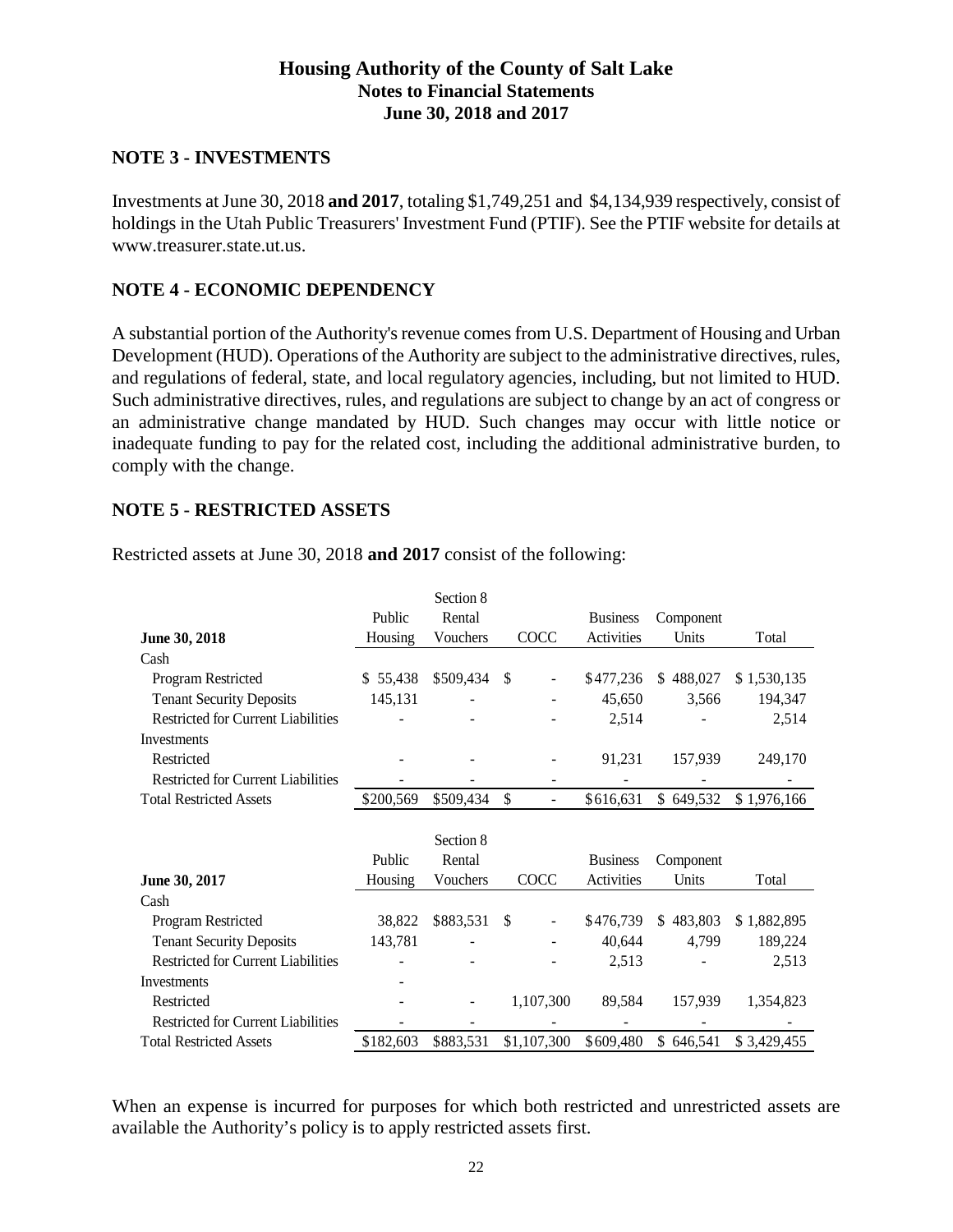### **NOTE 6 - RISK MANAGEMENT**

The Authority is exposed to various risks of loss related to torts; theft of, damage to, and destruction of assets; errors and omissions; injuries to employees; and natural disasters. The Authority purchases commercial insurance to compensate for these risks. Various policies are purchased through an insurance agency to cover liability, theft, damages, and other losses. A minimal deductible applies to these policies, which the Authority pays in the event of any loss. The Authority has also purchased a workers' compensation policy.

# **NOTE 7 - EMPLOYER PENSION DISCLOSURE**

### **General Information about the Pension Plan**

Plan description: Eligible plan participants are provided with pensions through the Utah Retirement Systems. The Utah Retirement Systems are comprised of the following pension trust funds:

### Defined Benefit Plans

- Public Employees Noncontributory Retirement System (Noncontributory System); is a multiple employer, cost sharing, public employee retirement system.
- Tier 2 Public Employees Contributory Retirement System (Tier 2 Public Employees System); is a multiple employer, cost sharing, public employee retirement system.

The Tier 2 Public Employees System became effective July 1, 2011. All eligible employees beginning on or after July 1, 2011, who have no previous service credit with any of the Utah Retirement Systems, are members of the Tier 2 Retirement System.

The Utah Retirement Systems (Systems) are established and governed by the respective sections of Title 49 of the Utah Code Annotated 1953, as amended. The Systems' defined benefit plans are amended statutorily by the State Legislature. The Utah State Retirement Office Act in Title 49 provides for the administration of the Systems under the direction of the Board, whose members are appointed by the Governor. The Systems are fiduciary funds defined as pension (and other employee benefit) trust funds. URS is a component unit of the State of Utah. Title 49 of the Utah Code grants the authority to establish and amend the benefit terms. URS issues a publicly available financial report that can be obtained by writing Utah Retirement Systems, 560 E. 2005, Salt Lake City, Utah 84102 or visiting the website: www.urs.org.

#### Summary of Benefits by System

Benefits provided: URS provides retirement, disability, and death benefits. Retirement benefits are as follows: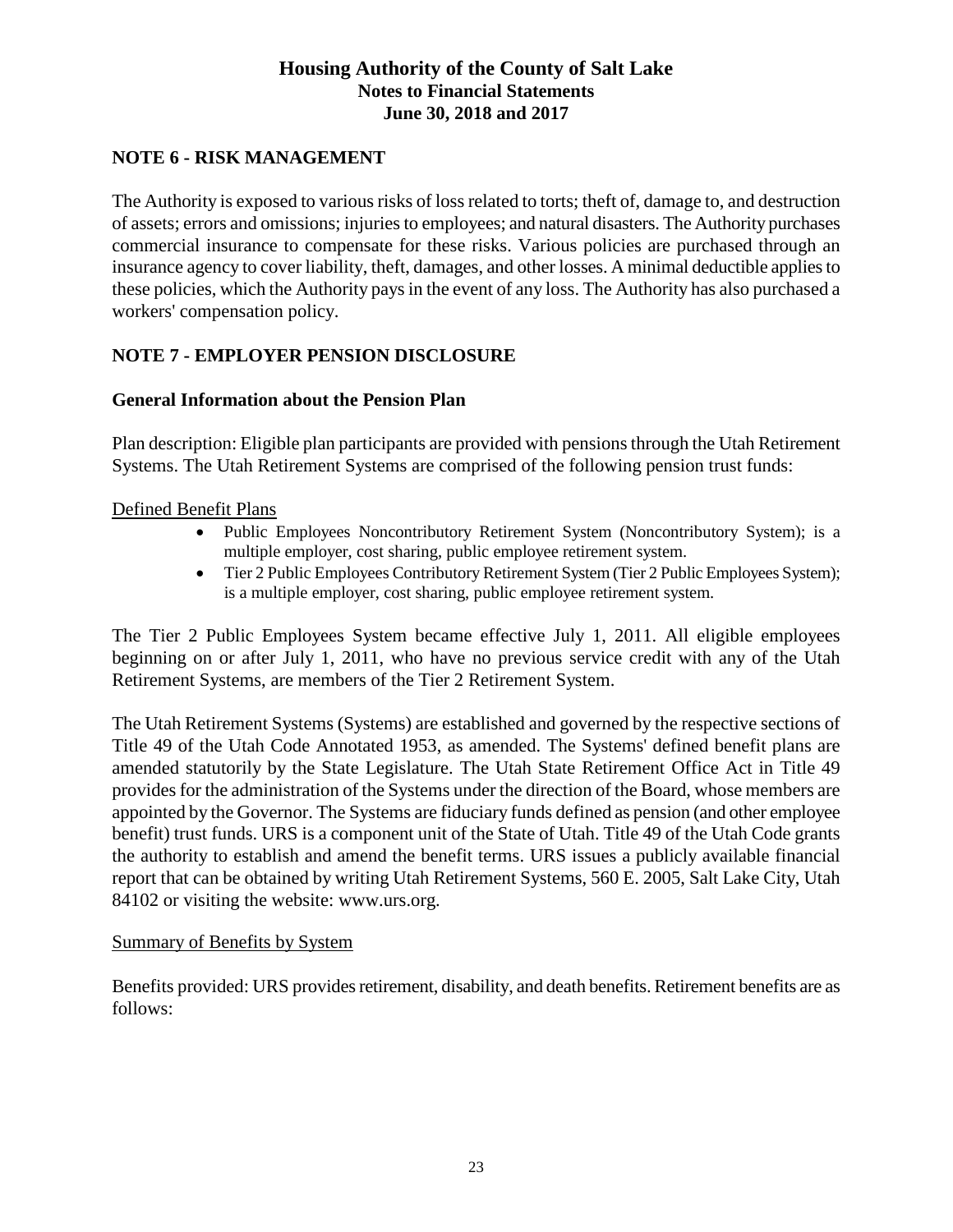|  | Summary of Benefits by System |  |  |
|--|-------------------------------|--|--|
|  |                               |  |  |

| System                               | <b>Final Average Salary</b> | Years of service required<br>and/or age eligible for<br>benefit                                   | Benefit percentage<br>per year of service | COLA **     |
|--------------------------------------|-----------------------------|---------------------------------------------------------------------------------------------------|-------------------------------------------|-------------|
| Noncontributory<br>System            | Highest 3 Years             | 30 years any age<br>25 years any age*<br>20 years age $60*$<br>10 years age 62*<br>4 years age 65 | 2.0% per year all years                   | Up to $4\%$ |
| Tier 2 Public<br>Employees<br>System | Highest 5 Years             | 35 years any age<br>20 years age $60*$<br>10 years age $62*$<br>4 years age 65                    | 1.50% per year all<br>years               | Up to 2.5%  |

*\*with actuarial reductions*

*\*\*All post-retirement cost-of-living adjustments are also limited to the actual Consumer Price Index (CPI) increase for the year, although unused CPI increases not met may be carried forward to subsequent years.*

#### Contribution Rate Summary

As a condition of participation in the Systems, employers and/or employees are required to contribute certain percentages of salary and wages as authorized by statute and specified by the URS Board. Contributions are actuarially determined as an amount that, when combined with employee contributions (where applicable) is expected to finance the costs of benefits earned by employees during the year, with an additional amount to finance any unfunded actuarial accrued liability. Contribution rates as of June 30, 2018 are as follows:

#### Utah Retirement Systems

|                                   |          |          | Employer |
|-----------------------------------|----------|----------|----------|
|                                   | Employee | Employer | 401(k)   |
| Contributory System:              |          |          |          |
| 111 Local Government Div – Tier 2 | N/A      | 15.11    | 1.58     |
| Noncontributory System            |          |          |          |
| 15 local Government Div – Tier 1  | N/A      | 18.47    | N/A      |
| Tier 2 DC Only                    |          |          |          |
| 211 Local Government              | N/A      | 6 69     | 10.00    |

Tier 2 rates include a statutory required contribution to finance the unfunded actuarial accrued liability of the Tier 1 plans.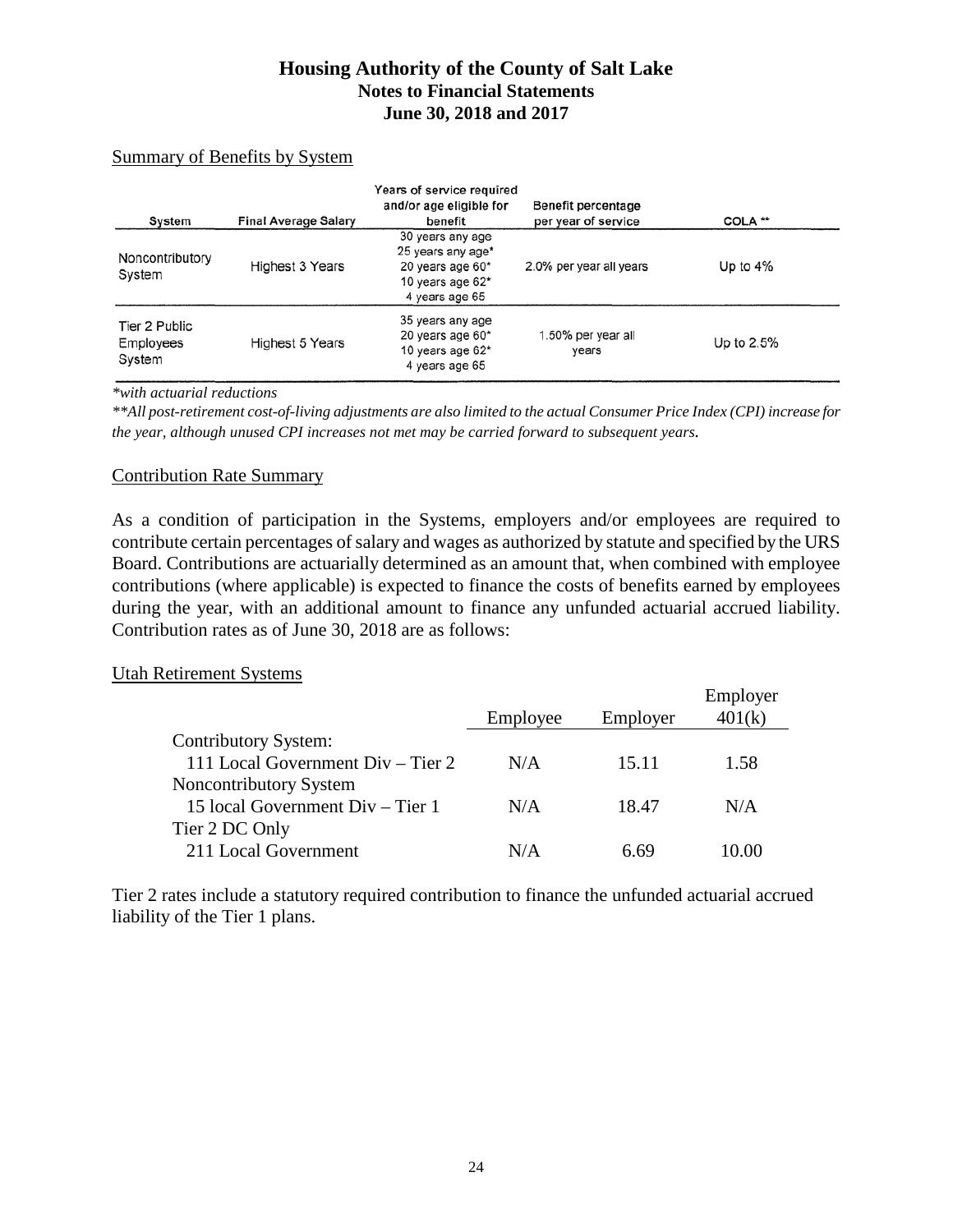For fiscal year ended June 30, 2017, the employer and employee contributions to the System were as follows:

| <b>System</b>              | <b>Employer Contributions</b> | <b>Employee Contributions</b> |
|----------------------------|-------------------------------|-------------------------------|
| Noncontributory System     | \$396,779                     | N/A                           |
| Tier 2 Public Employees    | 259,493                       |                               |
| System                     |                               |                               |
| Tier 2 DC Only System      | 1,881                         | N/A                           |
| <b>Total Contributions</b> | \$658,153                     | $\mathbb{S}$ -                |

Contributions reported are the URS Board approved required contributions by System. Contributions in the Tier 2 Systems are used to finance the unfunded liabilities in the Tier 1 Systems.

### **Pension Assets, Liabilities, Expense, and Deferred Outflows of Resources and Deferred Inflows of Resources Related to Pensions**

At June 30, 2017, we reported a net pension asset of \$0 and a net pension liability of \$1,933,936.

| (Measurement Date):     |         |                   |               |                       |                 |
|-------------------------|---------|-------------------|---------------|-----------------------|-----------------|
|                         |         | December 31, 2016 |               |                       |                 |
|                         | Net     |                   |               | Proportionate         |                 |
|                         | Pension | Net Pension       | Proportionate | <b>Share December</b> | Change          |
|                         | Asset   | Liability         | <b>Share</b>  | 31, 2015              | (Decrease)      |
| Noncontributory         |         |                   |               |                       |                 |
| System                  | \$0     | \$1,342,540       | 0.3064250%    | 0.2985615%            | $(0.0078635)\%$ |
| Tier<br>Public          |         |                   |               |                       |                 |
| <b>Employees System</b> | \$0     | \$14,588          | 0.1654628%    | 0.15606625%           | $(0.0148003)\%$ |
|                         | \$0     | \$1,357,128       |               |                       |                 |

The net pension asset and liability was measured as of December 31, 2017, and the total pension liability used to calculate the net pension asset and liability was determined by an actuarial valuation as of January 1, 2017 and rolled-forward using generally accepted actuarial procedures. The proportion of the net pension asset and liability is equal to the ratio of the employer's actual contributions to the Systems during the plan year over the total of all employer contributions to the System during the plan year.

For the year ended June 30, 2018, we recognized pension expense of \$610,893. At June 30, 2018, we reported deferred outflows of resources and deferred inflows of resources related to pensions from the following sources: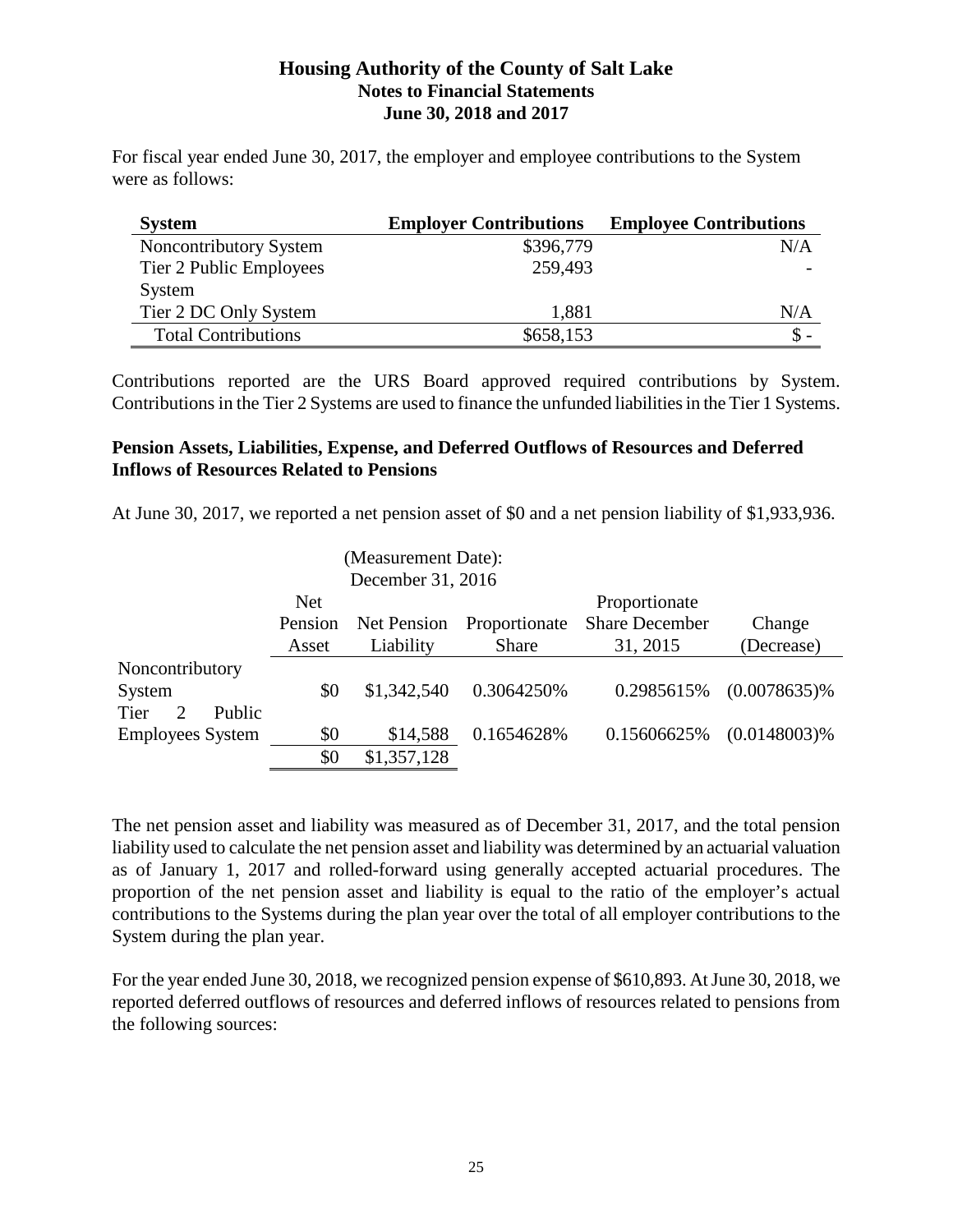|                                                         | Deferred Outflows Deferred Inflows |              |
|---------------------------------------------------------|------------------------------------|--------------|
|                                                         | of Resources                       | of Resources |
| Differences between expected and actual experience      | \$30,493                           | \$95,824     |
| Changes in assumptions                                  | \$501,867                          | \$32,844     |
| Net difference between projected and actual earnings on | \$293,614                          | \$780,188    |
| pension plan investments                                |                                    |              |
| Changes in proportion and differences<br>between        | \$42,362                           | \$38,835     |
| contributions and proportionate share of contributions  |                                    |              |
| Contributions subsequent to the measurement date        | \$311,969                          | \$0          |
|                                                         | \$1,180,305                        | \$947,691    |

\$311,969 was reported as deferred outflows of resources related to pension results from contributions made by us prior to our fiscal year end, but subsequent to the measurement date of December 31, 2017. These contributions will be recognized as a reduction of the net pension liability in the upcoming fiscal year. Other amounts reported as deferred outflows of resources and deferred inflows of resources related to pensions will be recognized in pension expense as follows:

| <b>Net Deferred Outflows</b> |
|------------------------------|
| (Inflows) of Resources       |
| \$63,128                     |
| \$100,962                    |
| \$(87,715)                   |
| \$(169,050)                  |
| \$(3,058)                    |
| \$16,379                     |
|                              |

Actuarial assumptions: The total pension liability in the December 31, 2016 actuarial valuation was determined using the following actuarial assumptions, applied to all periods included in the measurement:

| Inflation                 | 2.75 Percent                                          |
|---------------------------|-------------------------------------------------------|
| Salary increases          | 3.50 - 10.50 percent, average, including inflation    |
| Investment rate of return | 7.50 percent, net of pension plan investment expense, |
|                           | including inflation                                   |

Mortality rates were developed from actual experience and mortality tables, based on gender, occupancy and age, as appropriate, with adjustments for future improvement in mortality based on Scale AA, a model developed by the Society of Actuaries.

The actuarial assumptions used in the January 1, 2017 valuation were based on the results of an actuarial experience study for the five year period ending December 31, 2016.

The long-term expected rate of return on pension plan investments was determined using a building-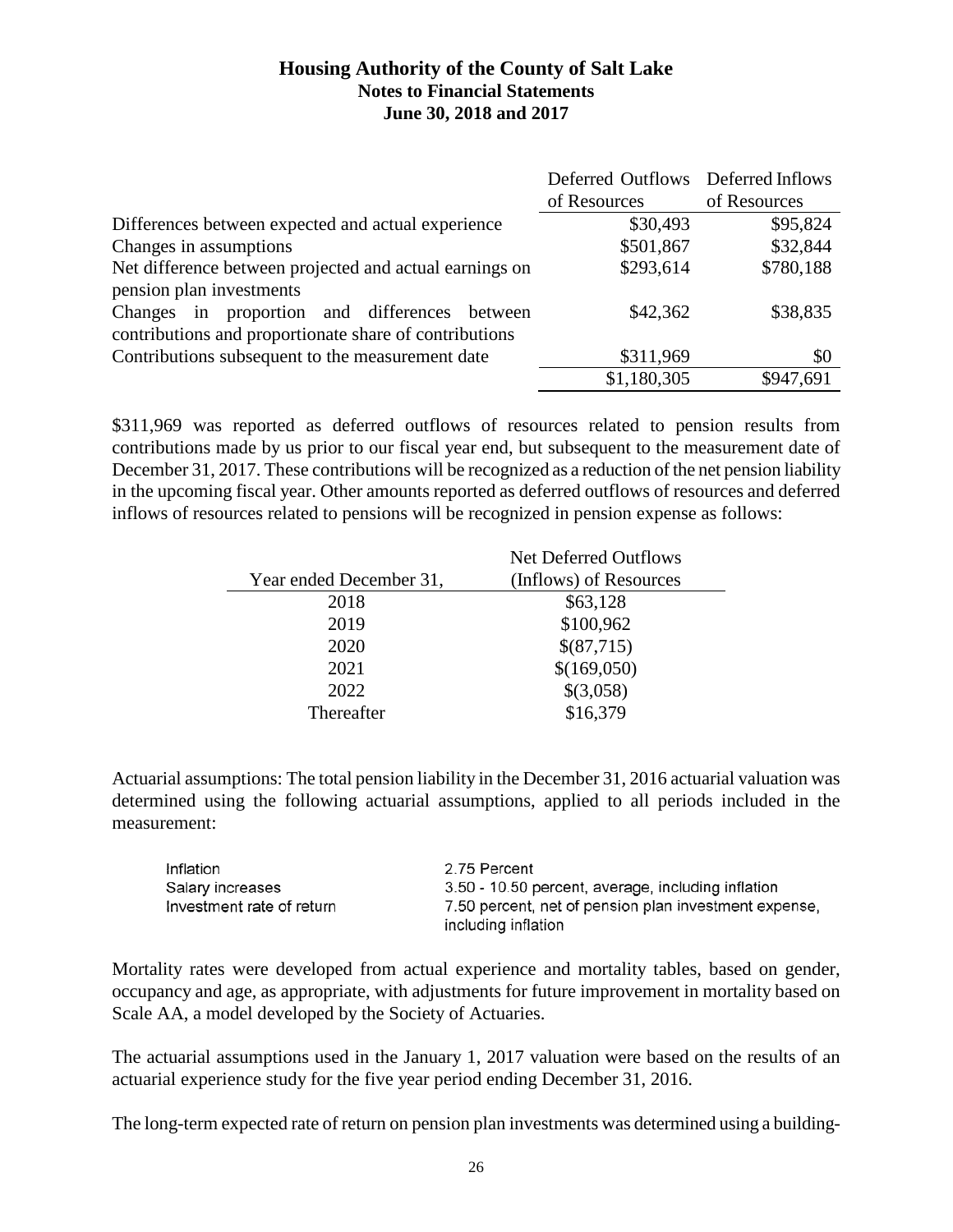block method in which best estimate ranges of expected future real rates of return (expected returns, net of pension plan investment expense and inflation) are developed for each major asset class. These ranges are combined to produce the long-term expected rate of return by weighting the expected future real rates of return by the target asset allocation percentage and by adding expected inflation. The target allocation and best estimates of arithmetic real rates of return for" each major asset class are summarized in the following table:

|                                    | <b>Expected Return Arithmetic Basis</b> |                                                       |                                       |  |  |
|------------------------------------|-----------------------------------------|-------------------------------------------------------|---------------------------------------|--|--|
|                                    | <b>Target Asset</b>                     |                                                       | <b>Real Return Long Term Expected</b> |  |  |
| <b>Asset Class</b>                 | <b>Allocation</b>                       | <b>Arithmetic Basis Portfolio Real Rate of Return</b> |                                       |  |  |
| Equity securities                  | 40.00 %                                 | 6.15 %                                                | 2.46 %                                |  |  |
| Debt securities                    | 20.00%                                  | 0.40%                                                 | $0.08\%$                              |  |  |
| Real assets                        | 15.00 %                                 | 5.75 %                                                | 0.86%                                 |  |  |
| Private equity                     | $9.00\%$                                | 9.95 %                                                | 0.89%                                 |  |  |
| Absolute return                    | 16.00 %                                 | 2.85 %                                                | 0.46%                                 |  |  |
| Cash and cash equivalents          | $0.00\%$                                | 0.00 %                                                | $0.00\%$                              |  |  |
| Totals                             | 100.00 %                                |                                                       | 4.75 %                                |  |  |
| Inflation                          |                                         |                                                       | 2.50 %                                |  |  |
| Expected arithmetic nominal return |                                         |                                                       | 7.25 %                                |  |  |

The 6.95% assumed Investment rate of return is comprised of an inflation rate of 2.50%, a real return of 4.45% that is net of investment expense.

Discount rate: The discount rate used to measure the total pension liability was 6.95 percent. The projection of cash flows used to determine the discount rate assumed that employee contributions will be made at the current contribution rate and that contributions from all participating employers will be made at contractually required rates that are actuarially determined and certified by the URS Board. Based on those assumptions, the pension plan's fiduciary net position was projected to be available to make all projected future benefit payments of current active and inactive employees. Therefore, the long-term expected rate of return on pension plan investments was applied to all periods of projected benefit payments to determine the total pension liability. The discount rate was reduced to 6.95 percent from 7.20 percent from the prior measurement period.

Sensitivity of the proportionate share of the net pension asset and liability to changes in the discount rate: The following presents the proportionate share of the net pension liability calculated using the discount rate of 7.20 percent, as well as what the proportionate share of the net pension liability would be if it were calculated using a discount rate that is 1-percentage-point lower (6.20 percent) or l-percentage-point higher (8.20 percent) than the current rate:

|                                | 1% Decrease | Discount     | 1\% Increase |
|--------------------------------|-------------|--------------|--------------|
| System                         | $(5.95\%)$  | Rate (6.95%) | $(7.95\%)$   |
| Noncontributory System         | \$3,630,858 | \$1,342,540  | \$(560,083)  |
| Tier 2 Public Employees System | 171,771     | 14,588       | (106, 622)   |
| Total                          | \$3,802,629 | \$1,357,128  | \$(666,705)  |

Pension plan fiduciary net position: Detailed information about the pension plan's fiduciary net position is available in the separately issued URS financial report.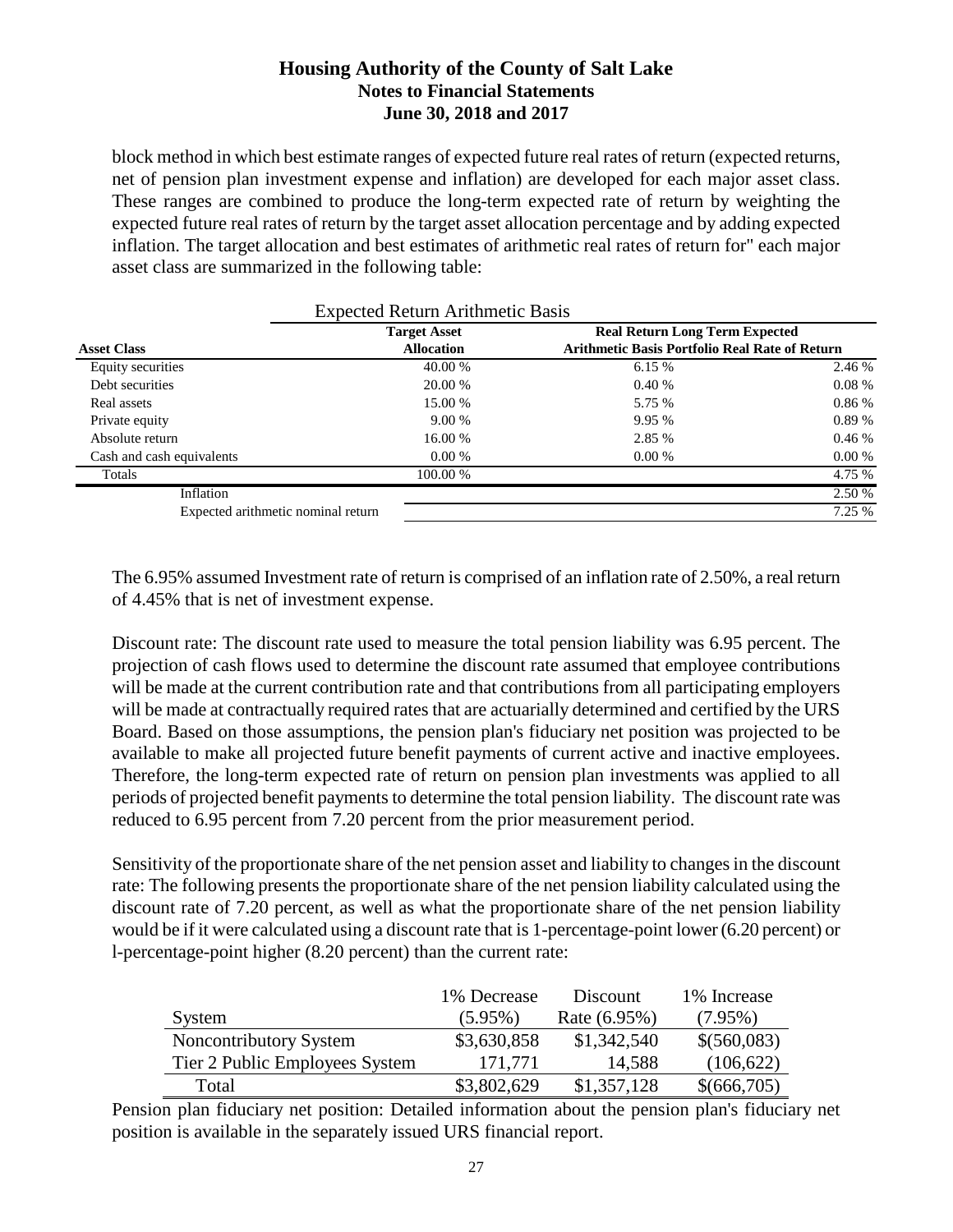### **Defined Contribution Savings Plans**

The Defined Contribution Savings Plans are administered by the Utah Retirement Systems Board and are generally supplemental plans to the basic retirement benefits of the Retirement Systems, but may also be used as a primary retirement plan. These plans are voluntary tax-advantaged retirement savings programs authorized under sections 401 (k), 457(b) and 408 of the Internal Revenue code. Detailed information regarding plan provisions is available in the separately issued URS financial report.

Housing Authority of SL County participates in the following Defined Contribution Savings Plans with Utah Retirement Systems:

\* 401 (k) Plan \*457(b) Plan \* Roth IRA Plan

Employee and employer contributions to the Utah Retirement Defined Contribution Savings Plans for fiscal year ended June 30, were as follows:

| $401(k)$ Plan                 | 2018     | 2017     | 2016     |
|-------------------------------|----------|----------|----------|
| <b>Employer Contributions</b> | \$43,509 | \$26,998 | \$21,382 |
| <b>Employee Contributions</b> | \$51,337 | \$1,279  | \$0      |
| 457 Plan                      |          |          |          |
| <b>Employer Contributions</b> | \$0      | \$0      | \$0      |
| <b>Employee Contributions</b> | \$1,419  | \$0      | \$0      |
| <b>Roth IRA Plan</b>          |          |          |          |
| <b>Employer Contributions</b> | N/A      | N/A      | N/A      |
| <b>Employee Contributions</b> | \$16,303 | \$6,742  | \$5,655  |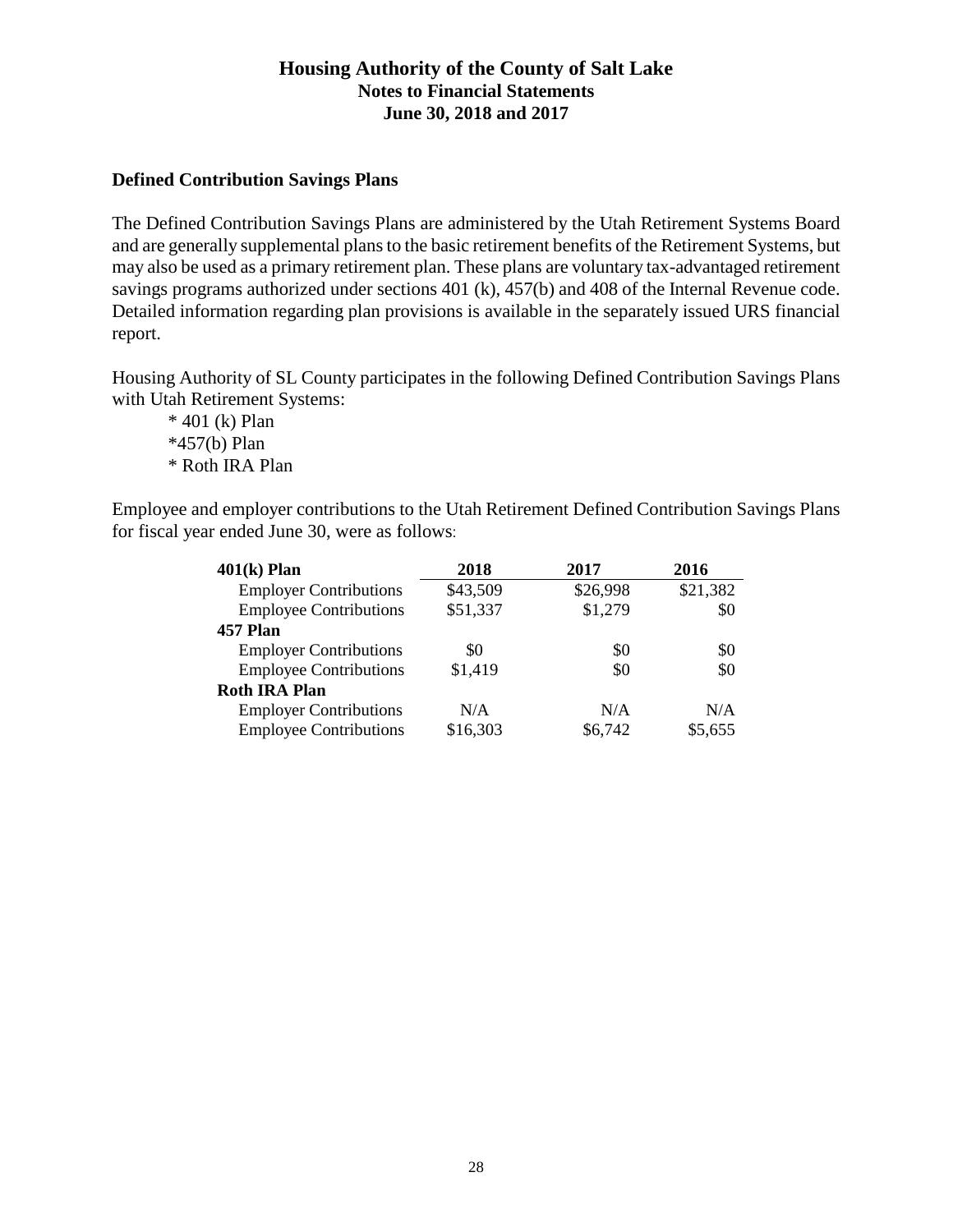# **NOTE 8 - NONCURRENT LIABILITIES**

Noncurrent liabilities consists of mortgages payable, deferred loans payable, a revolving loan, pooled loans, mortgage revenue bonds, and other long-term obligations. A summary of noncurrent liabilities and future maturities of debt is as follows:

| <b>Component Unit Notes Payable</b>                                                                                                                                                                                                                                                                                                                                                                                                                                                                                                                                         | 2018               | 2017            |
|-----------------------------------------------------------------------------------------------------------------------------------------------------------------------------------------------------------------------------------------------------------------------------------------------------------------------------------------------------------------------------------------------------------------------------------------------------------------------------------------------------------------------------------------------------------------------------|--------------------|-----------------|
| A deferred note payable to Salt Lake County for \$315,813 with an interest rate of 0%<br>per year. The deferred note payable is secured by a Trust Deed, whereby the<br>Organization has pledged as security for repayment of the note all of the<br>Organization's right to title and interest in the Property. The loan does not have to be<br>repaid as long as the property is used as an affordable housing development, the<br>property is not transferred or the ownership does not change, and the ten housing units<br>are used for individuals with disabilities. | \$<br>315,813      | \$<br>315,813   |
| A deferred note payable to the State of Utah Olene Walker Housing Trust Fund (the<br>State) for \$198,670 with an interest rate of 0% per year. The deferred note payable is<br>secured by a Trust Deed, whereby the Organization has pledged as security for<br>repayment of the note all of the Organization's right to title and interest in the Property.<br>Repayment of the note is not required as long as the Organization is in compliance with<br>the requirements found in the "Deed Restriction" document.                                                      | 198,670            | 198,670         |
| A deferred mortgage payable to the Department of Housing and Urban Development<br>(HUD) for \$619,500 with an interest rate of 5.75% per year and a maturity date of<br>June 1, 2043. The loan and the interest are not required to be repaid as long as the<br>property is used as an affordable housing development and the ten housing units are<br>used for individuals with disabilities for the duration of the mortgage term.                                                                                                                                        | 619,500            | 619,500         |
|                                                                                                                                                                                                                                                                                                                                                                                                                                                                                                                                                                             | Total \$ 1,133,983 | \$<br>1,133,983 |
| <b>Central Office Cost Center Notes Payable</b>                                                                                                                                                                                                                                                                                                                                                                                                                                                                                                                             | 2018               | 2017            |
| An unsecured loan from the County of Salt Lake used to finance the purchase and<br>installation of Solar Panels at the Bud Bailey Apartments in the amount of \$467,365.<br>Payments of \$1,503.23 are due monthly with all outstanding principal and interest due<br>on July 1, 2022. The note carries an interest rate of 1% per annum increasing to 5%<br>on July 1, 2019.                                                                                                                                                                                               | \$<br>428,287      | \$<br>443,102   |
| Total \$                                                                                                                                                                                                                                                                                                                                                                                                                                                                                                                                                                    | 428,287            | \$<br>443,102   |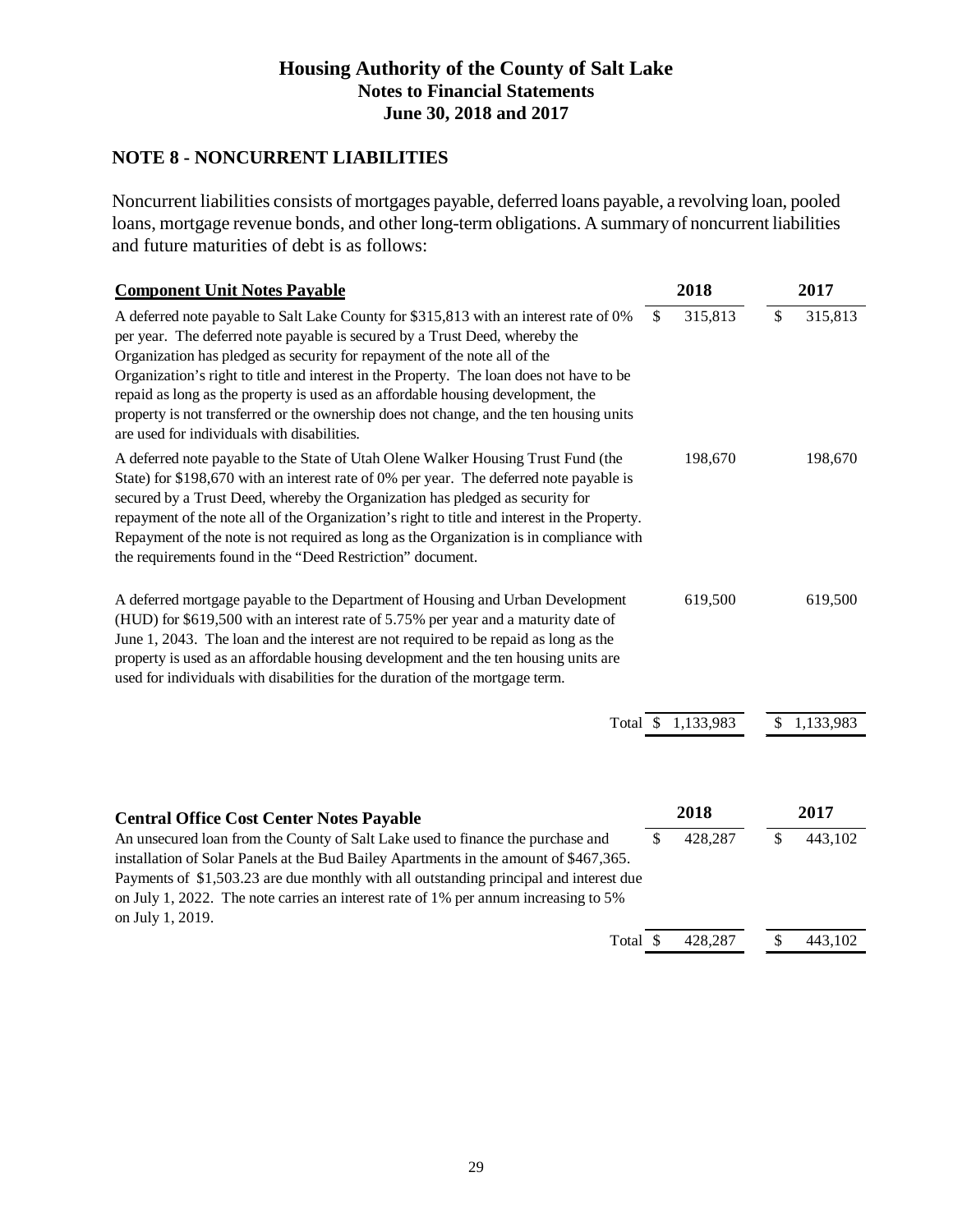| <b>Business Activities Notes Payable</b>                                                                                                                                                                                                                                                                                                                                                                                                                                                                                                                                                                                                                                                                                                                                                                                  | 2018               | 2017            |
|---------------------------------------------------------------------------------------------------------------------------------------------------------------------------------------------------------------------------------------------------------------------------------------------------------------------------------------------------------------------------------------------------------------------------------------------------------------------------------------------------------------------------------------------------------------------------------------------------------------------------------------------------------------------------------------------------------------------------------------------------------------------------------------------------------------------------|--------------------|-----------------|
| The Authority issued mortgage revenue bonds for the purchase of the Covewood<br>Apartment Complex in March 2008. The bonds issued were purchased by Zions First<br>National Bank and are being serviced by US Bank National Association Corporate<br>Trust Services. The bonds issued were a series of serial bonds set to mature on<br>December 15 and June 15 from 2008 to 2017 and term bonds set to mature on<br>December 15, 2022. The serial bonds average interest rates of 4.19% per annum while<br>the term bonds interest rate is set at 4.50% per annum. The bonds are secured by real<br>estate.                                                                                                                                                                                                              | 5,065,000<br>\$    | 5,208,000<br>\$ |
| Bond principal is due upon maturity and interest is payable on each interest payment<br>date which is set semiannually on June 15 and December 15. Bond interest payments<br>will be approximately \$150,000 on each interest payment date along with<br>approximately \$50,000 of bond principal for maturing serial bonds through December<br>2017.                                                                                                                                                                                                                                                                                                                                                                                                                                                                     |                    |                 |
| Pooled Loans - The pooled loans consist of loans from five different banking<br>institutions. The loan proceeds have been pooled together by the Authority and loaned<br>to qualifying individuals for home acquisition, improvements, and rehabilitation<br>purposes. The loans are secured by real estate.<br>The pooled loan balance totaled \$112,978 and \$131,124 at June 30, 2017 and 2016 of<br>which \$38,588 represents a deferred loan, and the balance represents an installment<br>loan.<br>The installment loan to the banks is payable in monthly installments averaging<br>\$11,178 with an average annual rate of 6.24% and maturing approximately October<br>2019. The deferred loan to the banks is non-maturing and non-interest bearing as long<br>as the funds are used in the pooled loan program. | 121,702            | 139,289         |
| A note payable with the state of Utah Department of Finance for the Helm project. The<br>\$240,000 note carries an interest rate of four (4%) percent and requires monthly<br>payments of principle and interest of \$1,145.80 paid through June 2029.                                                                                                                                                                                                                                                                                                                                                                                                                                                                                                                                                                    | 130,187            | 138,547         |
| A note payable for the HELM Project from the Crusade for the Homeless Fund. The<br>\$50,000 loan is deferred with a zero (0%) percent interest as long as the property is<br>being used for transitional housing for homeless families and individuals.                                                                                                                                                                                                                                                                                                                                                                                                                                                                                                                                                                   | 50,000             | 50,000          |
| A Note Payable to Olene Walker Housing Loan Fund in the amount of \$111,000 with<br>an interest rate of zero percent (0%). The term was for 5 years ending June 30, 2017<br>but was extended through March 31, 2022. No payments are required on the loan until<br>it matures. The note is secured by real property called the Magna House.                                                                                                                                                                                                                                                                                                                                                                                                                                                                               | 85,633             | 85,633          |
| A N/P from SL county, Deferred and no payments required - Transitional Living<br>Center                                                                                                                                                                                                                                                                                                                                                                                                                                                                                                                                                                                                                                                                                                                                   | 137,500            | 137,500         |
| A Note Payable with the State of Utah in the amount of \$137,500 under the HOME<br>Investment Partnership Program that carries an interest rate of zero (0%) per annum.<br>The note is secured by real property located at 2895 S 500 E in SLC, a 6-plex called<br>the Transitional Living Center. The Note is payable immediately if HACSL sells or<br>transfers the property without the consent of the State of Utah, or ceases to rent the<br>housing units as low rent units.                                                                                                                                                                                                                                                                                                                                        | 137,500            | 137,500         |
|                                                                                                                                                                                                                                                                                                                                                                                                                                                                                                                                                                                                                                                                                                                                                                                                                           | Total \$ 5,727,522 | \$<br>5,896,469 |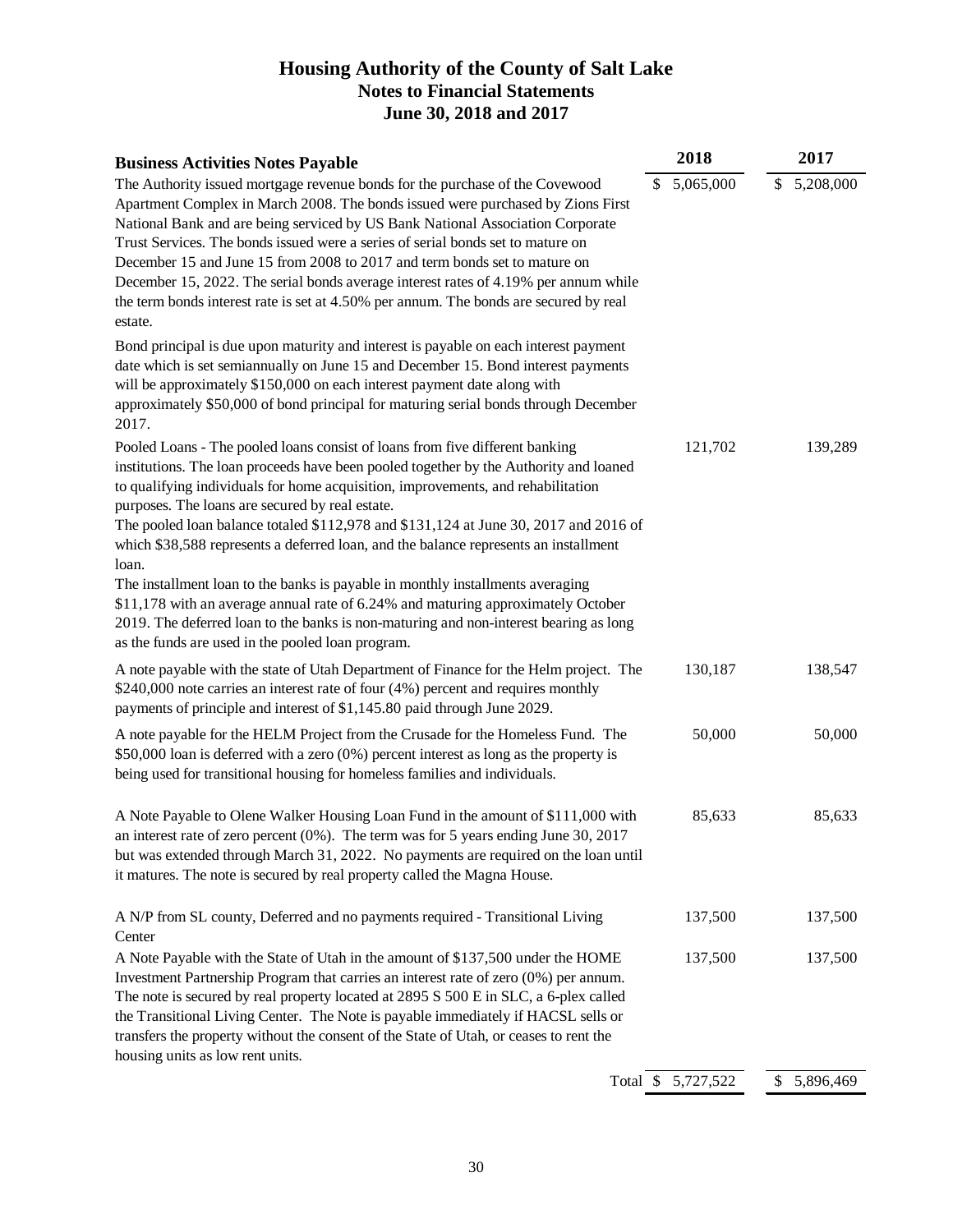#### OTHER LONG-TERM OBLIGATIONS – CHANGE FROM PRIOR YEAR

| <b>Description</b>                       | 2018        | 2017         | <b>Net Change</b> |
|------------------------------------------|-------------|--------------|-------------------|
| <b>Accrued Compensated Absences</b>      | 15,342      | 72,592<br>-S | (57,250)          |
| Family Self Sufficiency Program          | 266,462     | 282,339      | (15, 877)         |
| Prepaid Land Lease - Bud Bailey          | 1,374,307   | 1,503,847    | (129, 540)        |
| <b>Draper City Shelter Funding</b>       | 650         | 1,107,950    | (1,107,300)       |
| Other Long-Term Obligations              | 55,438      | 40,022       | 15,416            |
| <b>Total Other Long-Term Obligations</b> | \$1,712,199 | \$3,006,750  | \$(1,294,551)     |

#### FUTURE MATURITIES OF NOTES AND MORTGAGES PAYABLE

The future annual principal and interest payments due on long-term debt are as follows:

|            | <b>Interest</b> | <b>Principal</b> |
|------------|-----------------|------------------|
| 2019       | \$<br>247,699   | \$<br>191,752    |
| 2020       | 240,126         | 168,381          |
| 2021       | 232,560         | 90,527           |
| 2022       | 230,196         | 14,792           |
| 2023       | 4,890           | 15,501           |
| Thereafter | 801,386         | 6,954,355        |
| Total      | 1,756,857       | \$<br>7,435,308  |

### **NOTE 9 – SCHEDULE OF CHANGES IN CAPITAL ASSETS**

|                                 |                |                  |                                | Transfers / |                |
|---------------------------------|----------------|------------------|--------------------------------|-------------|----------------|
|                                 | 06/30/17       | <b>Additions</b> | Retirements                    | Adjustments | 06/30/18       |
| Land                            | 6,109,974<br>S | \$               | \$<br>$\overline{\phantom{a}}$ | S           | 6,109,974<br>S |
| Buildings and Improvements      | 41,188,870     | 324,445          | ٠                              | 378,200     | 41,891,515     |
| Furniture and Equipment         | 1,407,884      | 16,323           | (39, 815)                      | 19.189      | 1,403,581      |
| Leasehold Improvements          | 5,510,102      | 142,412          |                                | 28,353      | 5,680,867      |
| <b>Construction in Progress</b> | 1,285,028      | 255,980          |                                | (425, 742)  | 1,115,266      |
| <b>Total Capital Assets</b>     | 55,501,858     | 739,160          | (39, 815)                      |             | 56,201,203     |
| <b>Accumulated Depreciation</b> | (38, 321, 321) | (1,332,591)      | 39,815                         |             | (39,614,097)   |
| <b>Net Capital Assets</b>       | \$17,180,537   |                  |                                |             | \$16,587,106   |
|                                 |                |                  |                                |             |                |

Depreciation of Property and Equipment for the years ended June 30, 2018 **and 2017** was \$1,332,591 and \$1,261,113, respectively.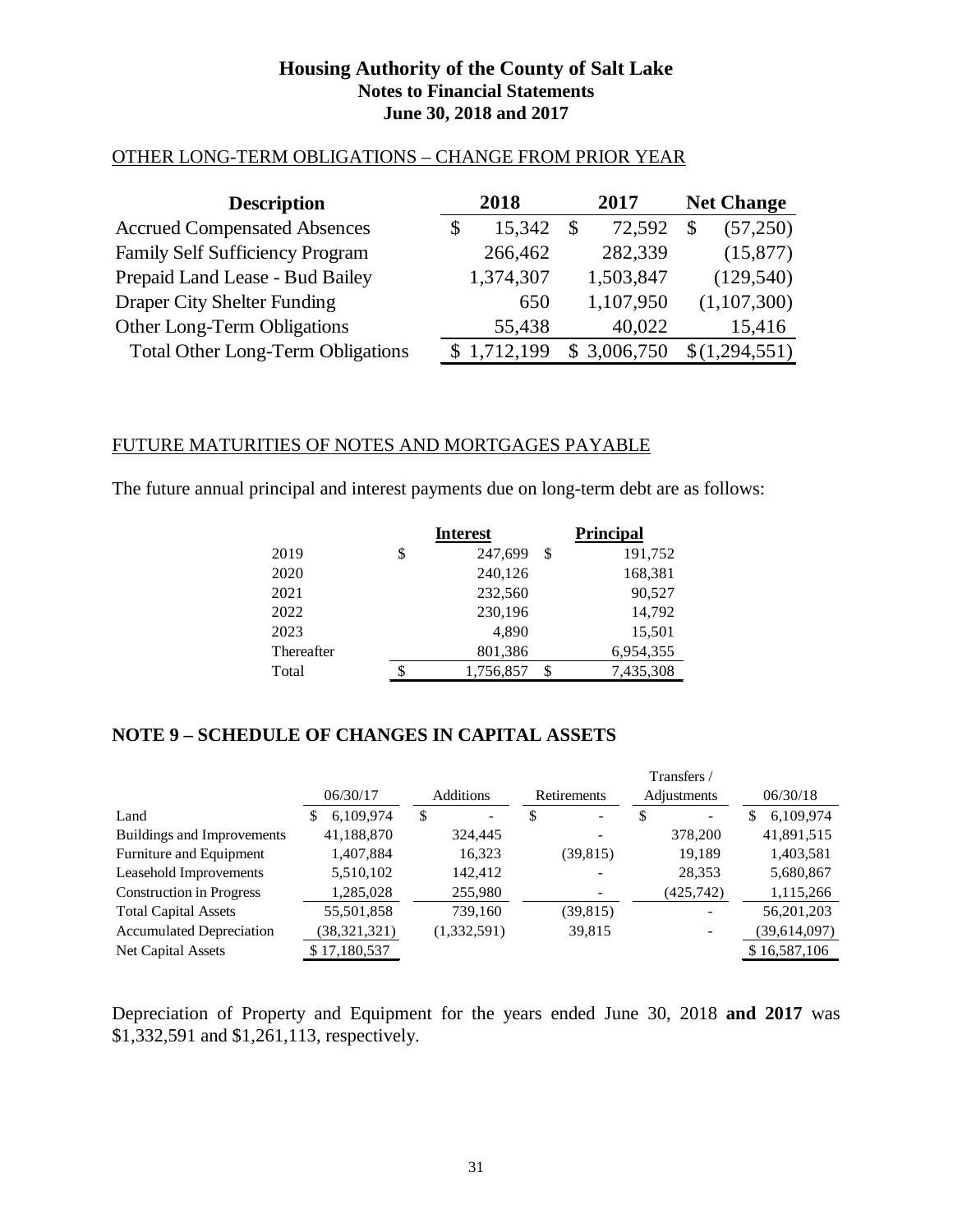#### **NOTE 10 - RELATED PARTY TRANSACTIONS**

The Authority provides management services to several different Tax Credit Partnerships the Authority has a 1% or less interest in. These entities include, Frontier Transitional Housing, LLC, Special Needs Housing, LLC, Villa Charmant, LLC, Grace Mary Manor, LLC, Kelly Benson Apartments, LLC, and Bud Bailey Apartments I, LLC. Each of these entities provides housing and/or housing services to low-income individuals and families. The Authority has agreements with each of these entities to pay for expenditures of these entities for which the entities will repay the Authority. Amounts due from these related parties are recorded as other accounts receivable. The Authority also receives a management fee from these entities at a market rate.

During the year ended June 30, 2018 and 2017 the Authority earned management fee revenue of \$225,406 and \$216,704 from these entities. The following table is a summary of the Related Party Receivables at year end.

|                         |    | 2017    |    |         |  |  |
|-------------------------|----|---------|----|---------|--|--|
| Frontier                | \$ | 11,340  | \$ | 2,109   |  |  |
| Gregson - Special Needs |    | 1,995   |    | 3,218   |  |  |
| Grace Mary Manor        |    | 172,799 |    | (6,934) |  |  |
| Kelly Benson            |    | 13,145  |    | (5,490) |  |  |
| <b>Bud Bailey</b>       |    | 337,099 |    | 6,054   |  |  |
| Villa Charmant          |    | 41,144  |    | (4,020) |  |  |
| All Other               |    | 4,152   |    | 5,151   |  |  |
|                         | \$ | 581,674 | S  | 88      |  |  |

All of the related parties are audited separately. Copies of the related parties' independent audit reports are available upon request.

### **NOTE 11 – SHARED PROJECT**

The Authority participates with Salt Lake City Housing Authority (the City) in the operation of a high-rise apartment complex for low-income elderly persons. The Authority and the City each own the apartment complex as tenants in common. Since the properties are adjacent, the Authority and the City share equally in the management and maintenance of the complex.

The Authority recognizes one-half of the expenditures incurred with this project. The Authority pays most of the related costs and bills the City for their share of costs.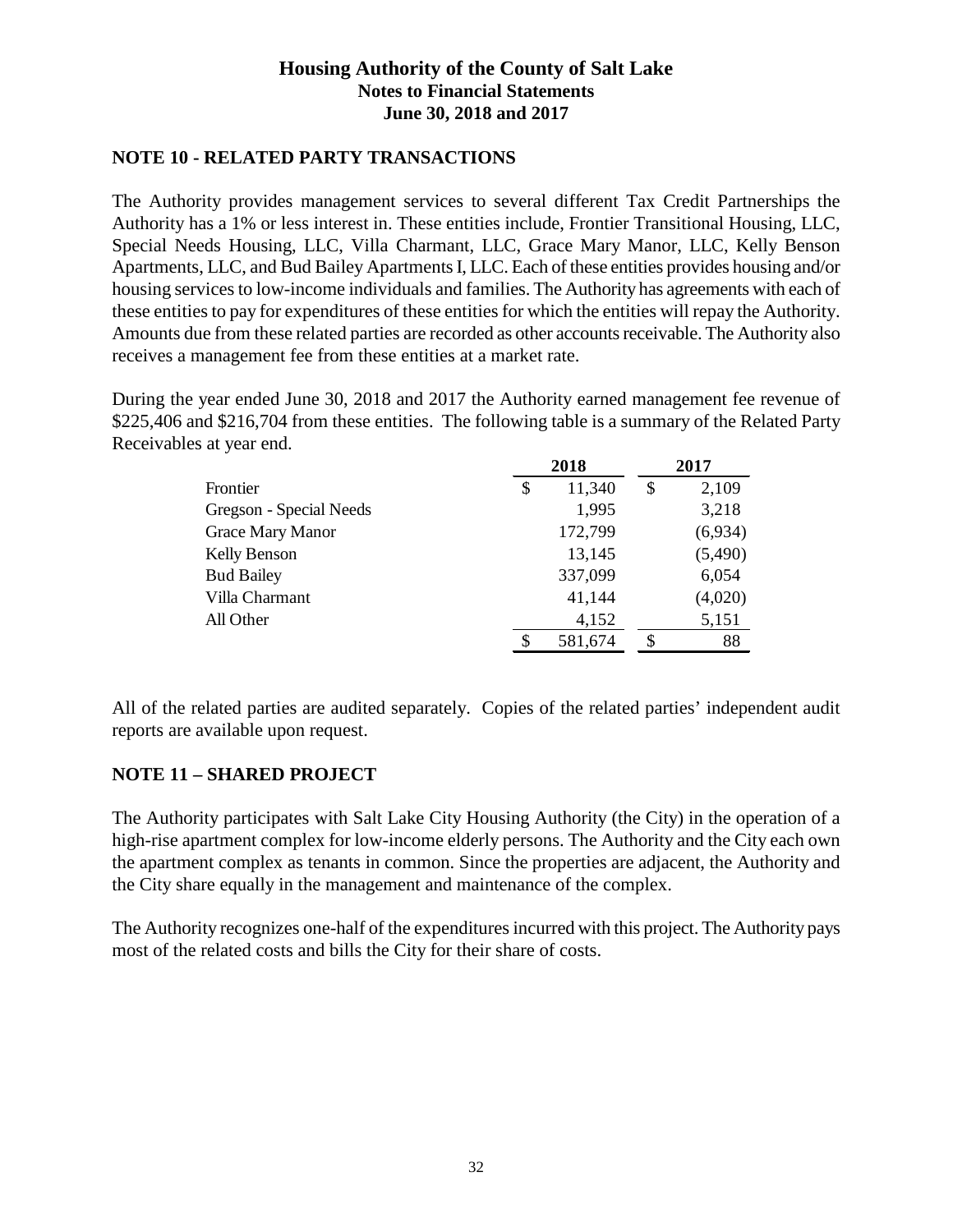#### **Housing Authority of the County of Salt Lake June 30, 2018**

#### **Other information that is not required as part RSI**

This information below is not required as part of GASB 68 but is provided for informational purposes. The schedule below is a summary of the Defined Contribution Savings Plans for pay periods January 1- December 31.

|                                                               | 2016        | 2017                  | 2018                  |
|---------------------------------------------------------------|-------------|-----------------------|-----------------------|
| <b>Noncontributory Retirement System</b>                      |             |                       |                       |
| Proportion of the Net Pension Liability (Asset)               |             | 0.3143896% 0.2985615% | 0.3064250%            |
| Proportionate Share of the Net Pension Liability (Asset)      | \$1,778,969 | \$1,971,130           | \$1,342,540           |
| Covered-Employee Payroll                                      | \$2,430,015 | \$2,316,122           | \$2,251,962           |
| Proportionate Share of the Net Pension Liability (asset) as a |             |                       |                       |
| Percentage of its Covered-Employee Payroll                    | 73.21%      | 82.77%                | 59.62%                |
| Plan Fiduciary Net Position as a Percentage of its Covered-   |             |                       |                       |
| Employee Payroll                                              | 87.80%      | 87.30%                | 91.90%                |
|                                                               |             |                       |                       |
|                                                               |             |                       |                       |
| <b>Tier 2 Public Employees Retirement System</b>              |             |                       |                       |
| Proportion of the Net Pension Liability (Asset)               |             |                       | 0.1506663% 0.1654628% |
| Proportionate Share of the Net Pension Liability (Asset)      |             | 16,806<br>\$.         | 14,588<br>S.          |
| Covered-Employee Payroll                                      |             | \$1,235,551           | \$1,619,615           |
| Proportionate Share of the Net Pension Liability (asset) as a |             |                       |                       |
| Percentage of its Covered-Employee Payroll                    |             | 1.36%                 | 0.90%                 |
| Plan Fiduciary Net Position as a Percentage of its Covered-   |             |                       |                       |
| Employee Payroll                                              |             | 95.10%                | 97.40%                |
|                                                               |             |                       |                       |

Changes in Assumptions:

The following actuarial assumption changes were adopted January 1, 2016. The assumed investment return assumption was decreased from 7.50% to 7.20% and the assumed inflation rate was decreased from 2.75% to 2.60%. With the decrease in the assumed rate of inflation, both the payroll growth and wage inflation assumptions were decreased by 0.15% from the prior year's assumption.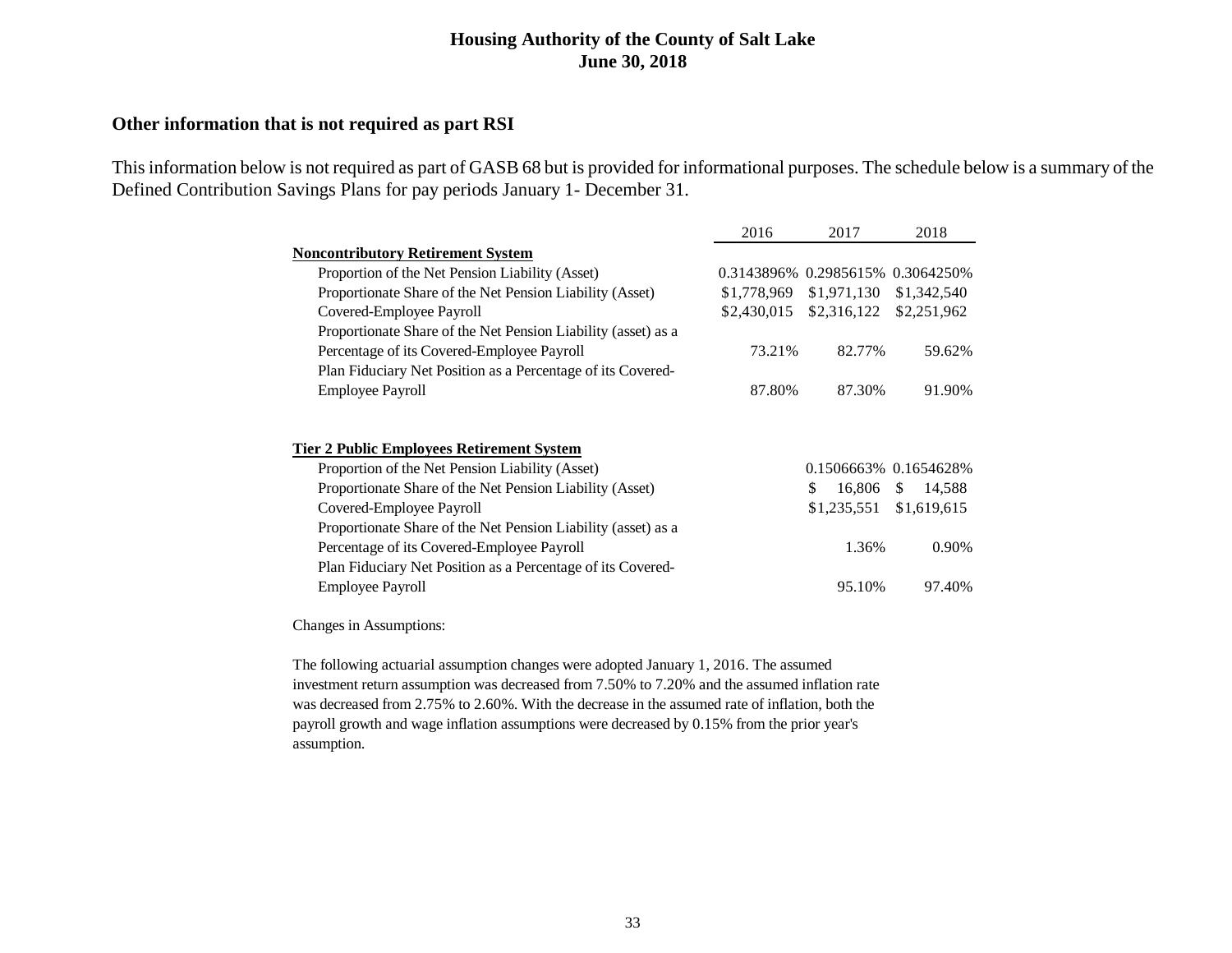### **Housing Authority of the County of Salt Lake June 30, 2018**

Schedule of Required Supplementary Information Schedule of Contributions HACSL – County of Salt Lake Utah Retirement System

|                                 |              |     |               |               | Contributions  |              |                          |    |           |               |  |  |
|---------------------------------|--------------|-----|---------------|---------------|----------------|--------------|--------------------------|----|-----------|---------------|--|--|
|                                 |              |     |               |               | in relation to |              |                          |    |           | Contributions |  |  |
|                                 |              | the |               |               |                |              |                          |    |           |               |  |  |
|                                 | As of fiscal |     | Actuarial     |               | contractually  |              | Contribution             |    | Covered   | covered       |  |  |
|                                 | year ended   |     | Determined    | required      |                |              | deficiency               |    | employee  | employee      |  |  |
|                                 | June 30,     |     | Contributions |               | contribution   |              | (excess)                 |    | payroll   | payroll       |  |  |
| Non Contributory System         | 2014         | -S  | 430,620       | \$.           | 430,620        | $\mathbb{S}$ | $\overline{\phantom{m}}$ | \$ | 2,490,570 | 17.29%        |  |  |
|                                 | 2015         |     | 465,491       |               | 465,491        |              | $\overline{a}$           |    | 2,520,255 | 18.47%        |  |  |
|                                 | 2016         |     | 435,106       |               | 435,106        |              | $\overline{\phantom{0}}$ |    | 2,355,738 | 18.47%        |  |  |
|                                 | 2017         |     | 411,933       |               | 411,933        |              |                          |    | 2,230,281 | 18.47%        |  |  |
|                                 | 2018         |     | 396,779       |               | 396,779        |              |                          |    | 2,153,586 | 18.42%        |  |  |
| Tier 2 Public Employees System* | 2014 \$      |     | 66,542        | <sup>\$</sup> | 66,542         | $\mathbb{S}$ | ۰                        | \$ | 475,638   | 13.99%        |  |  |
|                                 | 2015         |     | 127,700       |               | 127,700        |              |                          |    | 854,747   | 14.94%        |  |  |
|                                 | 2016         |     | 179,102       |               | 179,102        |              | $\overline{\phantom{0}}$ |    | 1,201,225 | 14.91%        |  |  |
|                                 | 2017         |     | 205,447       |               | 205,447        |              |                          |    | 1,377,917 | 14.91%        |  |  |
|                                 | 2018         |     | 259,493       |               | 259,493        |              | $\overline{a}$           |    | 1,717,362 | 15.11%        |  |  |
| Tier 2 Public Employees DC      | 2014 \$      |     |               | \$            |                | \$           |                          | \$ |           | 0.00%         |  |  |
| Only System*                    | 2015         |     |               |               |                |              |                          |    |           | 0.00%         |  |  |
|                                 | 2016         |     |               |               |                |              | $\overline{\phantom{0}}$ |    |           | 0.00%         |  |  |
|                                 | 2017         |     | 1,653         |               | 1,653          |              |                          |    | 24,706    | 6.69%         |  |  |
|                                 | 2018         |     | 1,881         |               | 1,881          |              |                          |    | 28,114    | 6.69%         |  |  |

\* Contributions in Tier 2 include an amortization rate to help fund the unfunded liabilities in the Tier 1 systems.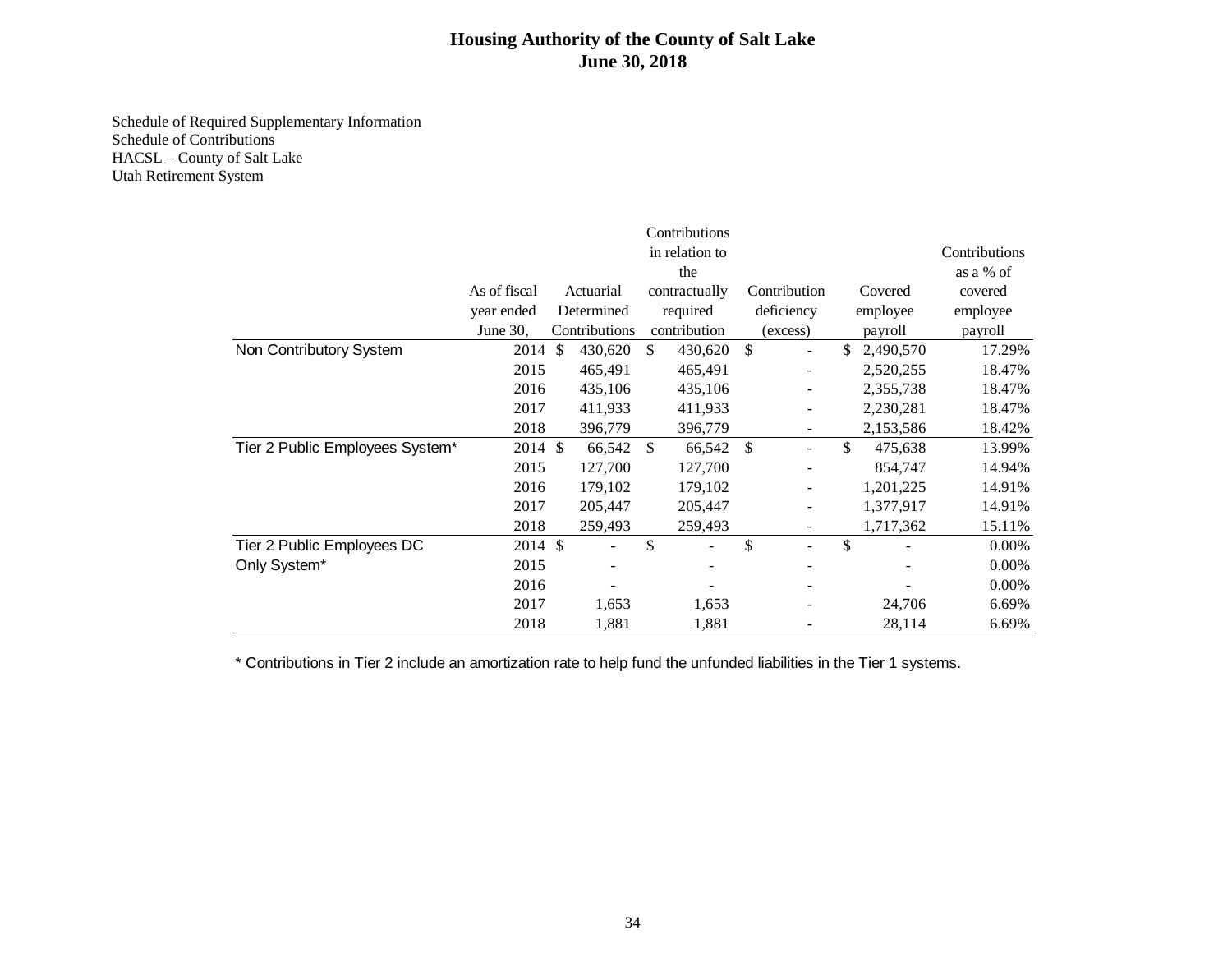**Supplemental Information**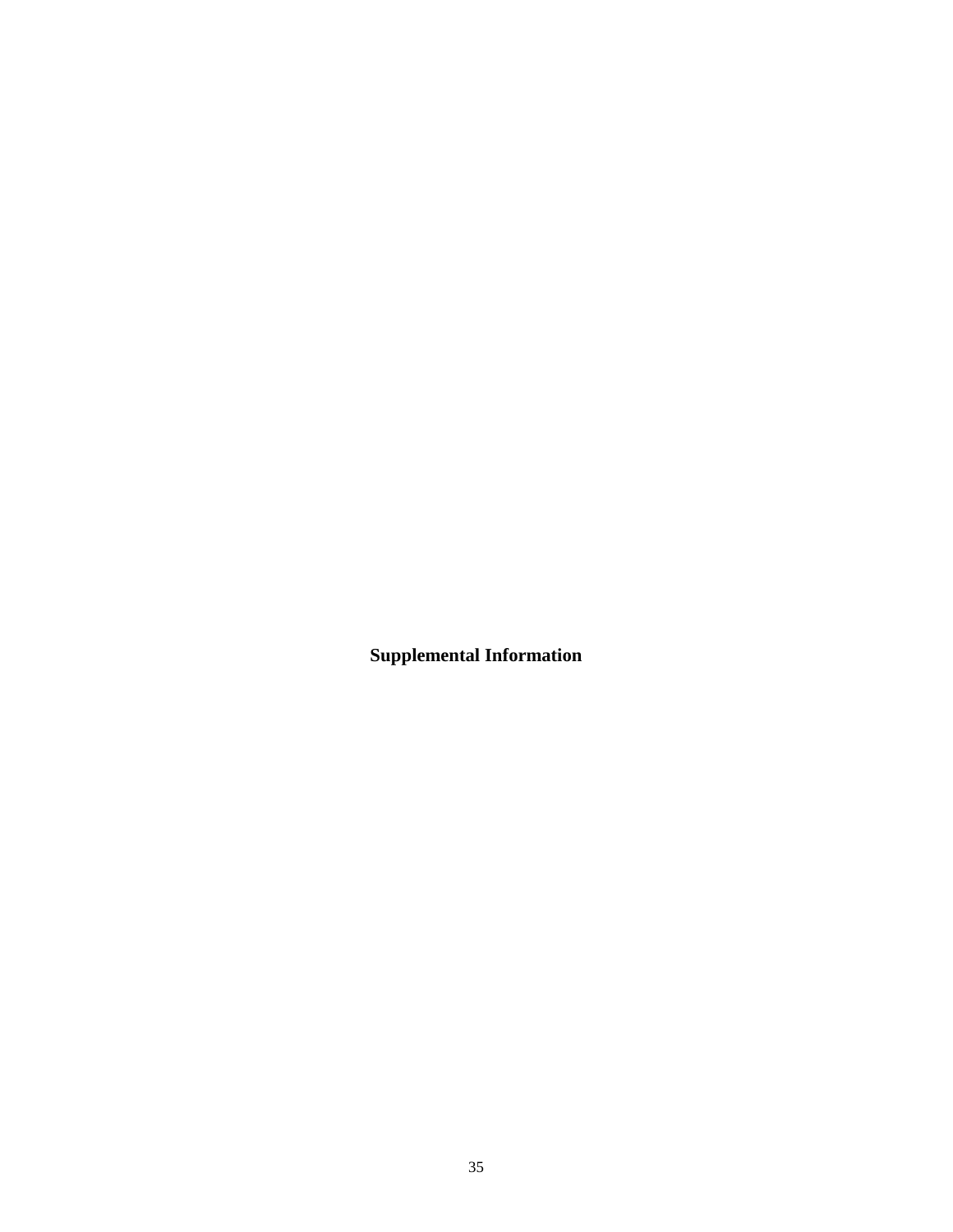# **HOUSING AUTHORITY OF THE COUNTY OF SALT LAKE HUD Financial Data Schedule - Statement of Revenues, Expenses, and Changes in Net Position by Program As of June 30, 2018**

|                                                                                               |                | AMP <sub>2</sub>   |             |                                     |                  |                   |                 |                     |                   | Home        |           |            |                |               | Temporary      |                    |                      |                                    |                                                                                                                                                                                                                                         |                   |                                        |
|-----------------------------------------------------------------------------------------------|----------------|--------------------|-------------|-------------------------------------|------------------|-------------------|-----------------|---------------------|-------------------|-------------|-----------|------------|----------------|---------------|----------------|--------------------|----------------------|------------------------------------|-----------------------------------------------------------------------------------------------------------------------------------------------------------------------------------------------------------------------------------------|-------------------|----------------------------------------|
|                                                                                               | AMP 1 High     | <b>Valley Fair</b> |             |                                     | AMP <sub>5</sub> |                   |                 |                     | Section 8         | Investment  |           |            | Housing        |               | Assistance for |                    |                      |                                    |                                                                                                                                                                                                                                         |                   |                                        |
|                                                                                               | Rise           | Village            | AMP 3 East  | AMP 4 West                          | Scattered        |                   |                 | <b>Shelter Plus</b> | Rental            | Partnership |           | Criminal   | Retention      | Continuum of  | Needy          |                    |                      |                                    |                                                                                                                                                                                                                                         |                   |                                        |
| <b>FDS</b>                                                                                    | 14.850 &       | 14.850 &           | 14.850 &    | 14.850 &                            | 14.850 &         | <b>ROSS</b> Grant | <b>ROSS FSS</b> | Care                | Vouchers          | Program     | HOPW/     | Justice    | Program        | Care          | Families       | <b>CDBG</b>        |                      | <b>Business</b>                    | Central Office                                                                                                                                                                                                                          | Component         |                                        |
| Line # Description<br>Assets and Deferred Outflows of Resources                               | 14.872         | 14.872             | 14.872      | 14.872                              | 14.872           | 14.870            | 14.896          | 14.238              | 14.871            | 14.239      | 14.241    | 16.579     | 93.667         | 14.267        | 93.558         | 14.218             | <b>State Funds</b>   | Activities                         | & Maintenance                                                                                                                                                                                                                           | Units             | Eliminations                           |
| <b>Current Assets</b>                                                                         |                |                    |             |                                     |                  |                   |                 |                     |                   |             |           |            |                |               |                |                    |                      |                                    |                                                                                                                                                                                                                                         |                   |                                        |
| 111 Cash and Cash Equivalents-Unrestricted                                                    | 398.624        | 180.083            | 233,726     | 248,466                             | 293,938 \$       |                   |                 |                     | 70.526 \$         |             |           |            |                |               |                |                    |                      | 611,863                            | 251,334                                                                                                                                                                                                                                 | 12,591 \$         | $\sim$ $ \sim$                         |
| 113 Cash - Other Restricted                                                                   | 3,206          |                    | 4,836       | 14,465                              | 32,931           |                   |                 |                     | 509,434           |             |           |            |                |               |                |                    |                      | 477,236                            |                                                                                                                                                                                                                                         | 488,027           | $\sim$ $-$                             |
| 114 Cash - Tenant Security Deposits                                                           | 21,898         | 14,084             | 31,342      | 39,199                              | 38,608           |                   |                 |                     |                   |             |           |            |                |               |                |                    |                      | 45,650                             |                                                                                                                                                                                                                                         | 3,566             |                                        |
| 115 Cash - Restricted for Payments of Current Liabilities                                     | $\sim$ $ \sim$ | $\sim$             | $\sim$      | $\sim$                              |                  |                   |                 |                     |                   |             |           |            |                |               |                |                    |                      | 2,514                              | $\sim$                                                                                                                                                                                                                                  | $\sim$ $-$        | $\sim$ $ \sim$                         |
| 100 Total Cash                                                                                | 423,728        | 194,167            | 269,904     | 302,130                             | 365,477          | $\sim$ $ \sim$    | $\sim$ $ \sim$  | $\sim$              | 579,960           | $\sim$      |           | $\sim$     | $\sim$         | $\sim$        |                |                    |                      | 1,137,263                          | 251,334                                                                                                                                                                                                                                 | 504,184           | $\sim 10^{-1}$                         |
| 121 Accounts Receivable - PHA Projects                                                        | $\sim$         |                    | $-$         |                                     |                  |                   | $\sim$          |                     |                   |             |           |            |                |               |                |                    |                      |                                    |                                                                                                                                                                                                                                         | $\sim$            | $\sim$ $-$                             |
| 122 Accounts Receivable - HUD Other Projects                                                  | 2,627          | 4,350              | 4,026       | 54,022                              | 17,005           | 6,130             | 17,638          |                     |                   |             |           |            |                | 517,280       |                |                    |                      | $\sim$                             |                                                                                                                                                                                                                                         | $\sim$            | $\sim$ 100 $\mu$                       |
| 124 Accounts Receivable - Other Government                                                    | 26,904         |                    |             |                                     |                  |                   |                 |                     | 14,237            | 144,129     | 55,708    | 20,942     |                |               | 48,587         |                    | 588,570              | 3,627                              | 75,000                                                                                                                                                                                                                                  | 34,124            | $\sim 100$                             |
| 125 Accounts Receivable - Other                                                               | 1,654          |                    | 3,000       | $\sim$                              |                  |                   |                 |                     |                   |             |           |            |                |               |                |                    |                      | 117,270                            | 973,542                                                                                                                                                                                                                                 | $\sim$ $-$        | $\sim 10^{-11}$                        |
| 126 Accounts Receivable - Tenants                                                             | 7,247          | 38                 | 2,325       | 3,962                               | 4,829            |                   |                 |                     |                   |             |           |            |                |               |                |                    | 16,832               | 6,084                              |                                                                                                                                                                                                                                         | 112               | $\alpha = 0.01$                        |
| 126 Allowance for Doubtful Accounts-Tenants                                                   | (1,764)        | (34)               | (1,016)     | (1,695)                             | (1,011)          |                   |                 |                     |                   |             |           |            |                |               |                |                    | (9,318)              | (647)                              |                                                                                                                                                                                                                                         | (87)              | $\mathcal{L}=\mathcal{L}(\mathcal{L})$ |
| 127 Notes, Loans & Mortgages Receivable - Current                                             |                |                    |             |                                     |                  |                   |                 |                     |                   |             |           |            |                |               |                |                    |                      | 16,340                             |                                                                                                                                                                                                                                         | $\sim$            | $\sim$ 100 $\mu$                       |
| 128 Fraud Recovery                                                                            |                |                    |             |                                     |                  |                   |                 |                     | 87,200            |             | 2.746     |            |                | 532           |                |                    | 856                  |                                    |                                                                                                                                                                                                                                         |                   |                                        |
| 128.1 Allowance for Doubtful Accounts - Fraud<br>129 Accrued Interest Receivable              |                |                    |             |                                     |                  |                   |                 |                     |                   |             |           |            |                |               |                |                    |                      |                                    |                                                                                                                                                                                                                                         |                   |                                        |
| 120 Total Accounts Receivable                                                                 | 36,668         | 4,354              | 8,335       | 56,289                              | 20,823           | 6,130             | 17,638          | $\sim$              | 101,437           | 144,129     | 58,454    | 20,942     | $\sim$         | 517,812       | 48,587         |                    | 596,940              | 9,113<br>151,787                   | 1,048,542                                                                                                                                                                                                                               | 34,149            |                                        |
|                                                                                               |                |                    |             |                                     |                  |                   |                 |                     |                   |             |           |            |                |               |                |                    |                      |                                    |                                                                                                                                                                                                                                         |                   |                                        |
| 131 Investments - Unrestricted                                                                |                |                    |             |                                     |                  |                   |                 |                     |                   |             |           |            |                |               |                |                    |                      |                                    | 1,500,081                                                                                                                                                                                                                               | $\sim$            | $\sim$ 10 $\pm$                        |
| 132 Investments - Restricted                                                                  |                |                    |             |                                     |                  |                   |                 |                     |                   |             |           |            |                |               |                |                    |                      | 91,231                             | $\sim$                                                                                                                                                                                                                                  | 157,939           | $\sim$ $-$                             |
| 142 Prepaid Expenses                                                                          |                |                    |             |                                     |                  |                   |                 |                     |                   |             |           |            |                |               |                |                    |                      | 3,810                              |                                                                                                                                                                                                                                         | $\sim$            | $\sim$ 100 $\mu$                       |
| 143 Inventory                                                                                 |                |                    |             |                                     |                  |                   |                 |                     |                   |             |           |            |                |               |                |                    |                      |                                    | 81,743                                                                                                                                                                                                                                  | $\sim$            | $\sim$ $-$                             |
| 143.1 Allowance for Obsolete Inventories                                                      |                |                    |             |                                     |                  |                   |                 |                     |                   |             |           |            |                |               |                |                    |                      |                                    | (3,284)                                                                                                                                                                                                                                 | $\sim$            | $\sim$ $-$                             |
| 144 Inter Program Due From<br>150 Total Current Assets                                        | 460,396        | 198,521            | 278,239     | 358,419                             | 386,300          | 6,130             | 17,638          |                     | 681,397           | 144,129     | 58,454    | 20,942     |                | 517,812       | 48,587         | 200,282<br>200,282 | 479,347<br>1,076,287 | 3,332,347<br>4,716,438             | 3,840,034<br>6,718,450                                                                                                                                                                                                                  | $\sim$<br>696,272 | (7,852,010)<br>(7,852,010)             |
| <b>Capital Assets</b>                                                                         |                |                    |             |                                     |                  |                   |                 | $\sim$              |                   |             |           |            | $\sim$ $ \sim$ |               |                |                    |                      |                                    |                                                                                                                                                                                                                                         |                   |                                        |
| 161 Land                                                                                      | 3,253          | 360,516            | 671,974     | 289,257                             | 1,175,154        |                   |                 |                     |                   |             |           |            |                |               |                |                    |                      | 3,231,254                          | 223,786                                                                                                                                                                                                                                 | 154,780           | $\sim$ $-$                             |
| 162 Buildings                                                                                 | 8,006,789      | 3,127,334          | 6,251,057   | 7,072,666                           | 6,599,235        |                   |                 |                     |                   |             |           |            |                |               |                |                    |                      | 7,983,951                          | 1,202,635                                                                                                                                                                                                                               | 1,647,848         | $\sim$ 100 $\mu$                       |
| 163 Furniture and Fixtures Dwelling                                                           |                |                    |             |                                     |                  |                   |                 |                     |                   |             |           |            |                |               |                |                    |                      |                                    |                                                                                                                                                                                                                                         | 10,580            | $\sim$ 100 $\mu$                       |
| 164 Furniture and Fixtures Admin                                                              | 133,832        | 86,241             | 114,914     | 122,555                             | 102,589          |                   |                 |                     | 212,240           |             |           |            |                |               |                |                    |                      | 13,728                             | 590,120                                                                                                                                                                                                                                 | 16,782            |                                        |
| 165 Leasehold Improvements                                                                    | 270,168        | 462,748            | 1,788,076   | 1,953,926                           | 630,037          |                   |                 |                     |                   |             |           |            |                |               |                |                    |                      | 308,594                            | 148,480                                                                                                                                                                                                                                 | 118,838           | $\sim$                                 |
| 167 Construction in Progress                                                                  | 947            | 403                | 436         | 1,107,524                           | 5,956            |                   |                 |                     |                   |             |           |            |                |               |                |                    |                      |                                    |                                                                                                                                                                                                                                         | $\sim$            | $\sim$ $ \sim$                         |
| 166 Accumulated Depreciation                                                                  | (6,970,662)    | (3,573,991)        | (7,809,098) | (8,182,602)                         | (6,438,079)      |                   |                 |                     | (190, 603)        |             |           |            |                |               |                |                    |                      | (3,656,977)                        | (1,643,447)                                                                                                                                                                                                                             | 1,148,638)        | $\sim 10^{-11}$                        |
| 160 Total Capital Assets Less Accumulated Depreciation                                        | 1,444,327      | 463,251            | 1,017,359   | 2,363,326                           | 2,074,892        |                   |                 |                     | 21,637            |             |           |            |                |               |                |                    |                      | 7,880,550                          | 521,574                                                                                                                                                                                                                                 | 800,190           |                                        |
| 171 Notes, Loans and Mortgages Receivable-Non-Current                                         |                |                    |             |                                     |                  |                   |                 |                     |                   |             |           |            |                |               |                | 238,921            | 53,674               | 88,991                             | 803,023                                                                                                                                                                                                                                 | 470,000           |                                        |
| 174 Other Assets<br>180 Total Assets                                                          | 1,904,723      | 661,772            | 1,295,598   | 2,721,745                           | 2,461,192        | 6,130             | 17,638          | $\sim$              | 703,034           | 144,129     | 58,454    | 20,942     | $\sim$         | 517,812       | 48,587         | 439,203            | 1,129,961            | 12,685,979                         | $\sim$<br>8,043,047                                                                                                                                                                                                                     | 1,966,462         | (7,852,010)                            |
| 200 Deferred Outflows of Resources                                                            | 53,022         | 32,467             | 29,684      | 31,487                              | 35,240           | $\sim$ $-$        | $\sim$          | $\sim$              | 146,482           |             | $\sim$    | $\sim$ $-$ |                |               |                |                    |                      | 62,893                             | 789,031                                                                                                                                                                                                                                 |                   |                                        |
| 190 Total Assets and Deferred Outflows of Resources                                           | \$1,957,745    | 694,239            | - S         | 1,325,282 \$ 2,753,232 \$ 2,496,432 |                  | $6,130$ \$        | 17,638          |                     | 849,516 \$<br>-SS | 144,129     | 58,454 \$ | 20,942 \$  |                | $$517,812$ \$ | 48,587 \$      |                    |                      | 439,203 \$1,129,961 \$12,748,872   | 8,832,078                                                                                                                                                                                                                               |                   | 1,966,462 \$(7,852,010)                |
| Liabilities, Deferred Inflows of Resources and Net Position                                   |                |                    |             |                                     |                  |                   |                 |                     |                   |             |           |            |                |               |                |                    |                      |                                    |                                                                                                                                                                                                                                         |                   |                                        |
| <b>Current Liabilities</b>                                                                    |                |                    |             |                                     |                  |                   |                 |                     |                   |             |           |            |                |               |                |                    |                      |                                    |                                                                                                                                                                                                                                         |                   |                                        |
| 312 Accounts Payable                                                                          | 25,078         | 7,615              | 9,911       | 24.047                              | 13,996           |                   |                 |                     |                   | 75.159      | 52.       |            |                |               |                |                    | 165,068              | 48,223                             | 217,405                                                                                                                                                                                                                                 | 2,605             | $\sim$ $ \sim$                         |
| 321 Accrued Wages                                                                             | 1,134          | 1,418              | 618         | 2,466                               | 1,049            |                   |                 |                     | 3,79              |             |           |            |                | 460           |                |                    |                      | 315                                | 15,581                                                                                                                                                                                                                                  | 845               |                                        |
| 322 Accrued Compensated Absences - Current Portion<br>331 Accounts Payable - HUD PHA Programs | 11,740         | 14,693             | 6,387       | 25,564                              | 10,861           |                   |                 |                     | 39,523            |             |           |            |                | 3,352         |                |                    |                      | 3,303                              | 166,554                                                                                                                                                                                                                                 | 9,525             |                                        |
| 333 Accounts Payable - Other Government                                                       |                |                    |             |                                     |                  |                   |                 |                     | 5,502             |             |           |            |                |               |                | 107,746            |                      | $\overline{\phantom{0}}$<br>$\sim$ | 1,572                                                                                                                                                                                                                                   | $\sim$<br>3,146   |                                        |
| 341 Tenant Security Deposits                                                                  | 21,898         | 14,084             | 31,342      | 39,199                              | 38,608           |                   |                 |                     |                   |             |           |            |                |               |                |                    |                      | 45,650                             |                                                                                                                                                                                                                                         | 3,388             | $\sim$ $-$                             |
| 342 Unearned Revenue                                                                          | 107,758        | 2,384              | 13,345      | 12,245                              | 10,627           |                   |                 |                     | 636               |             |           |            |                |               |                |                    | 4,422                | 17,933                             | 37,500                                                                                                                                                                                                                                  | 31,834            | $\sim$ 100 $\mu$                       |
| 343 Current Portion - Long-Term Debt - Capital Projects                                       |                |                    |             |                                     |                  |                   |                 |                     |                   |             |           |            |                |               |                |                    |                      | 181,395                            | 12,619                                                                                                                                                                                                                                  | $\sim$            | $\sim$ $-$                             |
| 345 Other Current Liabilities                                                                 |                |                    |             |                                     |                  |                   |                 |                     |                   |             |           |            |                |               |                |                    |                      | 359                                | 66,470                                                                                                                                                                                                                                  | $\sim$            |                                        |
| 347 Inter Program Due To                                                                      |                |                    |             |                                     |                  | 6,130             | 9,112           |                     |                   | 68,994      | 68,765    | 38,511     | $\sim$         | 587,308       | 51,978         | 371,807            | 567,346              | 1,330,126                          | 4,523,409                                                                                                                                                                                                                               | 228,524           | (7,852,010)                            |
| 310 Total Current Liabilities                                                                 | 167,608        | 40,194             | 61,603      | 103,521                             | 75,141           | 6,130             | 17,638          | $\sim$              | 77,929            | 144,153     | 68,817    | 38,511     | $\sim$         | 591,120       | 52,011         | 479,553            | 736,836              | 1,627,304                          | 5,041,110                                                                                                                                                                                                                               | 279,867           | (7,852,010)                            |
| Long-Term Liabilities<br>351 Long-term Debt, Net of Current - Capital Projects/Mortga         |                |                    |             |                                     |                  |                   |                 |                     |                   |             |           |            |                |               |                | 145,515            |                      | 5,368,513                          | 401,849                                                                                                                                                                                                                                 | 1,133,983         |                                        |
| 353 Other Long-Term Liabilities                                                               | 3,206          |                    | 4,836       | 14,465                              | 32,931           |                   |                 |                     | 266,462           |             |           |            |                |               |                |                    |                      | 1,374,307                          | 650                                                                                                                                                                                                                                     | $\sim$            | $\sim$ $-$                             |
| 354 Accrued Compensated Absences - Noncurrent                                                 | 618            | 773                | 336         | 1,346                               | 572              |                   |                 |                     | 2,081             |             |           |            |                | 176           |                |                    |                      | 174                                | 8,765                                                                                                                                                                                                                                   | 501               |                                        |
| 357 Accrued Pension and OPEB Liabilities                                                      | 64,397         | 37,348             | 34,689      | 32,460                              | 34,478           |                   | $\sim$          | $\sim$              | 168,666           |             |           |            |                | $\sim$        |                |                    |                      | 83,327                             | 901,761                                                                                                                                                                                                                                 | $\sim$            | $\sim$ $-$                             |
| 350 Total Non-Current Liabilities                                                             | 68,221         | 38,121             | 39,861      | 48,271                              | 67,981           | $\sim$ $ \sim$    | $\sim$          | $\sim$              | 437,209           | $\sim$ $-$  | $\sim$    | $\sim$     |                | 176           | $\sim$         | 145,515            | $\sim$               | 6,826,321                          | 1,313,025                                                                                                                                                                                                                               | 1,134,484         |                                        |
| 300 Total Liabilities                                                                         | 235,829        | 78,315             | 101,464     | 151,792                             | 143,122          | 6,130             | 17,638          | $\sim$ $-$          | 515,138           | 144,153     | 68,817    | 38,511     | $\sim$         | 591,296       | 52,011         | 625,068            | 736,836              | 8,453,625                          | 6,354,135                                                                                                                                                                                                                               | 1,414,351         | (7,852,010)                            |
| 400 Deferred Inflows of Resources                                                             | 39,665         | 25,837             | 23,340      | 25,072                              | 29,369           | $\sim$            | $\sim$ $-$      | $\sim$              | 114,518           | $\sim 100$  | $\sim$    | $\sim$     | $\sim$         |               |                |                    | $\sim$               | 42,101                             | 647,789                                                                                                                                                                                                                                 | $\sim$            | $\sim 100$ m $^{-1}$                   |
| Net Position                                                                                  |                |                    |             |                                     |                  |                   |                 |                     |                   |             |           |            |                |               |                |                    |                      |                                    |                                                                                                                                                                                                                                         |                   |                                        |
| 508.4 Net Invested in Capital Assets                                                          | 1,444,327      | 463,251            | 1,017,359   | 2,363,326                           | 2,074,892        |                   |                 |                     | 21,637            |             |           |            |                |               |                |                    |                      | 1,059,123                          | 107,107                                                                                                                                                                                                                                 | (333,793)         | $\sim$ $ \sim$                         |
| 511.4 Restricted Net Position                                                                 |                |                    | $-$         |                                     |                  |                   |                 |                     | 242,972           |             |           |            |                |               |                |                    |                      | 570,981                            | $\sim$                                                                                                                                                                                                                                  | 646,144           | $\sim 10^{-10}$                        |
| 512.4 Unrestricted Net Position                                                               | 237,924        | 126,836            | 183,119     | 213,042                             | 249,049          |                   |                 |                     | (44, 749)         | (24)        | (10, 363) | (17,569)   |                | (73, 484)     | (3,424)        | (185, 865)         | 393,125              | 2,623,042                          | 1,723,047                                                                                                                                                                                                                               | 239,760           |                                        |
| 513 Total Net Position<br>Total Liabilities, Deferred Inflows of Resources and                | 1,682,251      | 590,087            | 1,200,478   | 2,576,368                           | 2,323,941        |                   |                 |                     | 219,860           | (24)        | (10, 363) | (17,569)   | $\sim$         | (73, 484)     | (3,424)        | (185, 865)         | 393,125              | 4,253,146                          | 1,830,154                                                                                                                                                                                                                               | 552,111           |                                        |
| 600 Net Position                                                                              |                |                    |             |                                     |                  |                   |                 |                     |                   |             |           |            |                |               |                |                    |                      |                                    | \$ 1,957,745 \$ 694,239 \$ 1,325,282 \$ 2,753,232 \$ 2,496,432 \$ 6,130 \$ 17,638 \$ - \$ 849,516 \$ 144,129 \$ 58,454 \$ 20,942 \$ - \$ 517,812 \$ 48,587 \$ 439,203 \$ 1,129,961 \$ 12,748,872 \$ 8,832,078 \$ 1,966,462 \$(7,852,010 |                   |                                        |
|                                                                                               |                |                    |             |                                     |                  |                   |                 |                     |                   |             |           |            |                |               |                |                    |                      |                                    |                                                                                                                                                                                                                                         |                   |                                        |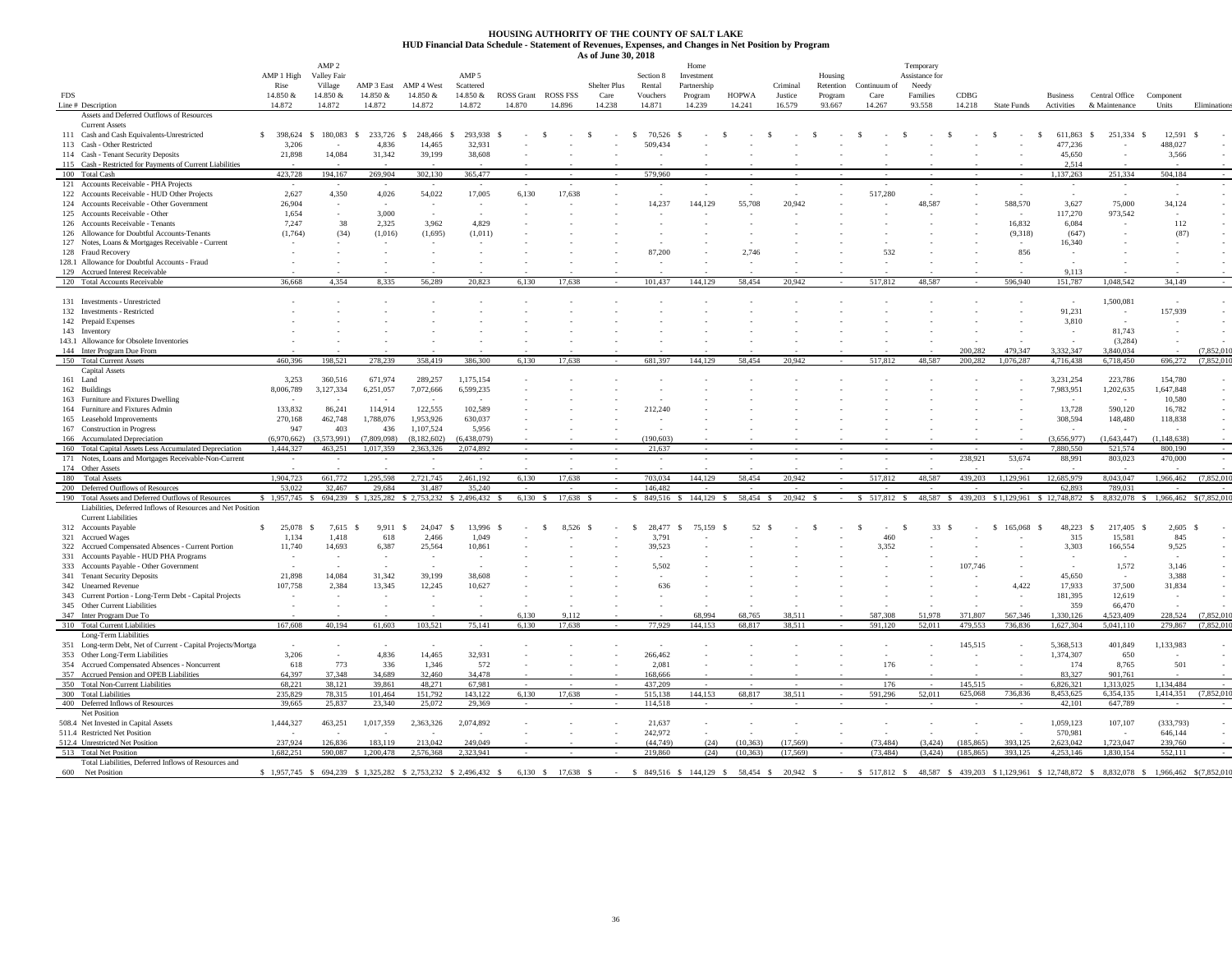# **HOUSING AUTHORITY OF THE COUNTY OF SALT LAKE HUD Financial Data Schedule - Statement of Net Position by Program**

**As of June 30, 2018**

|                                         |                                                                                                   |                           |                   |                           |                               |                   |                                   |                      |                                           |                                                                                                                           |                             |                                   |                     |                   |                                           | Home                  |                         |                                       |                                        |                               | Temporary               |                          |                                                                    |                          |                                                  |                            |                               |                            |
|-----------------------------------------|---------------------------------------------------------------------------------------------------|---------------------------|-------------------|---------------------------|-------------------------------|-------------------|-----------------------------------|----------------------|-------------------------------------------|---------------------------------------------------------------------------------------------------------------------------|-----------------------------|-----------------------------------|---------------------|-------------------|-------------------------------------------|-----------------------|-------------------------|---------------------------------------|----------------------------------------|-------------------------------|-------------------------|--------------------------|--------------------------------------------------------------------|--------------------------|--------------------------------------------------|----------------------------|-------------------------------|----------------------------|
|                                         |                                                                                                   | AMP 1                     |                   | AMP2                      |                               | AMP <sub>3</sub>  |                                   | AMP <sub>4</sub>     |                                           | AMP <sub>5</sub>                                                                                                          |                             |                                   |                     |                   | Shelter Plus Section 8 Rental Partnership | Investment            |                         | Criminal                              | Housing<br>Retention                   | Continuum of                  | Assistance for<br>Needy |                          |                                                                    | <b>Business</b>          |                                                  | Component                  |                               |                            |
|                                         |                                                                                                   | High Rise                 |                   | Valley Fair Village       |                               | East              |                                   | West                 |                                           | Scattered                                                                                                                 |                             |                                   | ROSS Grant ROSS FSS | Care              | Vouchers                                  | Program               | HOPWA                   | Justice                               | Program                                | Care                          | Families                | CDBG                     | State Funds                                                        | Activities               | Central Office & Maintenance                     | Units                      | Eliminations Combined Balance |                            |
|                                         | FDS Line # Description                                                                            | 14.872                    | 14.850            | 14.872                    | 14.850                        | 14.872            | 14.850                            | 14.872               | 14.850                                    | 14.872                                                                                                                    | 14.850                      | 14.870                            | 14.896              | 14.238            | 14.871                                    | 14.239                | 14.241                  | 16.579                                | 93.667                                 | 14.267                        | 93.558                  | 14.218                   |                                                                    |                          | Capital<br>Non Capital                           |                            |                               |                            |
| <b>REVENUE</b><br><b>TENANT REVENUE</b> |                                                                                                   |                           |                   |                           |                               |                   |                                   |                      |                                           |                                                                                                                           |                             |                                   |                     |                   |                                           |                       |                         |                                       |                                        |                               |                         |                          |                                                                    |                          |                                                  |                            |                               |                            |
|                                         | 70300 Net Tenant Rental Revenue<br>70400 Tenant Revenue - Other                                   | \$496,111<br>12.015       |                   | 226,654<br>7.024          |                               | 244,379 \$        | $-$ S<br><b>Contract Contract</b> | 341,508 \$<br>17.203 | $\sim 10^{-11}$<br>- 8<br>$\sim 10^{-11}$ | 372,221<br>16.315                                                                                                         | $-$ S                       |                                   |                     |                   |                                           |                       |                         |                                       |                                        |                               |                         |                          | 101,021 \$                                                         | 1,208,987                | $\sim 10^{-10}$                                  | 60.488 \$                  | $\sim 10^{-10}$               | 3,051,369<br>146,343       |
|                                         | 70500 Total Tenant Revenue                                                                        | 508,126                   | $\sim 100$        | 233,678                   | $\sim 100$<br><b>Contract</b> | 18.199<br>262,578 | $\sim 100$                        | 358.711              | $\sim$ 100 $\mu$                          | 388.536                                                                                                                   | $\sim$ $\sim$<br>$\sim 100$ |                                   | $\sim$ 100 $\mu$    | $\sim$ 100 $\sim$ | $\sim$<br>$\sim$ 100 $\sim$               |                       | $\sim$                  | <b>Contract Contract</b>              | <b>Contract Contract</b><br>$\sim$ $-$ | $\sim 10^{-11}$<br>$\sim$ $-$ |                         |                          | 403<br>101.424                                                     | 74,515<br>1.283.502      | $\sim 100$<br>$\sim 100$ m $^{-1}$<br>$\sim 100$ | 669<br>61.157              | $\sim 100$ km s $^{-1}$       | 3,197,712                  |
|                                         | HUD PHA OPERATING GRANTS                                                                          |                           |                   |                           |                               |                   |                                   |                      |                                           |                                                                                                                           |                             |                                   |                     |                   |                                           |                       |                         |                                       |                                        |                               |                         |                          |                                                                    |                          |                                                  |                            |                               |                            |
| 70600<br>70610                          | <b>HUD PHA Operating Grants</b><br><b>HUD Capital Grants</b>                                      | 207,122                   | 24,138<br>102.817 | 161.010                   | 34.642<br>59,213              | 314,616           | 73.105<br>21,270                  | 484.194              | 75,847<br>313,530                         | 334,816                                                                                                                   | 58.561<br>128,233           | 79.530                            | 194,603             |                   | 20,479,899                                |                       |                         |                                       |                                        | 2,823,771                     |                         |                          | $\sim$                                                             |                          | $\sim$ $ \sim$<br>$\sim$ 100 $\mu$               | 63,092<br>$\sim 100$       | $\sim$                        | 25,408,946<br>625,063      |
| 70800                                   | <b>Other Government Grants</b>                                                                    |                           |                   |                           |                               |                   |                                   |                      |                                           |                                                                                                                           |                             |                                   |                     |                   |                                           | 255,424               | 296,140                 | 85,222                                |                                        |                               | 423,285                 |                          | 2,083,828                                                          | 4.079                    | 37,500                                           | 340,034                    | $\sim$                        | 3,525,512                  |
| 70720                                   | 70710 Management Fee<br><b>Asset Management Fee</b>                                               |                           |                   |                           |                               |                   |                                   |                      |                                           |                                                                                                                           |                             |                                   |                     |                   |                                           |                       |                         |                                       |                                        |                               |                         |                          |                                                                    |                          | 991,612<br>73.440                                | 2,255<br>$\sim$ $-$        | (768, 461)<br>(73, 440)       | 225,406                    |
| 70730                                   | Bookkeeping Fee                                                                                   |                           |                   |                           |                               |                   |                                   |                      |                                           |                                                                                                                           |                             |                                   |                     |                   |                                           |                       |                         |                                       |                                        |                               |                         |                          |                                                                    |                          | 273,758                                          | $\sim 100$                 | (272, 558)                    | 1,200                      |
| 70740                                   | Front Line Service Fee<br>70600 HUD PHA Operating Grants                                          | $\sim$<br>207,122         | 126,955           | 161.010                   | 93,855                        | 314,616           | 94.375                            | 484,194              | 389,377                                   | 334,816                                                                                                                   | 186.794                     | 79.530                            | 194,603             |                   | 20.479.899                                | 255,424               | 296,140                 | 85,222                                |                                        | 2.823.771                     | 423.285                 |                          | 2,083,828                                                          | $\sim$<br>4.079          | 556,384<br>1,932,694<br>$\sim 100$               | <b>Contract</b><br>405,381 | (413.840)<br>(1,528,299)      | 142,544<br>29,928,671      |
| 71100                                   | Investment Income - Unrestricted                                                                  | 3.607                     |                   | 1,513                     |                               | 2.781             |                                   | 5.880                |                                           | 2,714                                                                                                                     |                             |                                   |                     |                   | 4.160                                     |                       |                         |                                       |                                        |                               |                         |                          | $\sim$                                                             | 19,529                   | 28,948<br>$\sim$                                 | 20                         |                               | 69,152                     |
| 71300                                   | 71200 Mortgage Interest Income<br>Proceeds from Disposition of Assets Held for Sale               |                           |                   |                           |                               |                   |                                   |                      |                                           |                                                                                                                           |                             |                                   |                     |                   |                                           |                       |                         |                                       |                                        |                               |                         |                          |                                                                    | 4,389<br>$\sim$          | $\sim$ $-$                                       |                            |                               | 4,389                      |
| 71400                                   | <b>Fraud Recovery</b>                                                                             | $\sim 100$                |                   |                           |                               |                   |                                   |                      |                                           |                                                                                                                           |                             |                                   |                     |                   | 86,781                                    |                       |                         |                                       |                                        |                               |                         |                          | 347                                                                | $\sim 100$               | $\sim$ $ \sim$                                   | $\sim$ $-$                 |                               | 87,128                     |
| 71600                                   | 71500 Other Revenue<br>Gain or Loss on Sale of Capital Assets                                     | 53,848<br>$\sim$ $ \sim$  |                   |                           |                               |                   |                                   | 44,856<br>800        |                                           | 26,435                                                                                                                    |                             |                                   |                     |                   | 167,451                                   |                       |                         |                                       |                                        |                               |                         |                          | $\sim$ $-$                                                         | 221,001<br>$\sim$ $-$    | 40,317<br>$\sim$ $ \sim$                         | 3,747<br>$\sim 100$        | $\sim$                        | 557,999<br>800             |
|                                         | 72000 Investment Income - Restricted                                                              |                           |                   |                           |                               |                   |                                   |                      |                                           |                                                                                                                           |                             |                                   |                     |                   |                                           |                       |                         |                                       |                                        |                               |                         |                          |                                                                    | 9.524                    | $\sim$ $-$                                       | 1.105                      |                               | 10.629                     |
| <b>EXPENSES</b>                         | 70000 Total Revenue                                                                               | 772,703                   | 126.955           | 396.545                   | 93.855                        | 579,975           | 94,375                            | 894.441              | 389,377                                   | 752,501                                                                                                                   | 186.794                     | 79,530                            | 194,603             | $\sim$ $\sim$     | 20,738,291                                | 255,424               | 296,140                 | 85,222                                |                                        | 2,823,771                     | 423.285                 | <b>Contract Contract</b> | 2.185.599                                                          | 1,542,024                | 2,001,959<br>$\sim 100$                          | 471,410                    | (1,528,299)                   | 33,856,480                 |
|                                         | ADMINISTRATIVE EXPENSES                                                                           |                           |                   |                           |                               |                   |                                   |                      |                                           |                                                                                                                           |                             |                                   |                     |                   |                                           |                       |                         |                                       |                                        |                               |                         |                          |                                                                    |                          |                                                  |                            |                               |                            |
| 91100                                   | <b>Administrative Salaries</b><br>91200 Auditing Fees                                             | 72,584<br>2,275           |                   | 66,654<br>1,527           |                               | 55,909<br>1.648   |                                   | 67,438<br>2.106      |                                           | 73,593<br>2.000                                                                                                           |                             | 2.045                             |                     |                   | 505,912<br>7,277                          |                       | 13.490                  |                                       |                                        | 187,199                       | 43.681                  | 332                      | 160,552<br>$\sim$ $-$                                              | 226,770<br>2,091         | 886,063                                          | 16,866<br>6,550            | $\sim$ $-$                    | 2,379,088<br>25,474        |
|                                         | 91300 Management Fees                                                                             | 103,264                   |                   | 68,999                    |                               | 73,665            |                                   | 87,765               |                                           | 84,859                                                                                                                    |                             |                                   |                     |                   | 349,908                                   |                       |                         |                                       |                                        |                               |                         |                          |                                                                    | 55,961                   |                                                  | 7,966                      | (768, 461)                    | 63,926                     |
| 91310                                   | <b>Bookkeeping Fees</b><br>91400 Advertising and Marketing                                        | 13,290<br>$\sim 100$      | $\sim$            | 8.880<br>$\sim$ 100 $\mu$ |                               | 9,480             |                                   | 11,295<br>$\sim$     |                                           | 10,920                                                                                                                    |                             |                                   |                     |                   | 218,692                                   |                       |                         |                                       |                                        |                               |                         |                          | $\sim$<br>$\sim$                                                   |                          | $\sim$ $-$<br>$\sim$                             | 1,200<br>$\sim$ $-$        | (272, 558)<br>$\sim$          | 1,199<br>$\sim$ $-$        |
|                                         | 91500 Employee Benefit Contributions - Administrative                                             | 25,734                    |                   | 30,135                    |                               | 25,261            |                                   | 23,411               |                                           | 35,883                                                                                                                    |                             | 716                               |                     |                   | 229,004                                   |                       | 5,917                   |                                       |                                        | 69,962                        | 18,726                  | 151                      | 69,794                                                             | 76,669                   | 320,017                                          | 5,782                      | $\sim$                        | 937,162                    |
| 91600                                   | <b>Office Expenses</b><br>91700 Legal Expenses                                                    | 54,232<br>1,038           | 432<br>$\sim$     | 32,190<br>65              | 366<br>$\sim$                 | 33,904<br>(438)   | 377<br>$\sim$                     | 41,434<br>550        |                                           | 36,067<br>(1,065)                                                                                                         | 171<br>$\sim$ $-$           | 1,811                             |                     |                   | 153,102<br>3,682                          | 82.687<br>$\sim$ $-$  | 589<br>$\sim$           |                                       |                                        | 2.667                         | 5.075                   |                          | 319,960<br>$\sim 100$                                              | 133,716<br>1,445         | 337,960<br>$\sim$ $-$<br>2,800                   | 75,381<br>1,407            | $\sim$ $-$                    | 1,310,333<br>11,295        |
| 91800                                   | Travel                                                                                            | 5,268                     | 235               | 3,650                     | 235                           | 3,625             | 171                               | 4,500                | 202                                       | 3,509                                                                                                                     | 200                         |                                   |                     |                   | 9,074                                     | $\sim 100$            | 2,399                   |                                       |                                        |                               |                         |                          | 5,099                                                              | 4,327                    | 15,410<br>$\sim$ $-$                             | 712                        | $\sim$                        | 58,616                     |
| 91900 Other                             | 91000 Total Operating-Administrative                                                              | $\sim$<br>277,685         | 667               | $\sim$<br>212,100         | 601                           | 203,054           | 548                               | $\sim$<br>238,499    | $\sim$<br>202                             | 245,766                                                                                                                   | $\sim$<br>371               | 4,572                             | $\sim$ $-$          |                   | $\sim$ 100 $\sim$<br>1,476,651            | $\sim$ $-$<br>82,687  | $\sim$ $\sim$<br>22,395 |                                       |                                        | 259,828                       | 67,482                  | 483                      | <b>Contract Contract</b><br>555,405                                | $\sim$ $\sim$<br>500,979 | $\sim$ $\sim$<br>1,562,250<br>$\sim$ 100 $\mu$   | $\sim$ $\sim$<br>115,864   | $\sim$<br>(1,041,019)         | $\sim$ $\sim$<br>4,787,093 |
| <b>TENANT SERVICES</b>                  |                                                                                                   |                           |                   |                           |                               |                   |                                   |                      |                                           |                                                                                                                           |                             |                                   |                     |                   |                                           |                       |                         |                                       |                                        |                               |                         |                          |                                                                    |                          |                                                  |                            |                               |                            |
|                                         | 92000 Asset Management Fee                                                                        | 17,880                    | 14,640            | 12,000                    | 14.640                        | 12.960            | 14.640                            | 15,360               | 14,640                                    | 15,240                                                                                                                    | 14.640                      |                                   |                     |                   |                                           |                       |                         |                                       |                                        |                               |                         |                          |                                                                    |                          |                                                  |                            | (73, 440)                     | 73,200                     |
| 92100<br>92300                          | Tenant Services - Salaries<br><b>Employee Benefit Contributions - Tenant Services</b>             | $\sim$                    |                   |                           |                               |                   |                                   |                      |                                           |                                                                                                                           |                             | 47,081<br>26,649                  | 135,828<br>55,413   |                   |                                           |                       |                         |                                       |                                        | 91,484<br>42,880              | 96,264<br>61,251        | $\sim 100$               | 206,902<br>94,901                                                  |                          |                                                  | 138,685<br>39,681          | $\sim 100$                    | 716,244<br>320,775         |
|                                         | 92400 Tenant Services - Other                                                                     | 726                       |                   | 511                       |                               | 406               |                                   | 481                  |                                           | 2.332                                                                                                                     |                             | <b>Contract Contract Contract</b> | $\sim 100$          |                   |                                           |                       |                         |                                       |                                        |                               | 569                     | $\sim$ 100 $\mu$         | 91.293                                                             | 570                      |                                                  | 37.331                     | $\sim$ $\sim$                 | 134,219                    |
| <b>UTILITIES</b>                        | 92500 Total Tenant Services                                                                       | 18.606                    | 14.640            | 12,511                    | 14,640                        | 13.366            | 14,640                            | 15.841               | 14.640                                    | 17,572                                                                                                                    | 14,640                      | 73,730                            | 191,241             |                   |                                           |                       |                         |                                       |                                        | 134.364                       | 158,084                 | <b>Contract Contract</b> | 393,096                                                            | 570                      | <b>Contract Contract</b><br>$\sim 100$           | 215.697                    | (73, 440)                     | 1,244,438                  |
| 93100 Water                             |                                                                                                   | 11,013                    |                   | 11,725                    |                               | 40,783            |                                   | 54,929               |                                           | 49,880                                                                                                                    |                             |                                   |                     |                   |                                           |                       |                         |                                       |                                        |                               |                         |                          |                                                                    | 17,860                   |                                                  | 6,113                      |                               | 192,303                    |
| 93200<br>93300                          | Electricity<br>Gas                                                                                | 85,281<br>44,030          |                   | 13,550<br>1,173           | $\sim$                        | 15,907<br>3,015   | $\sim 100$                        | 18,772<br>4,283      |                                           | 3,256<br>3,903                                                                                                            |                             |                                   |                     |                   |                                           |                       |                         |                                       |                                        |                               |                         |                          |                                                                    | 20,525<br>11,029         |                                                  | 2,607<br>1,777             | $\sim$                        | 159,898<br>69,210          |
| 93600                                   | Labor                                                                                             | $\sim$                    |                   | $\sim$ $-$                |                               |                   |                                   | $\sim$               |                                           |                                                                                                                           |                             |                                   |                     |                   |                                           |                       |                         |                                       |                                        |                               |                         |                          |                                                                    | $\sim 100$               |                                                  | $\sim$ $-$                 | $\sim$ $-$                    |                            |
|                                         | Sewer<br>93000 Total Utilities                                                                    | 15.114<br>155.438         | $\sim 100$        | 27,690<br>54,138          |                               | 24,727<br>84,432  |                                   | 40.267<br>118,251    |                                           | 34,371<br>91,410                                                                                                          |                             |                                   |                     |                   |                                           |                       |                         |                                       |                                        |                               |                         |                          |                                                                    | 10,316<br>59,730         | $\sim$ 100 $\mu$                                 | 6,011<br>16.508            | $\sim 100$<br>$\sim 100$      | 158,496<br>579,907         |
|                                         | ORDINARY MAINTENANCE AND OPERATIONS                                                               |                           |                   |                           |                               |                   |                                   |                      |                                           |                                                                                                                           |                             |                                   |                     |                   |                                           |                       |                         |                                       |                                        |                               |                         |                          |                                                                    |                          |                                                  |                            |                               |                            |
| 94100<br>94200                          | Ordinary Maintenance and Operations - Labor<br>Ordinary Maintenance and Operations - Materials an | 105,345<br>37,483         | 3,434             | 44,423<br>23,287          | 3,933                         | 50,981<br>39,583  | 7,620                             | 57,336<br>46,801     | 7,119                                     | 60,660<br>77,726                                                                                                          |                             |                                   |                     |                   | 1,454                                     |                       |                         |                                       |                                        |                               |                         |                          |                                                                    | 53,733<br>36,935         | 315,917<br>84,365<br>$\sim$                      | 7,894<br>4,913             | $\sim$ $-$                    | 696,289<br>374,653         |
| 94300                                   | <b>Ordinary Maintenance and Operations - Contracts</b>                                            | 88,330                    | 5,397             | 61,468                    | 15,545                        | 108,431           | 50,298                            | 157,420              | 52,999                                    | 279,687                                                                                                                   | 32,307                      |                                   |                     |                   |                                           |                       |                         |                                       |                                        |                               |                         |                          |                                                                    | 145,720                  | $\sim$<br>$\sim$ $ \sim$                         | 31,646                     | (413, 840)                    | 615,408                    |
|                                         | 94500 Employee Benefit Contributions - Ordinary Maintena<br>94000 Total Maintenance               | 56,329<br>287,487         | $\sim$<br>8,831   | 17,029<br>146,207         | 19,478                        | 25,040<br>224,035 | 57,918                            | 30.250<br>291,807    | 60,118                                    | 23.259<br>441,332                                                                                                         | 32,307                      | <b>Contract Contract</b>          |                     |                   | 1,454                                     |                       |                         |                                       |                                        |                               |                         |                          | $\sim 100$                                                         | 9.106<br>245,494         | 145.692<br>545,974                               | 4.946<br>49,399            | $\sim$<br>(413, 840)          | 311,651<br>1,998,001       |
|                                         | 95200 Protective Services - Other Contract Costs                                                  | 21,757                    | $\sim 100$        | 4,144                     | $\sim 100$                    | 7.361             |                                   | 7.361                |                                           | 2.944                                                                                                                     | $\sim$ 100 $\mu$            |                                   |                     |                   |                                           |                       |                         |                                       |                                        |                               |                         |                          |                                                                    | 810                      | $\sim 100$<br>$\sim$ $ \sim$<br>$\sim$           | 330                        | $\sim$                        | 44,707                     |
| <b>INSURANCE</b>                        |                                                                                                   |                           |                   |                           |                               |                   |                                   |                      |                                           |                                                                                                                           |                             |                                   |                     |                   |                                           |                       |                         |                                       |                                        |                               |                         |                          |                                                                    |                          |                                                  |                            |                               |                            |
| 96110                                   | <b>Property Insurance</b>                                                                         | 15,649                    |                   | 5,130                     |                               | 10,257            |                                   | 13,467               |                                           | 16,312                                                                                                                    |                             |                                   |                     |                   |                                           |                       |                         |                                       |                                        |                               |                         |                          |                                                                    | 15,172                   | 5,960                                            | 1,797                      |                               | 83,744                     |
| 96120                                   | <b>Liability Insurance</b><br>96130 Worker's Compensation                                         | 7,815<br>4,254            |                   | 2,562<br>2,726            | $\sim 10^{-1}$<br>$\sim$ $-$  | 5,123<br>2,613    | $\sim 100$                        | 6,726<br>2,928       | $\sim$ $-$<br>$\sim 100$                  | 8,146<br>3,255                                                                                                            |                             | 1,228                             | 3.362               |                   | 11.398                                    |                       |                         |                                       |                                        | 6,257                         | $\sim 100$<br>3,425     |                          | $\sim$ $-$<br>8.597                                                | 2,248<br>7,508           | 2,977<br>30,002<br>$\sim$ $-$                    | 2,811<br>2,123             |                               | 38,408<br>90,019           |
| 96140                                   | All Other Insurance                                                                               | 510                       |                   | 510                       |                               | 1,174             |                                   | 1.684                |                                           | 1.174                                                                                                                     |                             | $\sim$                            | $\sim$              |                   |                                           |                       |                         |                                       |                                        |                               | $\sim$                  |                          | $\sim$                                                             | 535                      | 7,525                                            | 606                        |                               | 13,718                     |
|                                         | 96100 Total Insurance<br><b>GENERAL EXPENSES</b>                                                  | 28,228                    |                   | 10.928                    | <b>Contract Contract</b>      | 19.167            |                                   | 24,805               | $\sim 100$                                | 28.887                                                                                                                    |                             | 1,228                             | 3.362               |                   | 11.398                                    |                       | 334                     |                                       |                                        | 6.257                         | 3.425                   | -9                       | 8.597                                                              | 25.463                   | 46.464<br><b>Contract</b>                        | 7.337                      | $\sim 100$ m $^{-1}$          | 225,889                    |
| 96200                                   | <b>Other General Expenses</b>                                                                     |                           |                   |                           |                               |                   |                                   | 2,283                |                                           | 102                                                                                                                       |                             |                                   |                     |                   | 11,826                                    |                       |                         |                                       |                                        |                               |                         |                          |                                                                    |                          | (7,694)                                          |                            |                               | 6,517                      |
| 96210<br>96300                          | <b>Compensated Absences</b><br>Payments in Lieu of Taxes                                          |                           |                   |                           |                               |                   |                                   |                      |                                           |                                                                                                                           |                             |                                   |                     |                   |                                           |                       |                         |                                       |                                        |                               |                         |                          |                                                                    |                          | $\sim$                                           | $\sim$<br>6,680            |                               | $\sim$ $-$<br>6,680        |
| 96400                                   | <b>Bad Debts - Tenant Rents</b>                                                                   | 2,563                     |                   |                           |                               | 15,387            |                                   | 18,977               |                                           | 12,887                                                                                                                    |                             |                                   |                     |                   |                                           |                       |                         |                                       |                                        | .665                          |                         |                          | 7,576                                                              | 3,599                    |                                                  | 94                         |                               | 63,220                     |
|                                         | 96600 Bad Debt - Mortgages<br>96710 Interest of Mortgage Payable                                  | $\sim$                    |                   |                           |                               |                   |                                   |                      |                                           |                                                                                                                           |                             |                                   |                     |                   |                                           |                       |                         |                                       |                                        |                               |                         |                          | $\sim$<br>$\sim$ $-$                                               | $\sim$ $-$<br>148,732    | 4,220                                            |                            |                               | 152,952                    |
|                                         | 96900 Total Operating Expenses                                                                    | 791,764                   | 24.138            | 440,425                   | 34,719                        | 566,802           | 73.106                            | 717,824              | 74,960                                    | 840,900                                                                                                                   | 47,318                      | 79,530                            | 194,603             |                   | 1,501,329                                 | 82,762                | 22,729                  |                                       |                                        | 402,114                       | 228,991                 | 492                      | 964,674                                                            | 985,377                  | 2,151,214<br>$\sim$ 100 $\mu$                    |                            | 411,909 (1,528,299)           | 9,109,404                  |
| OTHER EXPENSES                          | 97000 Excess Revenue Over Operating Expenses                                                      | (19.061)                  | 102,817           | (43,880)                  | 59.136                        | 13,173            | 21,269                            | 176.617              | 314,417                                   | (88.399)                                                                                                                  | 139,476                     |                                   |                     |                   | 19,236,962                                | 172,662               | 273,411                 | 85.199                                | <b>Contract Contract</b>               | 2,421,657                     | 194,294                 |                          | $(492)$ 1,220,925                                                  | 556,647                  | (149, 255)<br><b>Contract</b>                    | 59,501                     | $\sim 100$                    | 24,747,076                 |
|                                         | 97100 Casualty Losses - Non-Capitalized                                                           | $\sim$                    |                   |                           |                               | 68,596            |                                   | 4,360                |                                           | 5,025                                                                                                                     |                             |                                   |                     |                   |                                           |                       |                         |                                       |                                        |                               | $\sim$ $-$              |                          | $\sim$ $-$                                                         | 9,887                    |                                                  |                            |                               | 87,868                     |
| 97300<br>97350                          | <b>Housing Assistance Payments</b><br><b>HAP Portability-In</b>                                   |                           |                   |                           |                               |                   |                                   | $\sim$               |                                           |                                                                                                                           |                             |                                   |                     |                   | 19,459,568<br>148,184                     | 172,662<br>$\sim$ $-$ | 274,388                 | 85,949                                |                                        | 2,424,475                     | 195,417                 | $\sim$                   | 1,216,128<br>$\sim$ $-$                                            | $\sim$                   |                                                  |                            |                               | 23,828,587<br>148,184      |
| 97400                                   | Depreciation                                                                                      | 1,081                     | 276,215           | 658                       | 15,874                        | 39,212            | 125,604                           | 795                  | 226,064                                   | 93,870                                                                                                                    | 100.01                      |                                   |                     |                   | 4.048                                     |                       |                         |                                       |                                        |                               |                         |                          |                                                                    | 330,866                  | 59,485                                           | 58,808                     |                               | 1,332,591                  |
| 97500                                   | <b>Fraud Losses</b><br>90000 Total Other Expenses                                                 | 1.081                     | 276,215           | 658                       | 15.874                        | 107.808           | 125.604                           | $\sim$<br>5.155      | 226.064                                   | 98.895                                                                                                                    | 100.01                      |                                   |                     |                   | 35.273<br>19.647.073                      | 172.662               | 274.388                 | 85.949                                |                                        | 2,424,475                     | (1,128)<br>194.289      |                          | 1,216,128                                                          | 340.753                  | <b>Contract Contract</b><br>59.485               | $\sim 100$<br>58.808       | $\sim 100$                    | 34,145<br>25,431,375       |
| 10030                                   | <b>Operating Transfer from/to Primary Government</b>                                              | $\sim 100$ m $^{-1}$      | $\sim$            | $\sim$ $-$                |                               |                   |                                   | $\sim$               |                                           |                                                                                                                           |                             |                                   |                     |                   |                                           |                       |                         |                                       | (67,040)                               |                               |                         |                          | $\sim$                                                             |                          | $\sim 100$                                       | $\sim 100$                 | $\sim$ $-$                    | (67,040)                   |
| 10080                                   | Special Items (Net Gain/Loss)                                                                     | $\sim$ $-$                |                   |                           |                               |                   |                                   |                      |                                           |                                                                                                                           |                             |                                   |                     |                   |                                           |                       |                         |                                       |                                        |                               |                         |                          |                                                                    |                          |                                                  |                            |                               |                            |
| 10091<br>10092                          | Inter Project Excess Cash Transfer In<br>Interprogram Excess Cash Transfer Out                    | 35,325<br>$\sim 10^{-10}$ |                   | 61,397                    |                               | 21,224            |                                   | (253,912)            |                                           | 135,966                                                                                                                   |                             |                                   |                     |                   |                                           |                       |                         |                                       |                                        |                               |                         |                          |                                                                    |                          |                                                  |                            |                               | $\sim$                     |
| 10093                                   | Transfers between Program and Project - In                                                        | $\sim 100$                |                   |                           |                               |                   |                                   |                      |                                           |                                                                                                                           |                             |                                   |                     |                   |                                           |                       |                         |                                       |                                        |                               |                         |                          |                                                                    |                          |                                                  |                            |                               | $\sim$                     |
| 10000                                   | <b>Excess of Total Revenue over Total Expenses</b>                                                | 15,183                    | (173, 398)        | 16,859                    | 43,262                        | (73, 411)         | (104, 335)                        | (82, 450)            | 88,353                                    | (51,328)                                                                                                                  | 39,465                      |                                   |                     |                   | (410, 111)                                |                       | (977)                   | (750)                                 | (67,040)                               | (2,818)                       | - 5                     | (492)                    | 4,797                                                              | 215,894                  | (208,740)                                        | 693                        |                               | (751, 339)                 |
| 11030<br>11040                          | <b>Beginning Equity</b><br>Prior Period Adjustments, Equity Transfers and Corre                   | 1,840,466                 |                   | 529,966                   |                               | 1,378,224         |                                   | 2,570,465            |                                           | 2,335,804                                                                                                                 |                             |                                   |                     | (2,356)<br>2,356  | 629,971                                   | (24)                  | (9,386)                 | (16, 819)                             | $\sim 100$<br>67,040                   | (68,310)<br>(2,356)           | (3,429)                 | (185,373)                | 388,328                                                            | 4,037,252                | 2,105,934<br>(67,040)                            | 551,418                    |                               | 16,082,131                 |
|                                         | Elimination of Interfund with Dif Year Ends                                                       |                           |                   |                           |                               |                   |                                   |                      |                                           |                                                                                                                           |                             |                                   |                     |                   |                                           |                       |                         |                                       |                                        |                               |                         |                          |                                                                    |                          |                                                  |                            |                               |                            |
|                                         | Equity at Year End                                                                                |                           |                   |                           |                               |                   |                                   |                      |                                           | \$ 1,855,649 \$ (173,398) \$ 546,825 \$ 43,262 \$ 1,304,813 \$ (104,335) \$ 2,488,015 \$ 88,353 \$ 2,284,476 \$ 39,465 \$ |                             | $-$ \$                            | $-$ \$              |                   | $-$ \$ 219,860 \$                         |                       |                         | $(24)$ \$ $(10,363)$ \$ $(17,569)$ \$ |                                        |                               |                         |                          | $-$ \$ (73.484) \$ (3.424) \$ (185.865) \$ 393.125 \$ 4.253.146 \$ |                          | $-$ \$ 1,830,154 \$                              | 552,111 \$                 |                               | $-$ \$ 15,330,792          |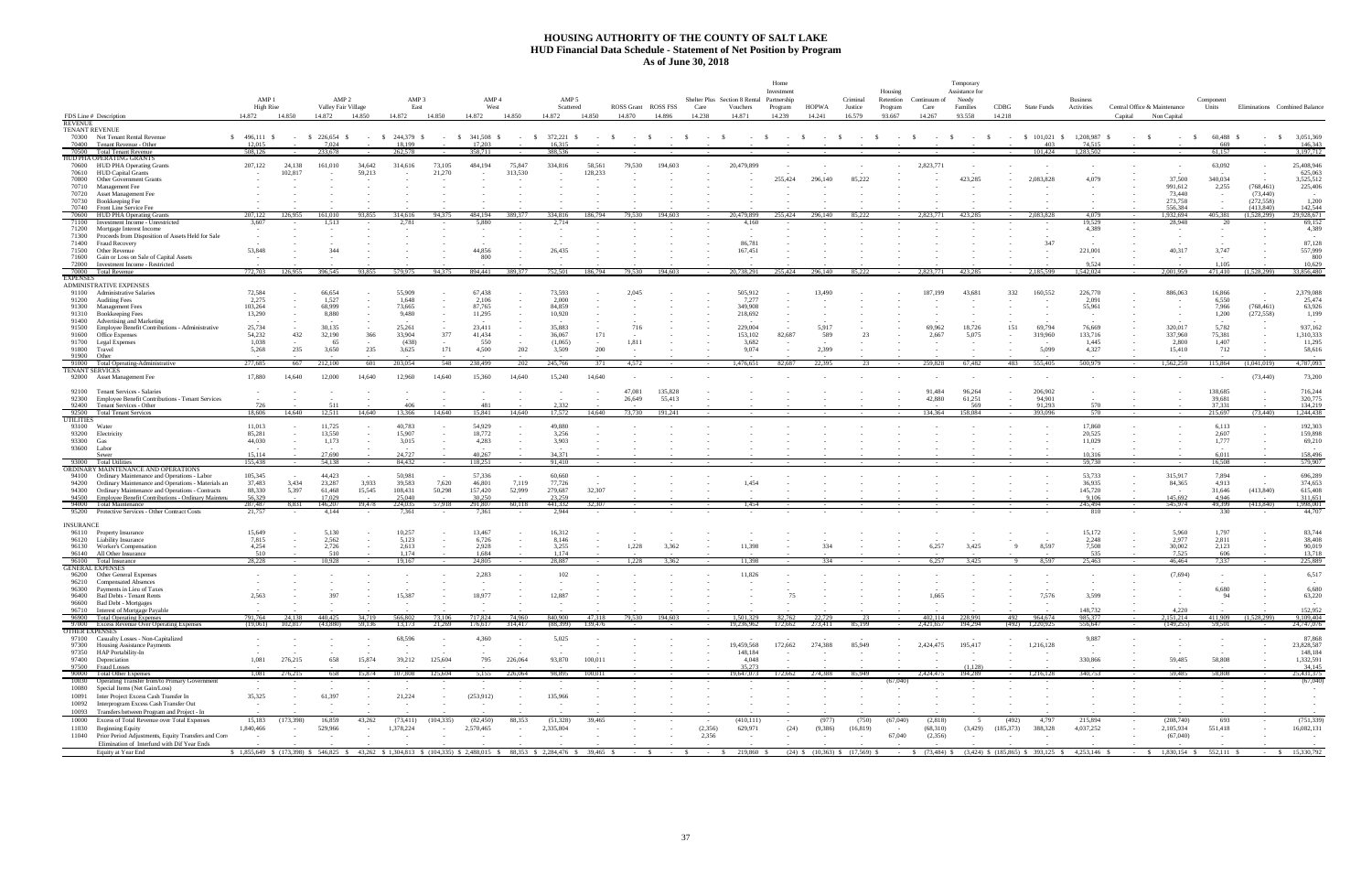

**Certified Public Accountants and Business Advisors** 

low income housing, pension plans, business services, auditing, tax preparation and financial planning

#### **INDEPENDENT AUDITORS' REPORT ON INTERNAL CONTROL OVER FINANCIAL REPORTING AND ON COMPLIANCE AND OTHER MATTERS BASED ON AN AUDIT OF FINANCIAL STATEMENTS PERFORMED IN ACCORDANCE WITH** *GOVERNMENT AUDITING STANDARDS*

Board of Commissioners Housing Authority of the County of Salt Lake Salt Lake City, Utah

We have audited, in accordance with the auditing standards generally accepted in the United States of America and the standards applicable to financial audits contained in *Government Auditing Standards* issued by the Comptroller General of the United States, the financial statements of The Housing Authority of the County of Salt Lake (the Authority), which comprise the Combined Statements Net Position as of June 30, 2018 **and 2017**, and the related Combined Statements of Revenues, Expenses, and Changes in Net Position, and Cash Flows for the years then ended, and the related notes to the financial statements, and have issued our report thereon dated October 18, 2018.

#### **Internal Control Over Financial Reporting**

In planning and performing our audit of the financial statements, we considered the Authority's internal control over financial reporting (internal control) to determine the audit procedures that are appropriate in the circumstances for the purpose of expressing our opinions on the financial statements, but not for the purpose of expressing an opinion on the effectiveness of the Authority's internal control. Accordingly, we do not express an opinion on the effectiveness of the Authority's internal control.

A *deficiency in internal control* exists when the design or operation of a control does not allow management or employees, in the normal course of performing their assigned functions, to prevent, or detect and correct misstatements on a timely basis. A *material weakness* is a deficiency, or a combination of deficiencies, in internal control, such that there is a reasonable possibility that a material misstatement of the entity's financial statements will not be prevented, or detected and corrected on a timely basis. A *significant deficiency* is a deficiency, or a combination of deficiencies, in internal control that is less severe than a material weakness, yet important enough to merit attention by those charged with governance.

Our consideration of internal control was for the limited purpose described in the first paragraph of this section and was not designed to identify all deficiencies in internal control that might be material weaknesses or significant deficiencies. Given these limitations, during our audit we did not identify any deficiencies in internal control that we consider to be material weaknesses. However, material weaknesses may exist that have not been identified.

#### **Compliance and Other Matters**

As part of obtaining reasonable assurance about whether the Authority's financial statements are free from material misstatement, we performed tests of its compliance with certain provisions of laws, regulations, contracts and grant agreements, noncompliance with which could have a direct and material effect on the determination of financial statement amounts. However, providing an opinion on compliance with those provisions was not an objective of our audit, and accordingly, we do not expresssuch an opinion. The results of our tests disclosed no instances of noncompliance or other matters that are required to be reported under *Government Auditing Standards*.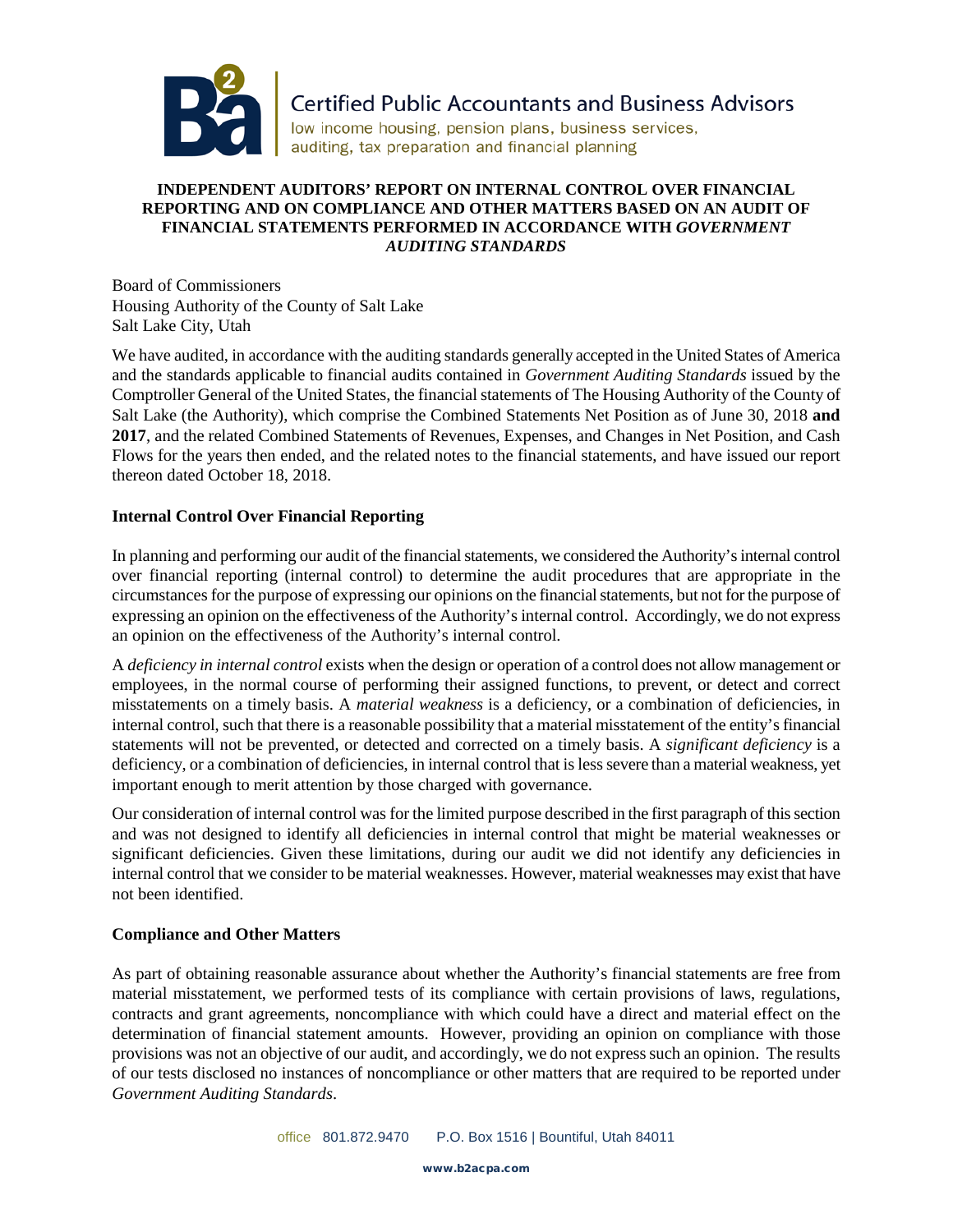#### **Purpose of this Report**

The purpose of this report is solely to describe the scope of our testing of internal control and compliance and the results of that testing, and not to provide an opinion on the effectiveness of the entity's internal control or on compliance. This report is an integral part of an audit performed in accordance with *Government Auditing Standards* in considering the entity's internal control and compliance. Accordingly, this communication is not suitable for any other purpose.

B2a CPAs

B2a, CPAs Bountiful, Utah October 18, 2018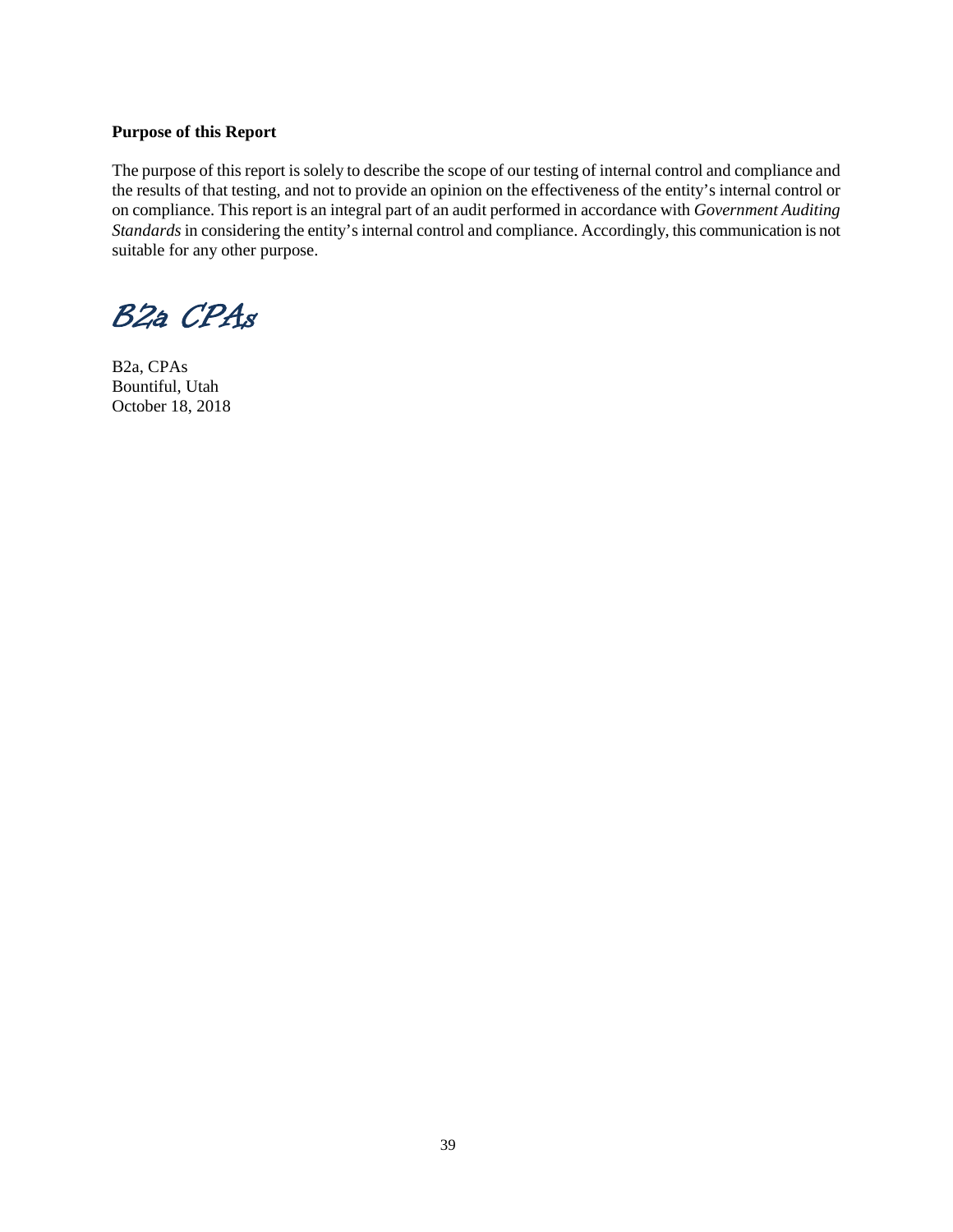

Certified Public Accountants and Business Advisors low income housing, pension plans, business services, auditing, tax preparation and financial planning

# **INDEPENDENT AUDITORS' REPORT ON COMPLIANCE FOR EACH MAJOR PROGRAM AND ON INTERNAL CONTROL OVER COMPLIANCE REQUIRED BY THE UNIFORM GUIDANCE**

To the Board of Commissioners Housing Authority of the County of Salt Lake Salt Lake City, Utah

#### **Report on Compliance for Each Major Federal Program**

We have audited the Housing Authority of the County of Salt Lake's (the Authority) compliance with the types of compliance requirements described in the *OMB* Compliance Supplement that could have a direct and material effect on each of the Authority's major federal programs for the year ended June 30, 2018. the Authority's major federal programs are identified in the summary of auditors' results section of the accompanying schedule of findings and questioned costs.

#### *Management's Responsibility*

Management is responsible for compliance with the requirements of laws, regulations, contracts, and grants applicable to its federal programs.

#### *Auditors' Responsibility*

Our responsibility is to express an opinion on compliance for each of the Authority's major federal programs based on our audit of the types of compliance requirements referred to above. We conducted our audit of compliance in accordance with auditing standards generally accepted in the United States of America; the standards applicable to financial audits contained in *Government Auditing Standards*, issued by the Comptroller General of the United States; and OMB Compliance Supplement, *Audits of States, Local Governments, and Non-Profit Organizations*. Those standards and OMB Compliance Supplement require that we plan and perform the audit to obtain reasonable assurance about whether noncompliance with the types of compliance requirements referred to above that could have a direct and material effect on a major federal program occurred. An audit includes examining, on a test basis, evidence about the Authority's compliance with those requirements and performing such other procedures as we considered necessary in the circumstances.

We believe that our audit provides a reasonable basis for our opinion on compliance for each major federal program. However, our audit does not provide a legal determination of the Authority's compliance.

#### *Opinion on Each Major Federal Program*

In our opinion, the Authority complied, in all material respects, with the types of compliance requirements referred to above that could have a direct and material effect on each of its major federal programs for the year ended June 30, 2018.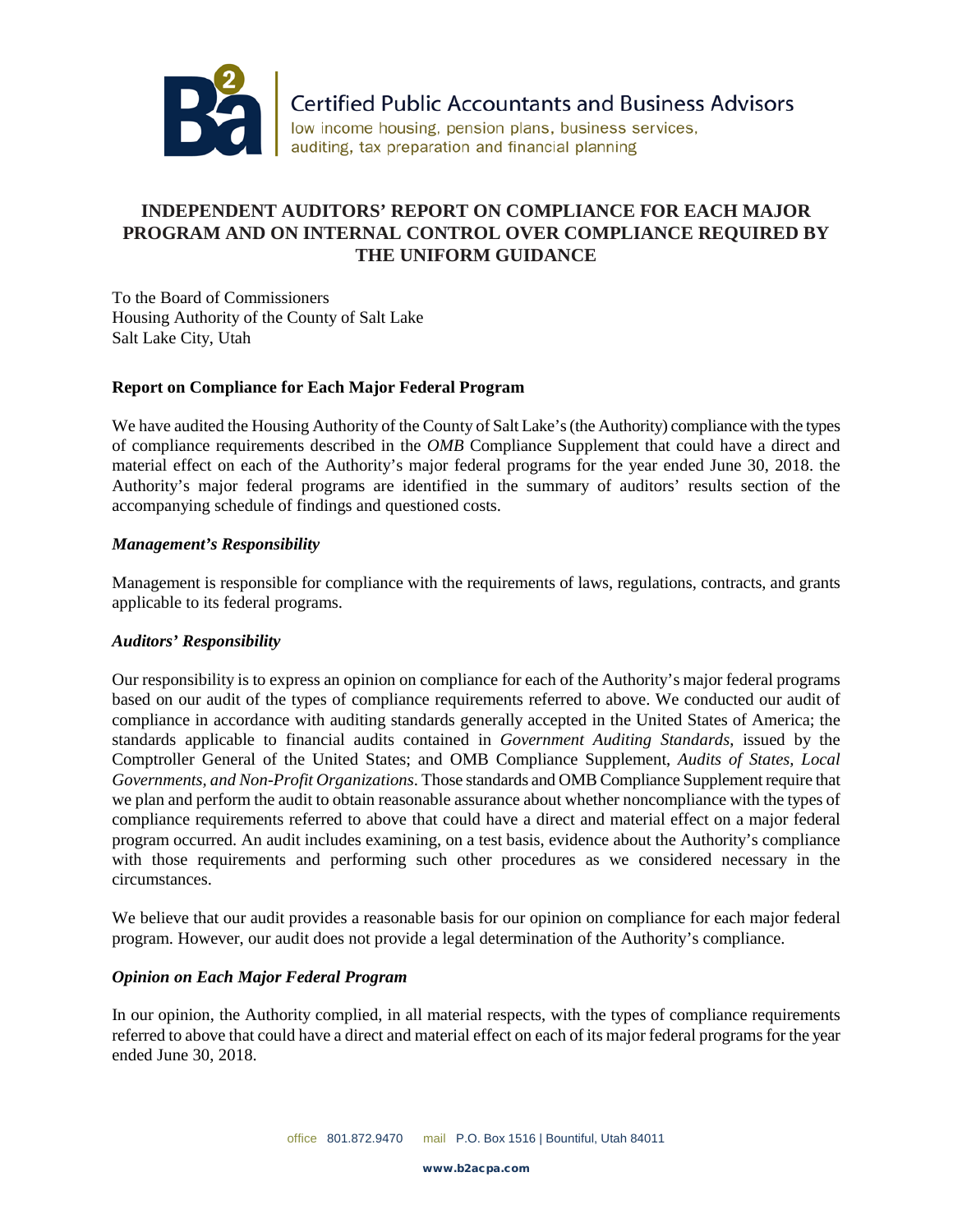#### *Other Matters*

The results of our auditing procedures disclosed no instances of noncompliance, which are required to be reported in accordance with OMB Compliance Supplement.

#### **Report on Internal Control Over Compliance**

Management of the Authority is responsible for establishing and maintaining effective internal control over compliance with the types of compliance requirements referred to above. In planning and performing our audit of compliance, we considered the Authority'sinternal control over compliance with the types of requirements that could have a direct and material effect on each major federal program to determine the auditing procedures that are appropriate in the circumstances for the purpose of expressing an opinion on compliance for each major federal program and to test and report on internal control over compliance in accordance with OMB Compliance Supplement, but not for the purpose of expressing an opinion on the effectiveness of internal control over compliance. Accordingly, we do not express an opinion on the effectiveness of the Authority's internal control over compliance.

A *deficiency in internal control over compliance* exists when the design or operation of a control over compliance does not allow management or employees, in the normal course of performing their assigned functions, to prevent, or detect and correct, noncompliance with a type of compliance requirement of a federal program on a timely basis. A *material weakness in internal control over compliance* is a deficiency, or combination of deficiencies, in internal control over compliance, such that there is a reasonable possibility that material noncompliance with a type of compliance requirement of a federal program will not be prevented, or detected and corrected, on a timely basis. A *significant deficiency in internal control over compliance* is a deficiency, or a combination of deficiencies, in internal control over compliance with a type of compliance requirement of a federal program that is less severe than a material weakness in internal control over compliance, yet important enough to merit attention by those charged with governance.

Our consideration of internal control over compliance was for the limited purpose described in the first paragraph of this section and was not designed to identify all deficiencies in internal control over compliance that might be material weaknesses or significant deficiencies. We did not identify any deficiencies in internal control over compliance that we consider to be material weaknesses. However, material weaknesses may exist that have not been identified.

#### **Purpose of this Report**

The purpose of this report on internal control over compliance is solely to describe the scope of our testing of internal control over compliance and the results of that testing based on the requirements of OMB Compliance Supplement. Accordingly, this report is not suitable for any other purpose.

B2a CPAs

B2a, CPAs Bountiful, Utah October 18, 2018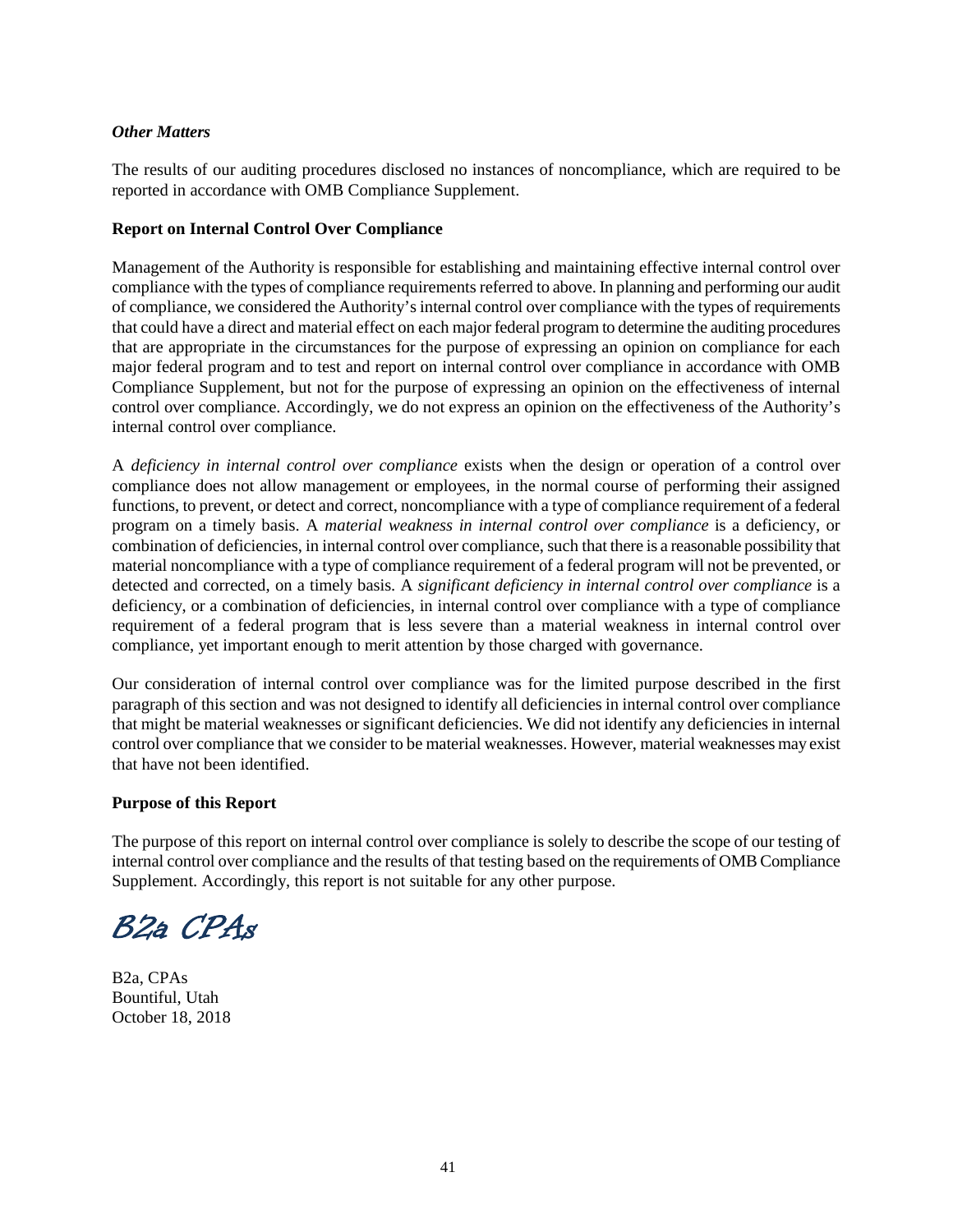# **HOUSING AUTHORITY OF THE COUNTY OF SALT LAKE Schedule of Expenditures of Federal Awards For the Year Ended June 30, 2018**

| <b>Federal Agency / Program Grant Title</b>                 | <b>CFDA</b><br><b>Number</b> | <b>Current Year</b><br><b>Expenditures</b> |  |  |  |  |
|-------------------------------------------------------------|------------------------------|--------------------------------------------|--|--|--|--|
|                                                             |                              |                                            |  |  |  |  |
| Department of Housing and Urban Development (HUD):          |                              |                                            |  |  |  |  |
| Supportive Housing for Persons with Disabilities - (Blended |                              |                                            |  |  |  |  |
| Component Unit)                                             |                              |                                            |  |  |  |  |
| <b>Rental Assistance</b>                                    | 14.181                       | \$<br>403,126                              |  |  |  |  |
| Deferred Loan                                               | 14.181                       | 619,500                                    |  |  |  |  |
| <b>CDBG</b>                                                 | 14.218                       |                                            |  |  |  |  |
| <b>Shelter Plus Care Program</b>                            | 14.238                       |                                            |  |  |  |  |
| Home Investment Partnership                                 | 14.239                       | 255,424                                    |  |  |  |  |
| Housing Opportunities for Persons With Aids (HOPWA)         | 14.241                       | 296,140                                    |  |  |  |  |
| - Passed through the Department of Workforce Services)      |                              |                                            |  |  |  |  |
| Continuum of Care                                           | 14.267                       | 2,823,771                                  |  |  |  |  |
| Low Rent Public Housing                                     | 14.850                       | 1,501,758                                  |  |  |  |  |
| <b>Public Housing Capital Fund</b>                          | 14.872                       | 266,293                                    |  |  |  |  |
| Housing Choice Vouchers                                     | 14.871                       | 20,479,899                                 |  |  |  |  |
| <b>ROSS</b>                                                 | 14.870                       | 79,530                                     |  |  |  |  |
| ROSS - Family Self Sufficiency                              | 14.896                       | 194,603                                    |  |  |  |  |
| Department of Health and Human Services                     |                              |                                            |  |  |  |  |
| Homeless Prevention Program                                 |                              |                                            |  |  |  |  |
| - Passed through Salt Lake County                           | 93.667                       |                                            |  |  |  |  |
| Temporary Assistance for Needy Families                     |                              |                                            |  |  |  |  |
| - Passed through the Department of Workforce Services       | 93.558                       | 423,280                                    |  |  |  |  |
| Department of Justice                                       |                              |                                            |  |  |  |  |
| <b>Byrne Formula Grant Program</b>                          | 16.579                       | 85,222                                     |  |  |  |  |
| <b>Total Expenditures of Federal Awards</b>                 |                              | \$<br>27,428,546                           |  |  |  |  |
|                                                             |                              |                                            |  |  |  |  |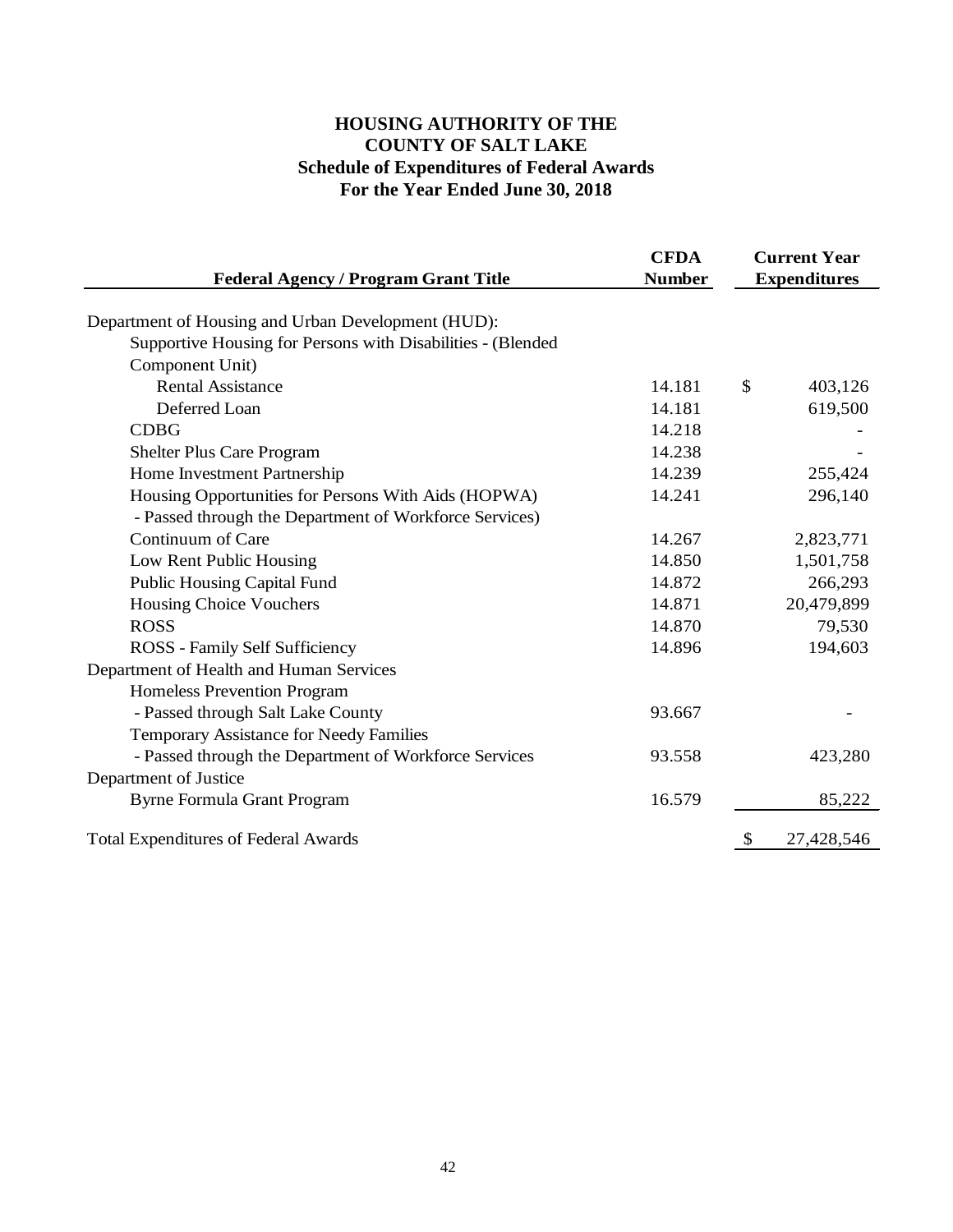### **HOUSING AUTHORITY OF THE COUNTY OF SALT LAKE Schedule of Expenditures of Federal Awards For the Year Ended June 30, 2018**

#### **NOTE 1. Basis of Presentation**

The accompanying Schedule of Expenditures of Federal Awards includes the federal grant activity of the Housing Authority of the County of Salt Lake and is presented on the accrual basis of accounting. The information in this schedule is presented in accordance with the requirements of Compliance Supplement, *Audits of States, Local Governments, and Non-Profit Organizations.* Because the schedule presents only a selected portion of the operations of the Authority, it is not intended to, and does not present the financial position, changes in net assets or cash flows of the Authority. The Authority reporting entity is defined in Note 1 to the Authority's financial statements. Therefore, some amounts presented in this schedule may differ from amounts presented in, or used in the preparation of, the basic financial statements.

### **NOTE 2. Significant Accounting Policies**

The Schedule of Expenditures of Federal Awards is a summary of activities related to the Authority's expenditures of federal awards. The schedule has been presented on the same basis of accounting as the financial statements. Most of the awards are reimbursement based. Therefore, as expenditures of federal funds are made, revenue is recognized.

| <b>Grant Number</b> | <b>CFDA</b> | <b>Number Total Grant Expenditures</b> |               | <b>Prior Year</b> | <b>Current Year</b><br><b>Expenditures</b> | <b>Remaining</b><br>Grant |
|---------------------|-------------|----------------------------------------|---------------|-------------------|--------------------------------------------|---------------------------|
| UT06900350114       | 14.872      | 711,802<br>\$                          | <sup>\$</sup> | 709,556           | \$<br>2,246                                | \$<br>-                   |
| UT06900350115       | 14.872      | 727,058                                |               | 662,641           | 64,417                                     | $\overline{\phantom{0}}$  |
| UT06900350116       | 14.872      | 758,926                                |               | 411,674           | 286,003                                    | 61,249                    |
| UT06900350117       | 14.872      | 770,588                                |               |                   | 501,925                                    | 268,663                   |
| UT06900350118       | 14.872      | 1,205,110                              |               |                   | $\overline{\phantom{0}}$                   | 1,205,110                 |
| Total               |             | \$4,173,484                            |               | 1,783,871         | \$<br>854,591                              | \$1,535,022               |
|                     |             |                                        |               |                   |                                            |                           |

#### **NOTE 3. Public Housing Capital Fund Detail by Grant Year**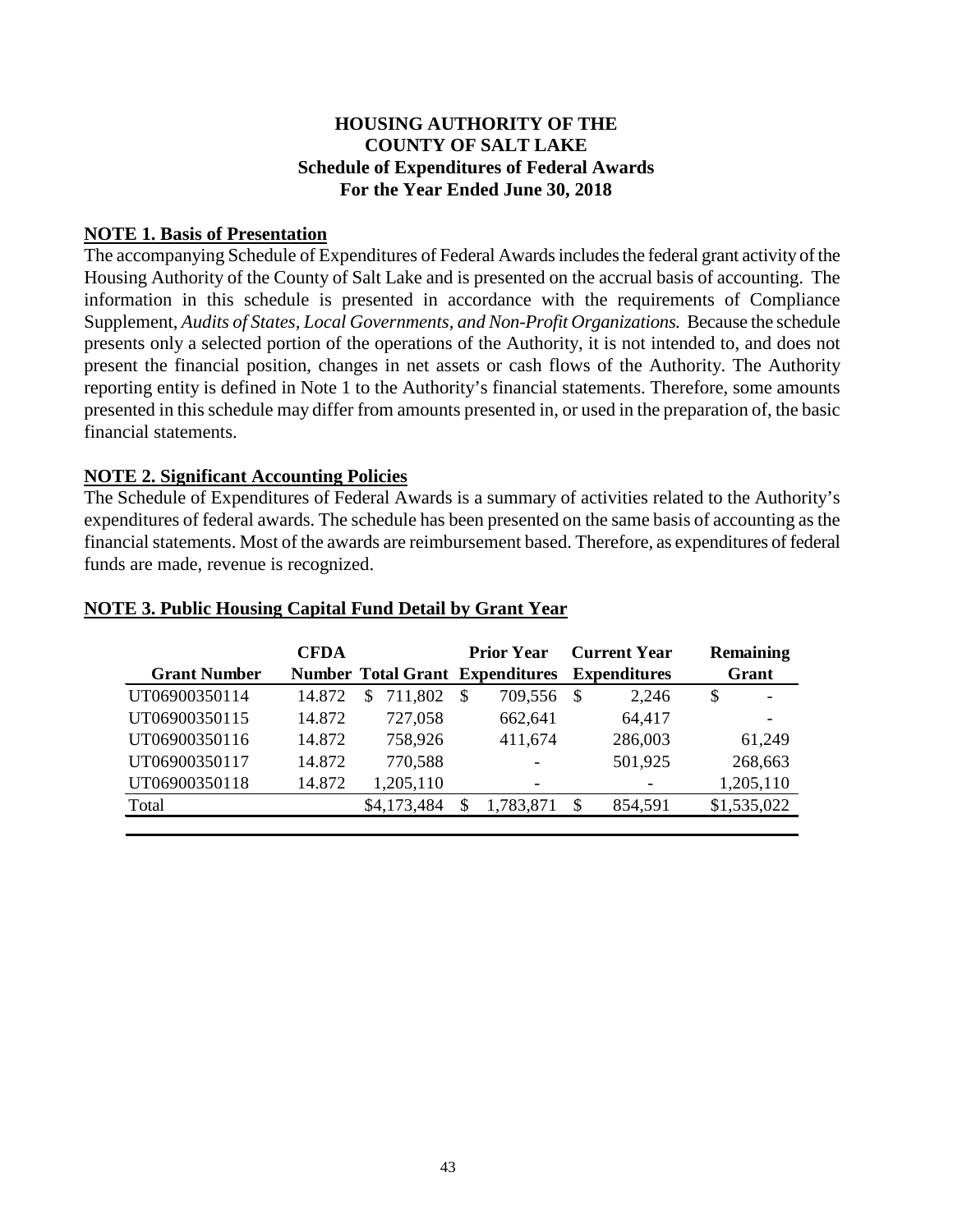# **HOUSING AUTHORITY OF THE COUNTY OF SALT LAKE Schedule of Findings and Questioned Costs For the year ended June 30, 2018**

# *Financial Statements*

| Type of auditors' report issued:                                                                                                  | Unmodified                                                                                                                                             |                               |
|-----------------------------------------------------------------------------------------------------------------------------------|--------------------------------------------------------------------------------------------------------------------------------------------------------|-------------------------------|
| Internal control over financial reporting:<br>• Material weakness(es) identified?                                                 | Yes                                                                                                                                                    | No<br>X                       |
| • Significant Deficiency(ies) identified<br>that are not considered to be material<br>weaknesses?                                 | Yes                                                                                                                                                    | None reported<br>$\mathbf{X}$ |
| Non compliance material to financial<br>statements noted?                                                                         | Yes                                                                                                                                                    | X No                          |
| <b>Federal Awards</b>                                                                                                             |                                                                                                                                                        |                               |
| Internal control over major programs:<br>• Material weakness(es) identified?                                                      | Yes                                                                                                                                                    | X No                          |
| • Significant Deficiency(ies) identified<br>that are not considered to be material<br>weaknesses?                                 | Yes                                                                                                                                                    | $X$ None reported             |
| Type of auditors' report issued on compliance for major programs:                                                                 |                                                                                                                                                        | Unmodified                    |
| Any audit findings disclosed that are required<br>to be reported in accordance with section $510(a)$<br>of Compliance Supplement? | Yes                                                                                                                                                    | $X$ No                        |
| Identification of major programs:<br>$CFDA$ Number(s)<br>14.181<br>14.241<br>14.267<br>14.850                                     | Name of Federal Program or Cluster<br>Supportive Housing for Persons with Disabilities<br><b>HOPWA</b><br>Continuum of Care<br>Low Rent Public Housing |                               |
| Dollar threshold used to distinguish<br>between type A and type B programs:                                                       | \$<br>750,000                                                                                                                                          |                               |
| Auditee qualified as low-risk auditee?                                                                                            | $X$ Yes                                                                                                                                                | N <sub>o</sub>                |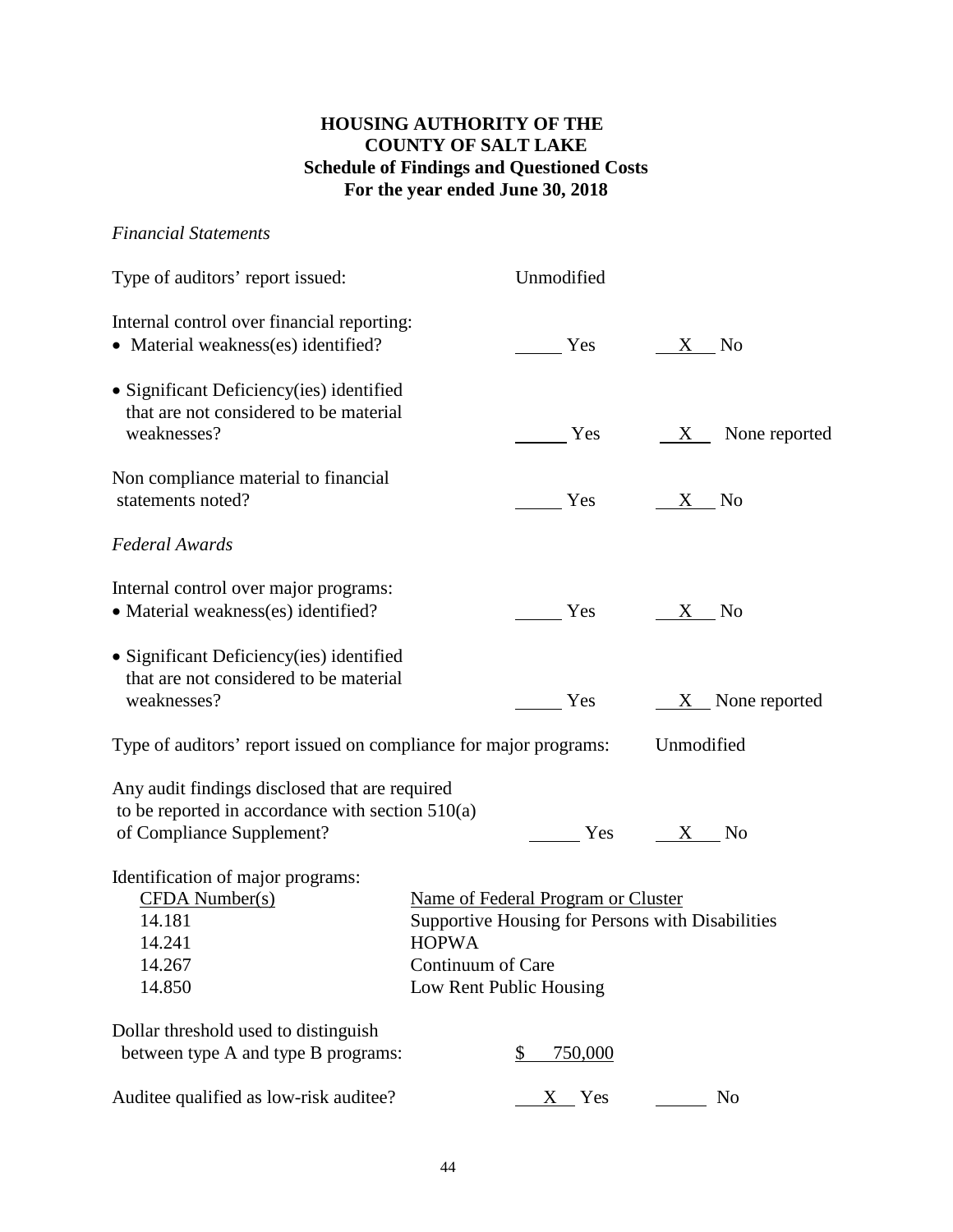# **HOUSING AUTHORITY OF THE COUNTY OF SALT LAKE Schedule of Findings and Questioned Costs June 30, 2018**

# **Internal Control Over Financial Reporting**

There were no findings to report for the year ended June 30, 2018.

### **Compliance**

There were no findings to report for the year ended June 30, 2018.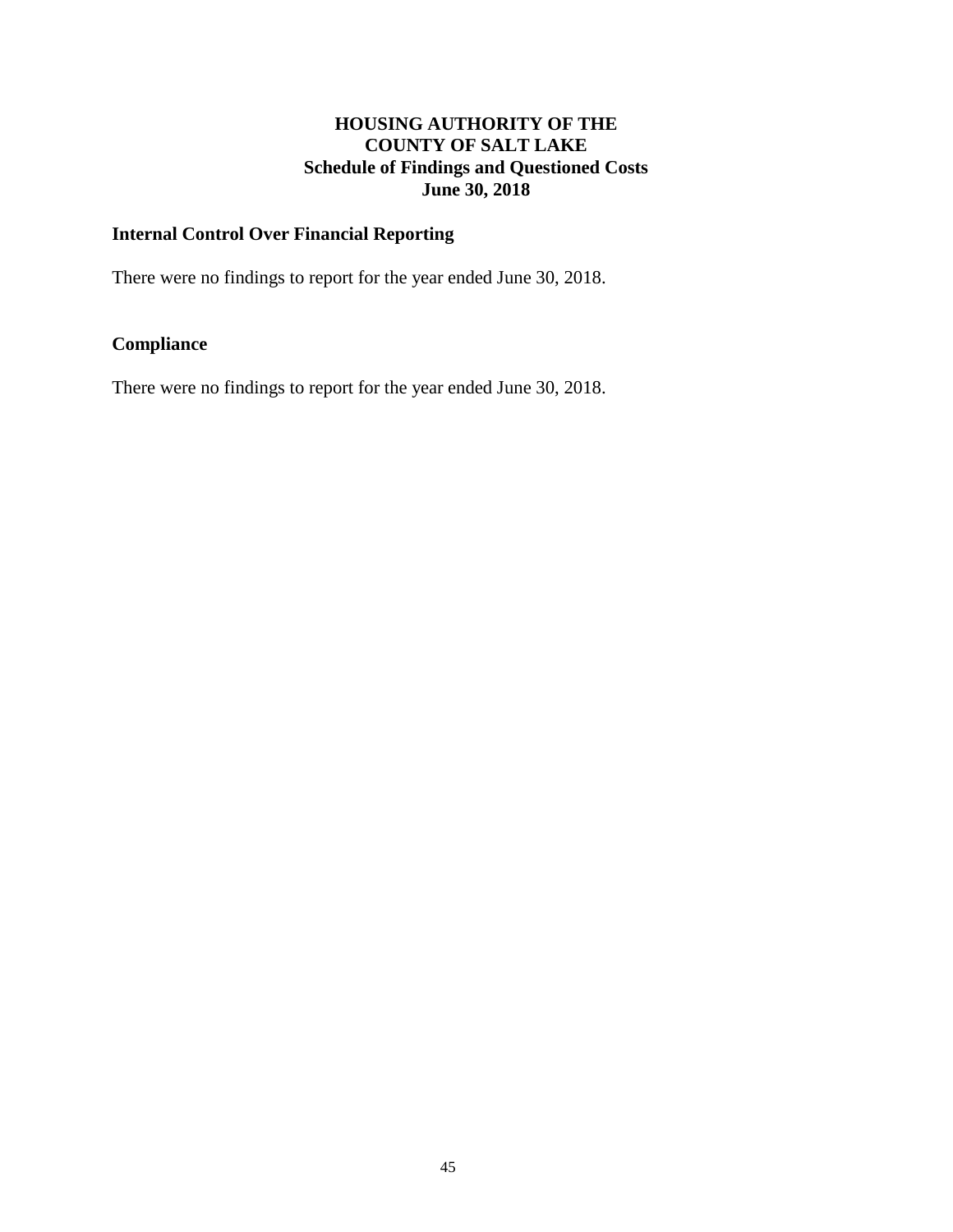# **HOUSING AUTHORITY OF THE COUNTY OF SALT LAKE Schedule of Findings and Questioned Costs-Prior Year June 30, 2017**

# **Internal Control Over Financial Reporting**

There were no findings to report for the year ended **June 30, 2017**.

### **Compliance**

There were no findings to report for the year ended **June 30, 2017**.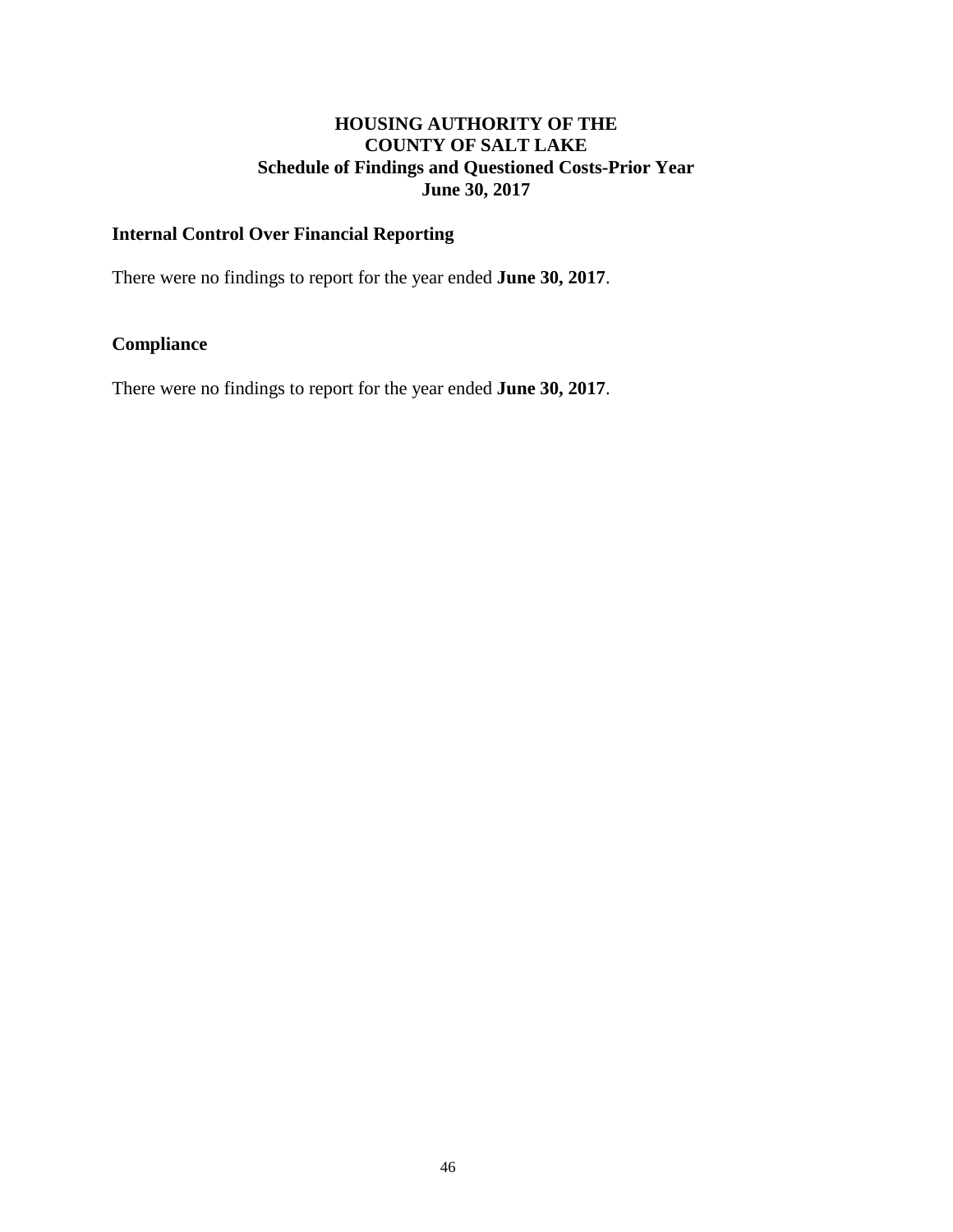

**Certified Public Accountants and Business Advisors** 

low income housing, pension plans, business services, auditing, tax preparation and financial planning

# **INDEPENDENT AUDITORS' REPORT ON COMPLIANCE AND ON INTERNAL CONTROLS OVER COMPIANCE IN ACCORDANCE WITH THE** *STATE OF UTAH LEGAL COMPLIANCE AUDIT GUIDE*

Board of Commissioners Housing Authority of the County of Salt Lake Salt Lake City, Utah

#### *REPORT ON COMPLIANCE*

We have audited the Housing Authority of the County of Salt Lake's (the Authority) compliance with general and major state program compliance requirements described in the *State of Utah Legal Compliance Audit Guide* for the year ended June 30, 2018.

The general compliance requirements applicable to the Authority are identified as follows:

Budgetary Compliance Fund Balance Utah Retirement Systems Restricted Taxes and Related Restricted Revenue Open and Public Meetings Act Treasurer's Bond Utah Public Finance Website Cash Management Special and Local Service District Board Members

The Authority did not receive any major State grants during the year ended June 30, 2018.

#### *Management's Responsibility*

Compliance with the requirements referred to above is the responsibility of the Authority's management.

#### *Auditors' Responsibility*

Our responsibility is to express an opinion on the Authority's compliance based upon our audit.

We conducted our audit of compliance in accordance with auditing standards generally accepted in the United States of America; the standards applicable to financial audits contained in *Government Auditing Standards*, issued by the Comptroller General of the United States; and the *State of Utah Legal Compliance Audit Guide*. Those standards and the *State of Utah Legal Compliance Audit Guide* require that we plan and perform the audit to obtain reasonable assurance about whether noncompliance with the compliance requirements referred to above that could have a material effect on the Authority and its major programs occurred. An audit includes examining, on a test basis, evidence about the Authority's compliance with those requirements and performing such other procedures as we considered necessary in the circumstances. We believe that our audit provides a reasonable basis for our opinion. Our audit does not provide a legal determination of the Authority's compliance with those requirements.

#### *Opinion*

In our opinion, the Authority complied, in all material respects, with the general compliance requirements identified above for the year ended June 30, 2018.